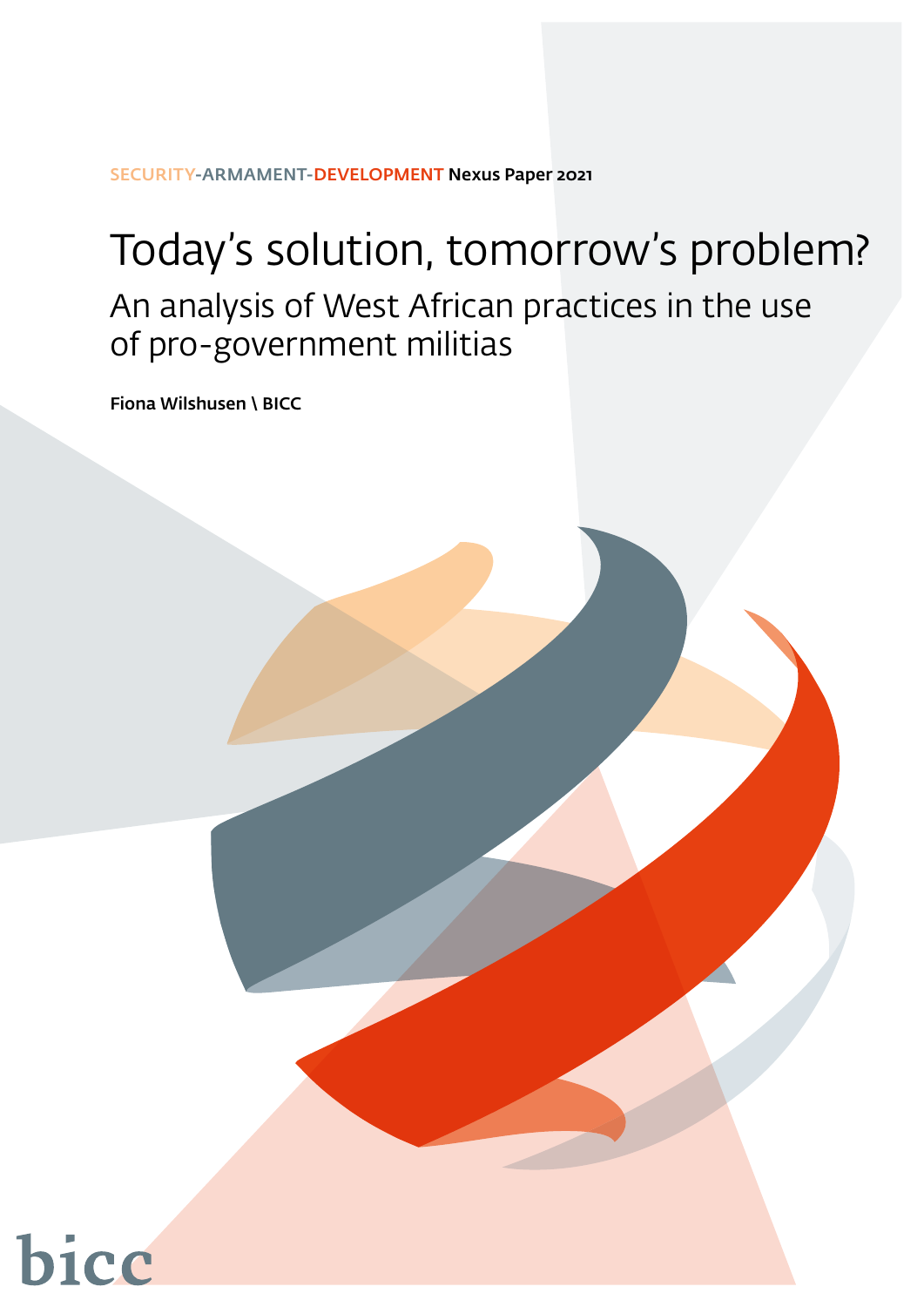## <span id="page-1-0"></span>Yet another nexus? Introduction to the SAD-Nexus Papers

Since 2002, BICC (Bonn International Centre for Conflict Studies) has provided information to the German Federal Ministry for Economic Cooperation and Development (BMZ) on German arms exports, and the security as well as developmental state of (potential) recipient countries. BICC's project, titled "Security, armament and development in recipient countries of German arms exports", assumes that there are legitimate reasons for states to invest in the military and its armament to guarantee the security of its population. Nevertheless, such financial and human resource allocations are always a trade-off, as they have complex and sometimes unknown effects on a country's development. Although there are long debates on the linkages between a state's investment in armament and its positive and negative effects on development (the so-called 'guns and butter' debate) and the linkages between armament and security, there is little systematic research on the question of how armament affects both security and development. In other words, the nexus between security (S), armament (A) and development (D)—the SAD nexus—is critically understudied. The *SAD-Nexus Papers*—as a format—will address current challenges within that nexus. To do so, the Papers of the series discuss issues that cover the entire nexus as well as those focussing only on specific segments of the nexus, for instance the relationship between armament and security. Thus, several Papers of the series might form a 'series within a series', addressing the same topic from different thematic angles.

The *SAD-Nexus Papers* complement the existing formats of the country reports and the Global Militarisation Index. The former assesses the situation in potential recipient countries of German arms exports with regard to the eight criteria of the EU Common Position, and thus represent an important basis for decision-making for political decision-makers. The latter measures worldwide militarisation by considering the resources allocated to the military and its armament in relation to resources allocated to development (e. g. health and education).

The *SAD-Nexus Papers* are published once a year and are mainly based on original (field) research.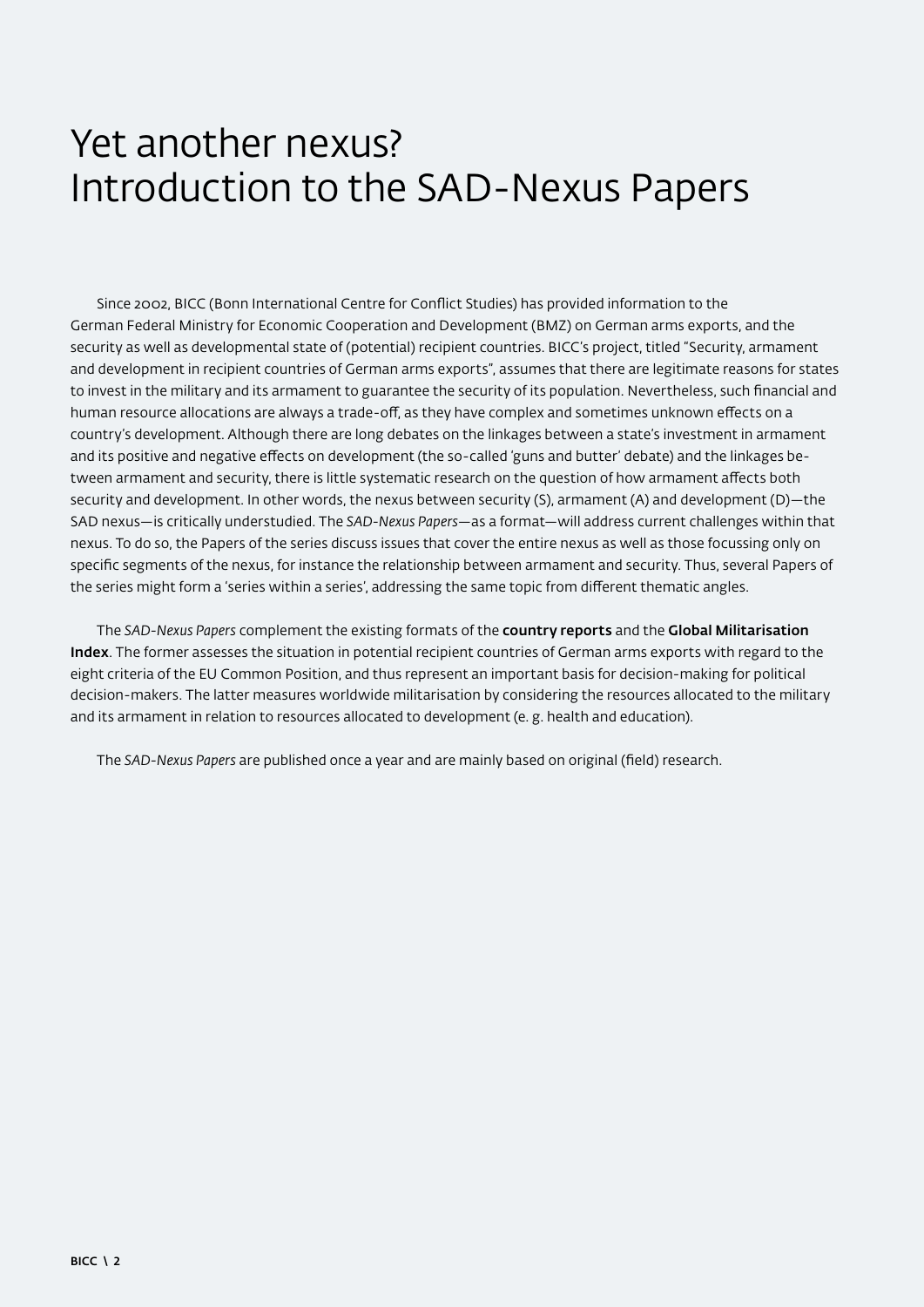## CONTENTS \ INHALT

### [PART I:](#page-7-0)

#### [PART II:](#page-14-0)

| Today's solution, tomorrow's problem?                            |
|------------------------------------------------------------------|
| An analysis of current West African practices in the use of PGMs |
|                                                                  |
|                                                                  |
|                                                                  |
|                                                                  |
|                                                                  |
|                                                                  |
|                                                                  |
|                                                                  |

| <b>Dibl</b> |  |  |  |  |  |  |  |  |  |  |  |  |  |  |  |  |  |  |  |  |  |  |  |  |  |  |  |  |  |  |  |  |  |  |  |  |  |  |  |  |  |  |  |
|-------------|--|--|--|--|--|--|--|--|--|--|--|--|--|--|--|--|--|--|--|--|--|--|--|--|--|--|--|--|--|--|--|--|--|--|--|--|--|--|--|--|--|--|--|
|-------------|--|--|--|--|--|--|--|--|--|--|--|--|--|--|--|--|--|--|--|--|--|--|--|--|--|--|--|--|--|--|--|--|--|--|--|--|--|--|--|--|--|--|--|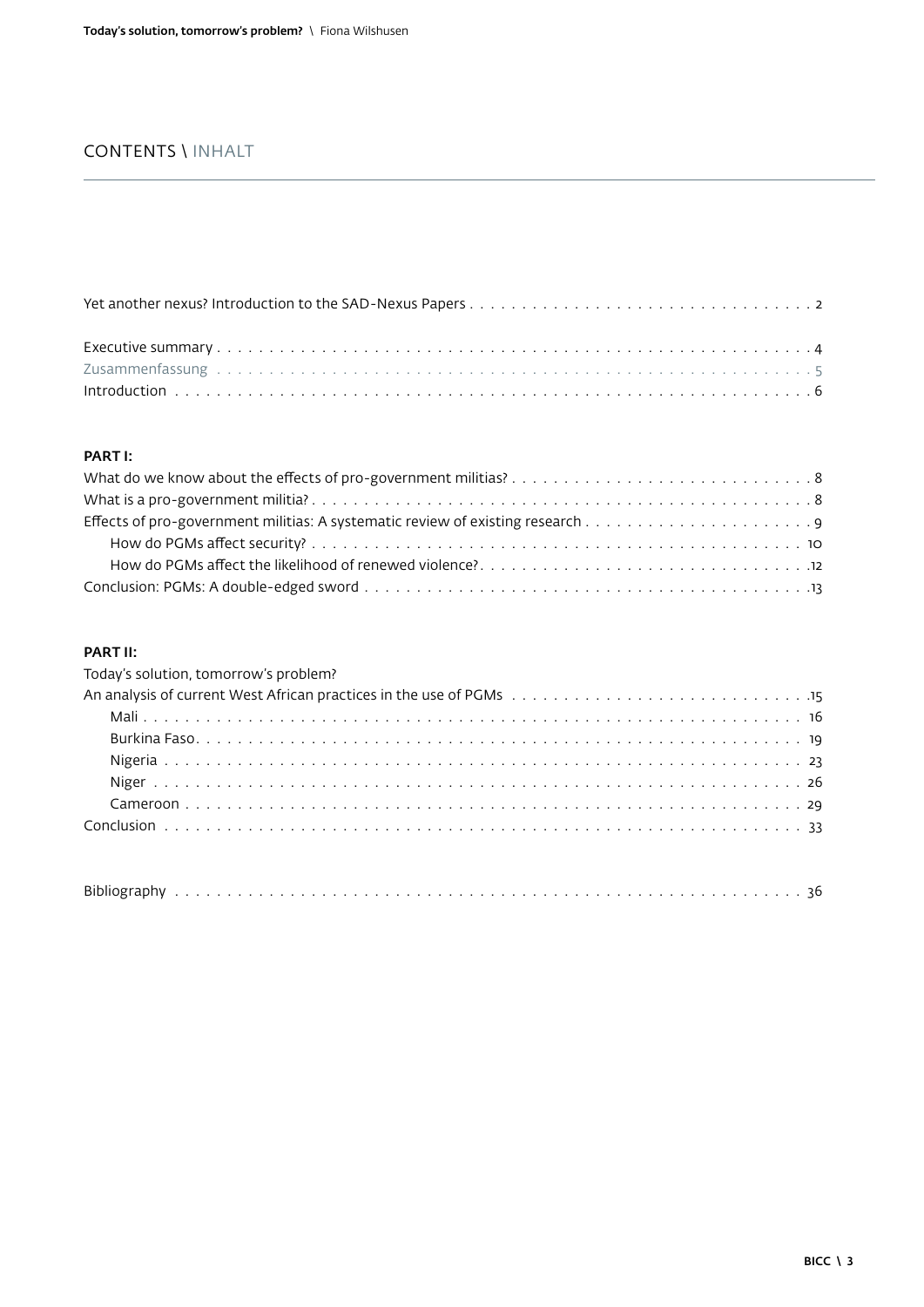#### <span id="page-3-0"></span>Executive summary

In this *Paper*, I address the question of whether and under what circumstances the deployment of pro-government militias (PGMs) can reduce violence against civilians, specifically in the Sahel. My analysis based on a literature review and case studies on Burkina Faso, Cameroon, Mali, Niger, and Nigeria—suggests that rather than representing a solution, PGMs tend to become part of the problem. In most cases, PGMs actively carry out acts of violence against civilians or passively contribute to an increase in violence.

According to my analysis, PGMs most tend to contribute to violence against civilians when:

- \ they are aligned with a government that shows little respect for human rights and makes little effort to curb violence against civilians by its own security forces;
- \ they take on offensive roles and cooperate with state security forces;
- \ they are a group of ethnically homogenous members that are armed by the state.

Only when PGMs are socially embedded in the communities they aim to protect and are at least normatively controlled by local authorities, as well as defensively oriented and predominantly unarmed, do they—for example in Cameroon—contribute to a decrease in violence against civilians.

The findings presented in this Paper have implications for German development policy. As outlined, PGMs can—under very specific circumstances—help to strengthen the resilience of the local population in armed conflicts. However, in view of the negative effects of most PGMs, transitional development assistance programmes must be tailored according to the risk arising from the presence of PGMs. Furthermore, since many of these groups prevail past the end of the armed conflict in question, they need to be considered in post-conflict reconstruction processes, especially in demobilisation, disarmament and reintegration (DDR) programmes and security sector reforms (SSR) to allow sustainable peace and development.

Finally, the findings also have implications for German and European policy on arms transfers. Burkina Faso, Mali, Niger, and Nigeria are key partners of Germany's Enable and Enhance Initiative (*Ertüchtigungsinitiative*) and may also receive military arms and equipment via the European Peace Facility (EPF). At the same time, three of these governments not only cooperate with PGMs, but have also (allegedly) provided them with weapons. While German arms shipments to countries like Burkina Faso, Mali, Niger, and Nigeria are unlikely to take place under the first initiative, they cannot be ruled out under the EPF. This underscores the need for strict arms export restrictions or postshipment controls at the European level.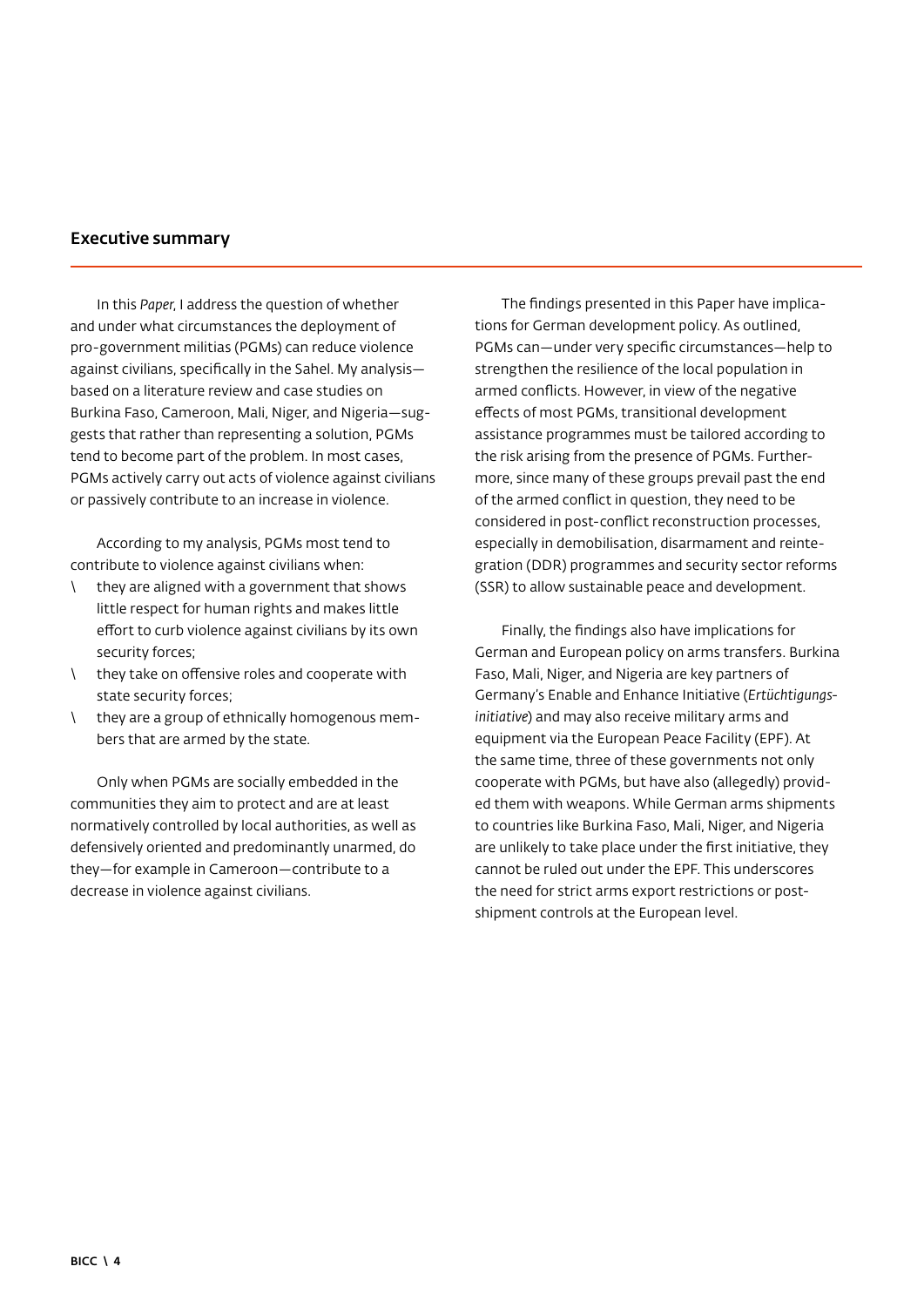## <span id="page-4-0"></span>Zusammenfassung

In diesem Papier diskutiere ich die Frage, ob und unter welchen Umständen der Einsatz von Pro-Regierungs-Milizen (*pro-government militias*; PGMs) Gewalt gegen Zivilist:innen, insbesondere in der Sahelregion, reduzieren kann. Meine Analyse – basierend auf einer Literaturrecherche und Fallstudien zu Burkina Faso, Kamerun, Mali, Niger und Nigeria – legt nahe, dass PGMs eher Teil des Problems werden, als dass sie eine Lösung darstellen. In den meisten Fällen verüben PGMs aktiv Gewalt gegen Zivilist:innen oder tragen passiv zu einer Zunahme der Gewalt bei.

PGMs tragen, meiner Analyse zufolge, am ehesten zu Gewalt gegen Zivilist:innen bei, wenn

- sie mit einer Regierung verbunden sind, die Menschenrechte wenig achtet und kaum Anstrengungen unternimmt, Gewalt gegen Zivilist:innen durch die eigenen Sicherheitskräfte einzudämmen;
- \ sie offensive Rollen übernehmen und mit staatlichen Sicherheitskräften kooperieren;
- \ es sich um ethnisch homogene Gruppen handelt, die vom Staat bewaffnet werden.

Nur wenn PGMs sozial in die Gemeinschaften, die sie schützen sollen, eingebettet sind und zumindest normativ von lokalen Behörden kontrolliert werden sowie defensiv ausgerichtet und überwiegend unbewaffnet sind, tragen sie – wie beispielsweise in Kamerun – zu einem Rückgang der Gewalt gegen Zivilist:innen bei.

Die in diesem Papier vorgestellten Ergebnisse haben Implikationen für die deutsche Entwicklungspolitik. Wie dargestellt, können PGMs – unter bestimmten Umständen – dazu beitragen, die Resilienz der lokalen Bevölkerung in bewaffneten Konflikten zu stärken. In Anbetracht der negativen Auswirkungen der meisten PGMs müssen Programme der Entwicklungszusammenarbeit, insbesondere in (Post-) Konfliktsituationen, jedoch auf das Risiko zugeschnitten werden, das durch die Präsenz von PGMs entsteht. Da viele dieser Gruppen über das Ende eines bewaffneten Konflikts hinaus bestehen, müssen sie auch in Wiederaufbauprozessen – insbesondere bei Programmen zur Demobilisierung, Entwaffnung und Wiedereingliederung (DDR) und bei Reformen des Sicherheitssektors (SSR) – berücksichtigt werden, um nachhaltigen Frieden und Entwicklung zu ermöglichen.

Schließlich haben die Ergebnisse auch Auswirkungen auf die deutsche und europäische Rüstungsexportpolitik. Burkina Faso, Mali, Niger und Nigeria sind wichtige Partner der deutschen Ertüchtigungsinitiative und können auch über die Europäische Friedensfazilität (EPF) militärische Waffen und Ausrüstung erhalten. Gleichzeitig arbeiten drei dieser Regierungen nicht nur mit PGMs zusammen, sondern haben ihnen (vermutlich) auch Waffen geliefert. Während deutsche Waffenlieferungen an Länder wie Burkina Faso, Mali, Niger und Nigeria im Rahmen der ersten Initiative unwahrscheinlich sind, kann man sie im Rahmen der EPF nicht ausschließen. Dies unterstreicht die Notwendigkeit strenger Waffenexportbeschränkungen oder Post-Shipment Kontrollen auf europäischer Ebene.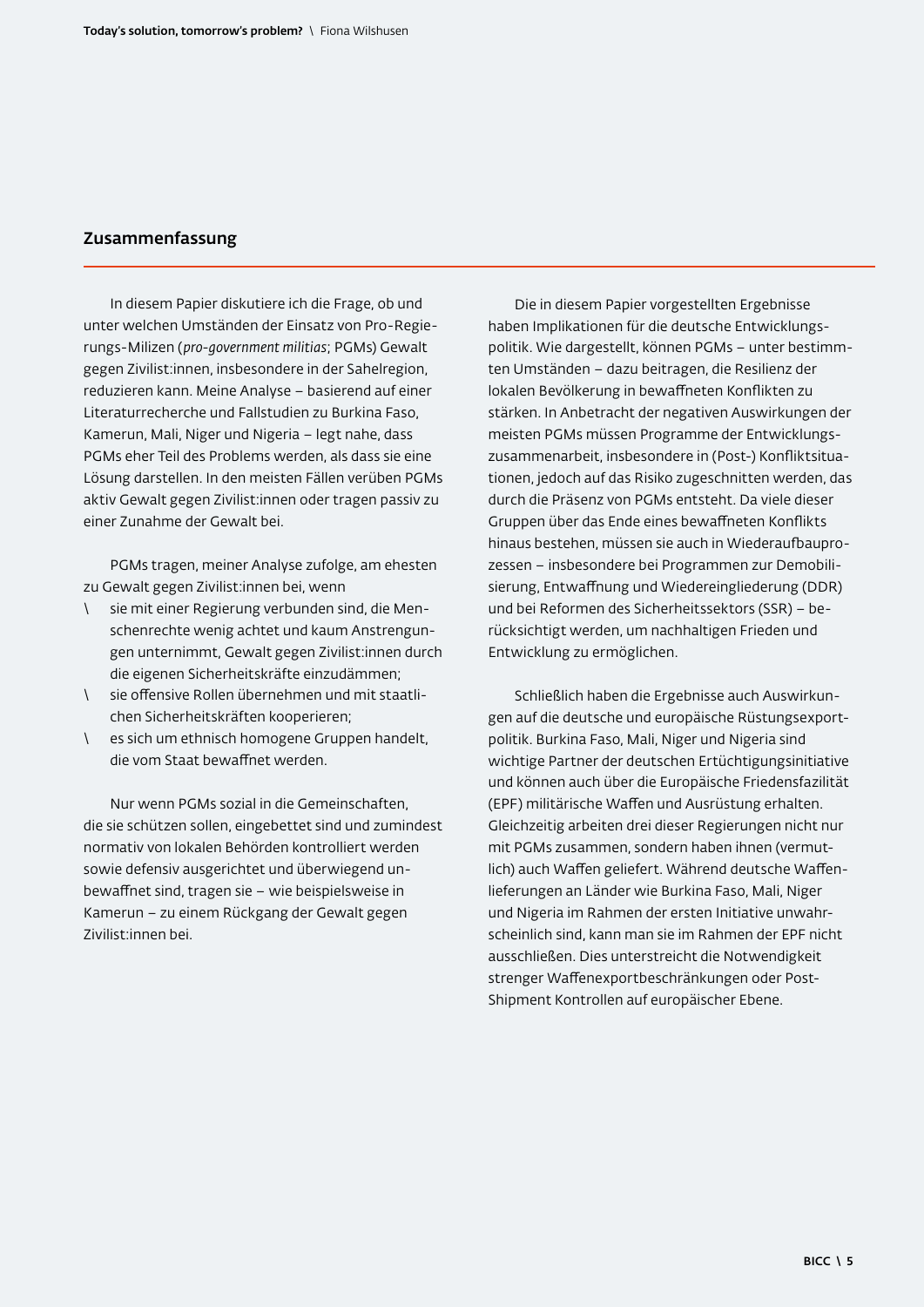## <span id="page-5-0"></span>Introduction

Since 2009, the Sahel region has become a hotspot for the activities of radical Islamist movements such as Boko Haram, the Islamic State in West Africa Province and the like. Initially, the activities of these movements were concentrated in Nigeria and Mali, but soon began spilling over to other countries including Cameroon, Burkina Faso, and Niger. The international community, with France, Germany and the European Union at the forefront, undertook great efforts to support these states with bi- and multilateral missions. Additionally, regional initiatives such as the Multinational Joint Task Force (MNJTF) and the G5 Sahel Joint Force were put in place to curb the spread of transborder incursions and violence against civilians. Consequently, governments in the Sahel region received considerable support in the form of military equipment and training for their security forces. Governments and people in the Sahel region did not only turn towards international and regional actors for assistance, however. Many of them also armed socalled pro-government militias (PGMs) and civilian defence forces (CDFs). From 2009 onwards, such groups proliferated in nearly every country in the region, providing local security and supporting understaffed state forces in their fight against the insurgents.

However, the existence of PGMs and CDFs and the support they receive from their respective governments represent a dilemma for donors. On the one hand, PGMs might be a short-term solution to the pressing problem of providing local security. On the other, such a government-subsidised, or at least accepted, proliferation of armed groups might itself become a long-term problem for security and development. Firstly, such groups tend to develop their own agendas and can become spoilers of peace.<sup>1</sup> Secondly, national or regional government support for such

groups may constitute an illicit transfer of arms and materiel that can fuel violence in the region.

The latter point is of particular importance for (German) policy on arms transfers to these states. Germany has recently provided military equipment to governments in the Sahel region, albeit not without some reluctance due to recipient countries' poor performance with regard to the criteria of the EU Common Position on Arms Exports. In 2020, Nigeria received German military equipment worth €3.8 million, Burkina Faso received goods valued at €350,000, while in 2019, Cameroon received German equipment worth €377,000. Finally, Mali, one of the five focus countries of Germany's Enable and Enhance Initiative (*Ertüchtigungsinitiative*), received military hardware from Germany worth €28 million between 2013 and 2020. Much like the European Peace Facility (EPF), the German initiative presents a funding mechanism envisioned to enable regional actors to bolster security and stability in their own neighbourhoods by providing both military training and military equipment (including weapons of war). On 1 December 2021, the European Commission established assistance measures under the EPF to strengthen the capacities of the Malian armed forces, approving €24 million of assistance. Given these numbers, it is highly important to know more about PGM activities, their ties to governments, and their effect on the security situation in the region. Investigating these ties allows us to better assess the chances of an illicit transfer of weapons and equipment and the long-term perspectives for security and development in the region.

A better understanding of the impact of PGMs on security and development is not only relevant with regard to the (German) policy on arms transfers, however. The German Federal Ministry for Economic Cooperation and Development has set itself the principle that all projects in conflict-affected countries have the prevention of crises and the development of peace as their overarching goal (BMZ 2022). In the Sahel, a key region for German development cooperation, this principle is highly relevant given the tense security situation. Here, many bilateral partners

<sup>1 \</sup> This report is based on the concept of negative peace, which understands peace as the absence of physical violence. Similarly, when using the term (local) security in this Paper, I refer to a rather narrow concept of human security. The concept of human security is based on the idea that the individual is the proper referent for security and that security has to be understood in a holistic way. In that reading, not only violence executed by state and non-state actors can constitute a threat to security, but also factors like inadequate healthcare or climate change. I support the focus on the individual but narrow the concept down to physical security.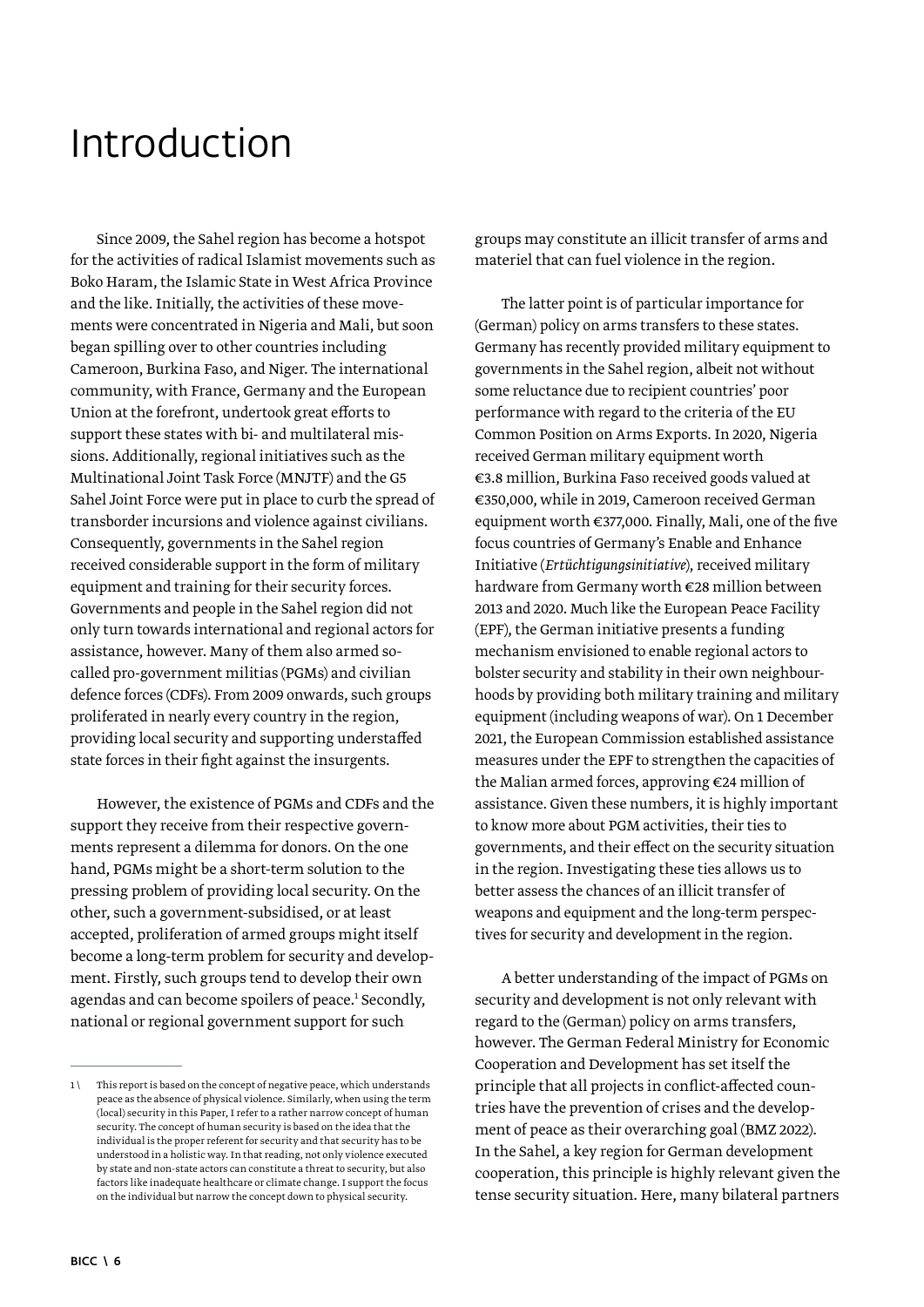such as the governments of Burkina Faso, Cameroon, Mali, Niger and Nigeria also cooperate with PGMs which, as described above, can increase the level of violence and become spoilers of peace. Assessing the relationship between a PGM and a government, therefore, not only allows us to better understand the role of PGMs for local security, but also the likelihood of a flow of (German) resources and funds to groups that pose a threat to peace and development. However, as these groups often enjoy local support and may under specific circumstances—also contribute to local security, their involvement as local actors in the post-conflict reconstruction and development process could also be a viable option. Therefore, assessing the risk associated with these groups is crucial.

These findings also contribute to a broader and more detailed understanding of non-state armed groups within German development policy. Regarding current challenges for conflict resolution, the federal government's guidelines identify non-state armed groups as a high risk (Bundesregierung 2017). However, the guidelines only refer to organised crime or terrorist organisations, leaving a gap with regard to pro-government armed groups, and thus potentially overlooking a decisive factor for conflict resolution. Since PGMs are involved in many conflicts, have a significant effect on their dynamics and may become spoilers of peace, it is crucial for German development cooperation to be sensitive to the ties and impacts of PGMs. In particular, those instruments of German development cooperation that are deployed in (post-) conflict settings, such as the Civil Peace Service (CPS) or transition assistance (*Übergangshilfe*), rely on knowledge about violent actors to be able to work—in accordance with their mission—locally and close to the target group. Assessing the impact of PGMs on security therefore also offers an opportunity to increase the effectiveness and efficiency of development cooperation approaches.

This first of the new SAD-Nexus Papers summarises past research on the effects of PGMs on security and compiles information on current practices of cooperation between governments and PGMs in five

selected countries in the Sahel region to provide a nuanced basis for decision-making with respect to the outlined dilemma.

The report is composed of two major parts. Part one consists of an intensive literature review which answers the question *'What do we know about the effects of PGMs?'* Based on the literature screened in that process, it also identifies several risk factors and develops an analytical framework for part two. The second part presents an analysis of current West African practices in the use of PGMs and, based on the findings of part one, answers the question of *'Will today's solution be tomorrow's problem in the region?'*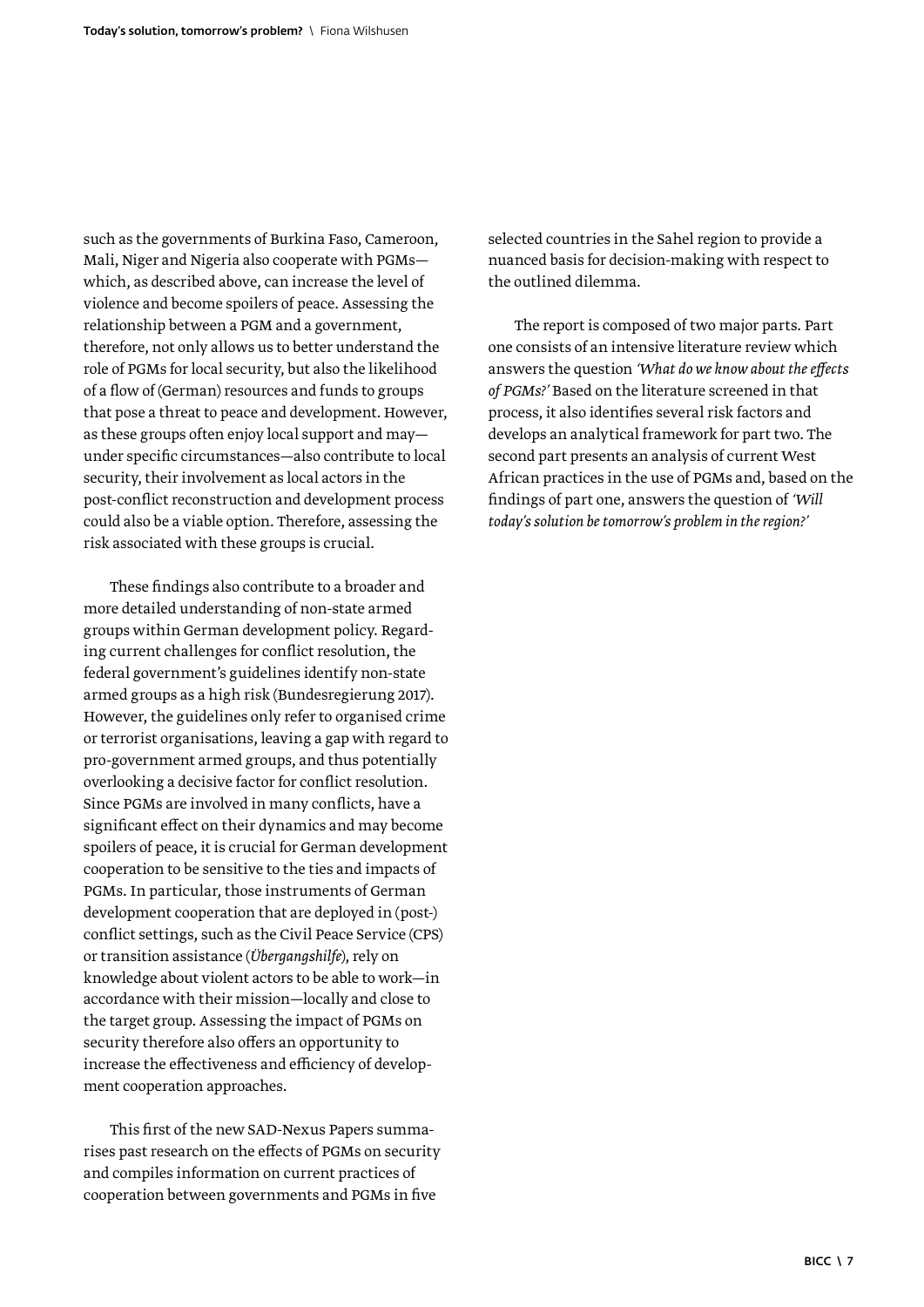## <span id="page-7-0"></span>PART I: What do we know about the effects of pro-government militias?

The first part of this study summarises what we know about the effects of PGMs from existing empirical research. To do so, it first defines the theoretical concept of PGMs and distinguishes it from related concepts such as paramilitary groups and civil defence groups. In a second step, empirical findings regarding the impact of PGMs on security and the likelihood of a renewed escalation of violence are summarised, while risk factors are identified in a third section.

#### What is a pro-government militia?

Non-state armed groups other than insurgents remains an understudied topic. This limited focus is epitomised by the term militia, which has become a catch-all for a wide array of different actors (Jentzsch et al. 2015; Leenders and Giustozzi 2019). Militias can range from neighbourhood vigilante groups to militarily trained pro-government forces, which makes it necessary to delineate specific categories. In this Paper, the focus lies on militias that have a reciprocal relationship with government—even if this connection is neither linear nor constant over time. Pivotal for the definition as pro-government militia (PGM) is the group's allegiance to the government and their (at least temporary) goal to preserve the (political) status quo by applying status-quo-oriented violence (Schneckener 2015; Ferguson 2015). This political allegiance, which can further be strengthened by additional ties such as a common religion, ethnicity, or regional origin, distinguishes them from other non-state armed actors aiming to, for instance, overthrow the government, gain regional autonomy, or change the social status quo. The allegiance of these groups is typically reciprocated by the government through some form of support. In short, militias can be regarded as PGMs if they are pro-government, receive support from the (local or national) government, are armed, have at least some level of organisation, and are not part of the regular security forces (Carey et al. 2013).

The relationship between a PGM and the government can vary to a wide degree. Researchers have thus differentiated further between "informal" and "semi-official" PGMs (Carey et al. 2013: 251). Informal PGMs do not possess any official link to the government (Carey and Mitchell 2017) which allows the government to deny such a connection even if the link is widely known within the country. Conversely, semi-official PGMs have some legal or formalised status (Carey et al. 2013) that links them to the government. However, even if established or recognised by decree and with members receiving some form of regular compensation, semi-official PGMs still differ from official formations such as paramilitary units. Paramilitary units can be understood as regular (auxiliary) forces under the direct control of the government that support or supplement the regular armed forces (e. g. Üngör 2020). In contrast, governments cannot exercise such tight control even over semi-official PGMs, not to speak of informal PGMs (Carey and Mitchell 2017). Additionally, paramilitary units typically receive (more) training and equipment which, in combination with the tighter control exercised by the government concerned, is assumed to translate into higher accountability when compared to a PGM (Böhmelt and Clayton 2018).

As outlined by Jentzsch et al. (2015), many armed militias start out as organisations established for the protection of local communities and thus generally have a more defensive and localised character than PGMs (Clayton and Thomson 2014; Carey and Mitchell 2017). In the literature, these groups are mostly termed 'civilian defence forces' (CDFs). CDFs' activities, therefore, may or may not coincide with the government's objectives and thus can be both pro- or anti-government. However, both concepts, that of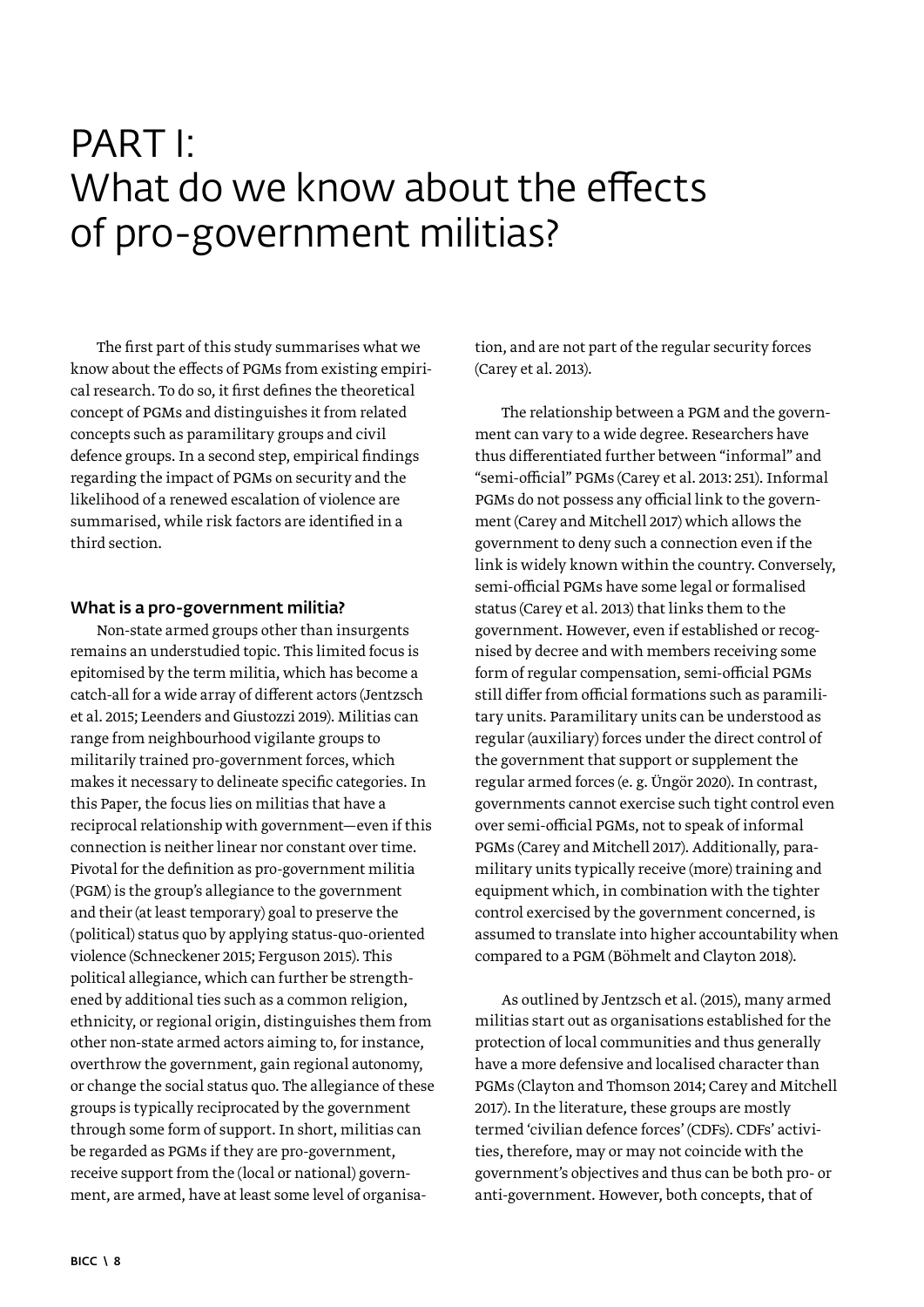<span id="page-8-0"></span>PGMs and CDFs, have a common intersection (Peic 2014; Clayton and Thomson 2014; 2016). In cases where CDFs are co-opted and share common goals with the government, they become de facto PGMs—at least temporarily.

In other cases, groups labelled as civil defence forces or militias might emerge as the result of an initiative by the (local) government, making them a PGM by definition, as long as they uphold their alliance with the government. Against the murky empirical realities on the ground, marked by a certain fluidity of state-militia alignments (Jentzsch et al. 2015) which translates into frequent alliance-switching and changing loyalties, the definition of Carey et al. was therefore criticised for being dichotomous and overly static (Barter 2013; Jentzsch et al. 2015; Staniland 2015; Otto 2018). This line of reasoning is further supported by the empirical observation that roughly 25% of all armed groups between 1989 and 2007 switched sides at least once during the conflict in question (Otto 2018).

It is an often-voiced concern that militias, since they by definition operate outside of the regular command structure of official defence and police forces, might be difficult for governments to control; a fact that might lead to violence against civilians (Carey et al. 2014). In the literature, this is referred to as the so-called 'principal-agent' problem, characterised by a divergence of interests between a principal in this case the government—and an agent authorised to act on his behalf, in this case the PGM. Since oversight and control is limited, the principal can never be sure if the agent is acting in his best interest or if he is maximising his own interests. This general problem can be exacerbated by several factors. Informal relations, for example, can further reduce the ability to control the agent. In other words, the greater the autonomy granted to PGMs, the greater the risk that they "engage in behavior that is unfavorable to the government" (Böhmelt and Clayton 2018: 205). A group's autonomy, independent coercive power, and consequentially its future bargaining leverage vis-à-vis the government can further be increased by financial and material resources provided by the government (Bolte 2021: 252). The more resources a PGM controls, the less control a government can exercise over the PGM. In particular,

weapons provide such groups with not only coercive agency but also an effective veto power. Similarly, weak state capacities can generally reduce the ability to exert control as the government lacks the means to exercise its will.

#### Takeaway points

- \ PGMs are armed groups with a minimum level of organisation that can be regarded as being pro-government, not an integral part of the regular security forces (Carey et al. 2013) and recipients of government support.
- \ The support provided by the government or its local authorities can vary to wide degree and can consist of payment, material support, protection from criminal prosecution or official sanction or commendation.
- \ PGMs can be formally or informally organised by the government or can be selforganised and co-opted.
- \ The degree of government control of such organisations is crucial.

## Effects of pro-government militias: A systematic review of existing research

In the following, I review, based on existing empirical research, how arming civilians and forming pro-government militias may affect local security. This Paper therefore focusses on the armament–security axis of the SAD nexus and pays less attention to the effects of PGMs on development. This lacuna will be addressed by the next SAD-Nexus Paper.

As highlighted above, I follow a rather narrow concept of human security, which assumes that the individual is the proper referent for security, but is limited to the aspect of physical security and thus neglects challenges like healthcare, climate change, and so on. In this reading, human security becomes essential for (negative) peace, while violence against civilians is its antithesis.

In this section, I take a closer look at the proximate effects of PGMs on security by asking whether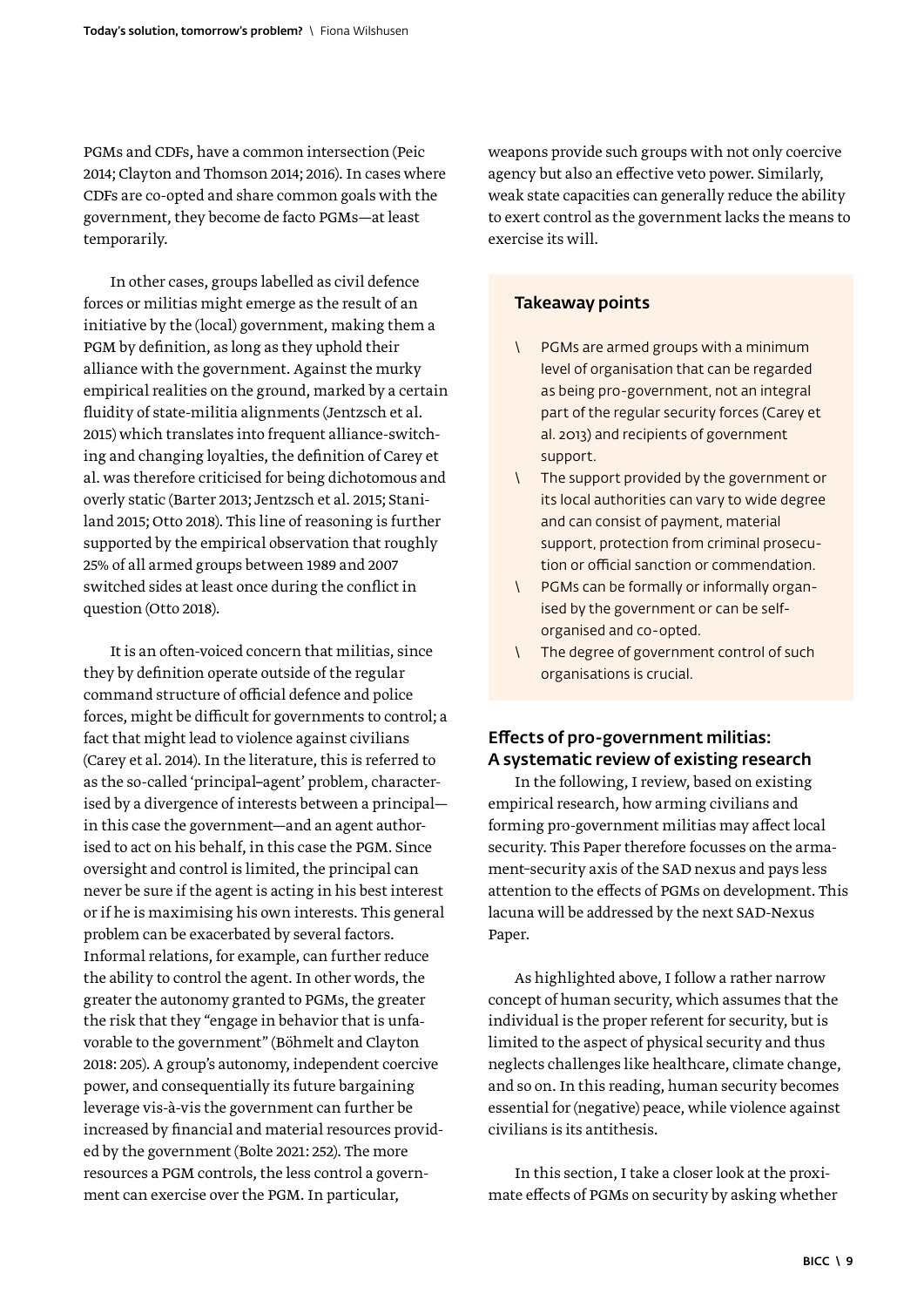<span id="page-9-0"></span>and under what circumstances they contribute to or reduce violence against civilians. After that I attempt to assess their long-term effects on security by addressing the question of how they influence the chances of renewed violence.

#### How do PGMs affect security?

In asymmetric armed conflicts—such as those currently fought between governments and Islamic insurgents in the Sahel region—civilians play an important role for all warring parties. They provide crucial resources like information, money and food or give legitimacy to any order implemented by either governments or insurgents. The interplay of the perpetration of violence on the one hand and the protection from violence on the other lies at the heart of governments' and insurgents' strategies to win the support of the local population. Both often resort to violence against civilians to ensure compliance and to punish 'wrong' behaviour, for instance if civilians cooperate with the opponent.2 At the same time, protection from violence adds legitimacy to the group that offers protection, which in turn increases the chances of voluntary cooperation.

The introduction of PGMs has the potential to influence this situation in two directions: On the one hand, they can help to better protect the local population from attacks by insurgents and/or government troops. On the other, they can also be willing helpers for government forces in subduing the opposition and its supporters in the population. My literature review revealed several factors that are decisive in whether PGMs reduce or contribute to violence against civilians:

#### \ *Government intentions and the ability to control*

The most important factor is the reason for a government's decision to cooperate with a PGM in the first place. The possibility of denying responsibility

for violent actions is seen as one major incentive for governments to cooperate with PGMs (Carey et al. 2015; Aliyev 2016). Another is to boost the ranks of their fighting forces. If a government decides to follow a strategy of applying indiscriminate violence against civilians, PGMs might enable it to do so by acting as force multipliers (in case of low-capacity states) and/or by reducing the political costs of this strategy (Koren 2015; Ambrozik 2019). In these cases, PGMs are likely to commit torture and enforce disappearances (Mitchell et al. 2014), amongst other forms of violence against civilians (Alvarez 2006). This is especially true when both the government and its PGMs belong to the same ethnic group, as a shared identity and common (political) goal in these cases increases not only the PGM's commitment but also their willingness to engage in excessive violence (Schon and Magid 2020). Furthermore, the loss of government control over its militia may promote the PGM's offensive activities, which, in turn results in increasing violence against civilians (Schneckener 2014; 2015). However, most empirical studies reject the assumption that it is the lack of government capacity to control, and if necessary, sanction PGMs that leads to violence. Rather, Koren (2015) claims that PGMs are unlikely to perpetrate mass killings against the will of the government. Similarly, Stanton (2015) argues that in many cases where the government did not target civilians, PGMs did not do so either. Furthermore, according to Stanton (2015), there is a large number of cases in which the government exercised a high level of violence against civilians, while PGMs did not engage in any such violence against civilians. Cases in which violence against civilians was solely committed by PGMs are quite rare. Where PGMs committed atrocities, government forces tended to do so as well. Particularly in Africa, the most lethal instances of violence against civilians are still carried out by official defence forces, suggesting that states do not delegate the dirty work to PGMs (Raleigh and Kishi 2018: 5). This also holds true for sexual violence. In this respect, government forces are by no means better than militias (Cohen and Nordås 2015). Hence, the state's (dis)respect for human rights seems to be a key factor in determining PGMs' level of violence. Consequently, it is less the degree of control than the intention of a government that determines the violence used against civilians—both by state forces and PGMs. Beyond this, however, the violence of

<sup>2 \</sup> This punitive violence can target individuals (selective violence) or groups (indiscriminate violence). Selective violence is frequently used when the actor has enough information on potential collaborators; indiscriminate violence occurs when such information does not exist (Kalyvas 2006; Brandsch 2020).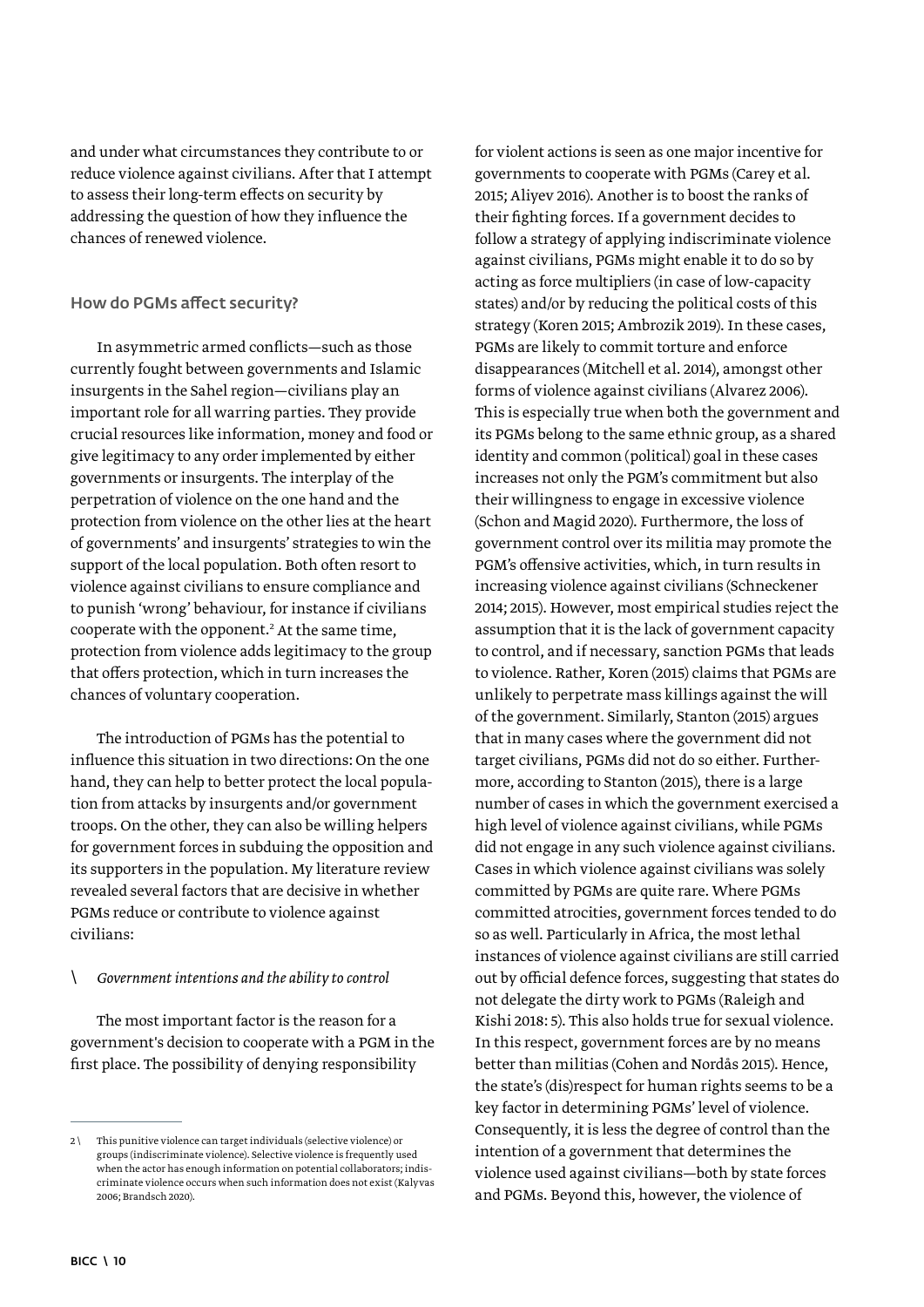PGMs is also linked to the regime type and state capacity, since the likelihood of PGMs being involved in violent action against civilians in high-capacity autocratic states is low compared to low-capacity states (Ahram 2014; Carey et al. 2015; Ahram 2016). The reason for this is that low-capacity states might rely on the capacity of PGMs for coercion, while high-capacity states do not, since their existing security forces are capable enough.

#### \ *Ethnicity and local knowledge*

PGMs can be an important part of a counterinsurgency campaign (Jentzsch et al. 2015). Governments typically either recruit PGMs from the localities and ethnic groups where the armed conflict is fought or from their own ethnic background. Both strategies provide some advantages but reflect differing rationales. When PGMs are recruited locally, they typically speak the language of, and are socially embedded in, the local community. This usually enables them to gather more information on a local level. This knowledge is crucial in defeating an insurgency and will also change the type of violence being used (Lyall 2010; Aliyev and Souleimanov 2019; Aliyev 2017). For instance, the research of Clayton and Thomson (2014; 2016) shows how the involvement of CDFs in counterinsurgency affects the level of violence civilians are exposed to; by using CDFs and harnessing their local knowledge, insurgents and opponents can better be identified. Thus, the government's violence can be better targeted, indiscriminate use of force is reduced and thereby, the number of civilian victims of government attacks decreases. Further, due to their embeddedness in the local community, PGMs tend to be less violent towards the civilian population as compared to forces employed from other regions or communities (Jones 2012; Aliyev and Souleimanov 2019). This is especially true for PGMs that recruit from the same ethnic or religious constituency as the insurgents (Stanton 2015). Often, this helps to enhance the relationship with the local population and bolsters the legitimacy of the orders implemented by the state (Abbs et al. 2019; Schon and Magid 2020). Consequently, the government can gain an important advantage in the conflict, which can reduce the number of civilian casualties and shorten the overall conflict duration. This, however, only holds true if the government in question refrains from any indiscriminate violence against the population—or parts of it—and holds its militia forces in close check in that regard (Jones 2012).

However, governments can also recruit PGMs from groups with closer socio-political ties to themselves. In these cases, the strategic rationale is to gain higher levels of loyalty and increase control. Theoretically speaking, this may reduce the principal-agent problem and increase government control over the PGM (Abbs et al. 2019; Aliyev and Souleimanov 2019; Arif 2021). This may come at the cost of increased violence against civilians, as these recruits often lack the local information that is needed to identify insurgents and separate them from the civilian population. Furthermore, they may be more willing to exert violence due to their lack of ties to the local population. In these cases, the result is an increased ethnic mobilisation and a proliferation of ethnic self-defence groups. As the case of Syria shows, PGMs made up of government co-ethnics can keep a non-inclusive government in power (Leenders and Giustozzi 2019). This usually comes at the cost of increasing interethnic polarisation and a high civilian death toll, however (Abbs et al. 2019; Jones 2012). In consequence, this means that the ethnic composition of the PGM potentially has a high influence on its effects by either decreasing the level of violence due to local embeddedness or increasing it by a lack of local ties.

#### \ *Proliferation of armed actors and conflict escalation*

Lastly, arming civilians generally entails a proliferation of small arms and armed actors which may increase violence through the dynamics of conflict. Generally, such a proliferation of small arms and light weapons (SALW) plays a key role in increasing the lethality and longevity of armed conflicts and has a huge effect on violence against civilians, including gender-based violence (e. g. Ilesanmi 2021). Furthermore, considering the deployment of PGMs in the Ukraine conflict, Bukkvoll (2019) argues that the degree of autonomy of such groups rises with their relative level of military strength, which means that arming PGMs also means losing control over their actions. The proliferation of armed actors typically also influences conflict duration. PGMs very often develop their own agenda and accumulate resources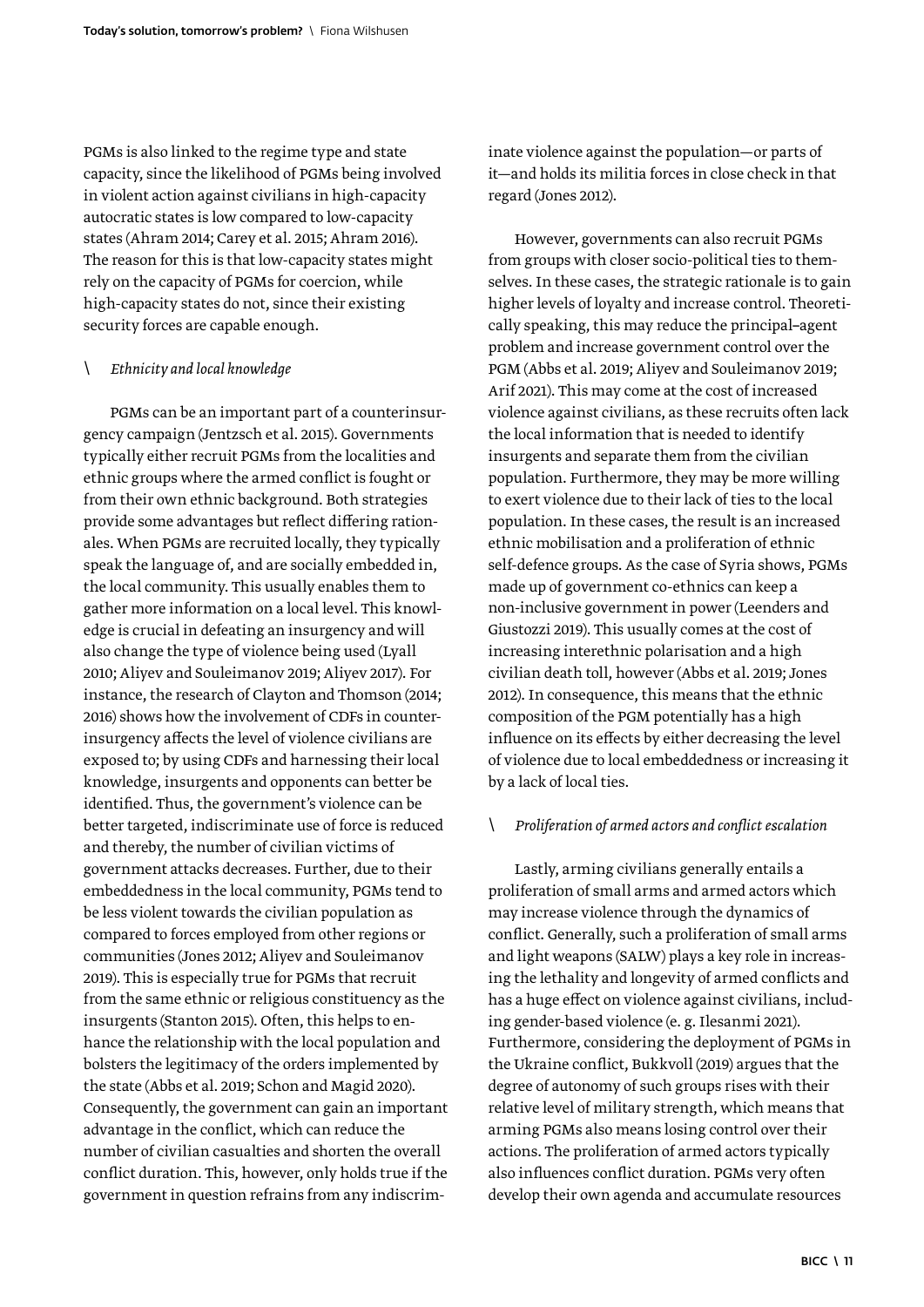<span id="page-11-0"></span>to pursue it throughout the conflict. Like other armed actors, PGMs often become involved in criminal activity or in extracting resources from the local population. In doing so, they become part of what is called a civil war economy (e.g. Jean and Rufin 1996). If such interests develop, PGMs may have economic advantages and a stronger socio-political position through their involvement in conflicts, and therefore tend to have little incentive to transition towards peace. This fuels an alienation process between government and PGMs that can result in a (direct) confrontation between the parties (Schneckener 2015; Wither 2020). Consequently, the presence of PGMs reduces the likelihood of peace or swift victory of either side, instead increasing the likelihood of the continuation of low-intensity conflicts (Aliyev 2018; 2019).

Through the involvement of local PGMs, the line between combatants and non-combatants becomes more blurred, and the overall willingness to use violence increases. The insurgent side in particular may become more violent in the face of the emergence of local PGMs; usually, insurgents profit from blending into local communities and thus being undetectable to government forces. If such advantages are being denied, insurgents resort to a more aggressive strategy towards the civilian population. The recruitment of a local PGM itself might be understood as a hostile action by the insurgents. In contested areas, this cooperation deprives the insurgents of a valuable source of recruitment and weakens them. Therefore, they increasingly resort to more indiscriminate violence against those groups suspected to be in support of their enemy (Akins 2020), a method usually applied by counterinsurgents. Thus, PGM recruitment is likely to provoke attacks against such groups and affiliated communities and, thereby, increases civilian casualties. Furthermore, the division of the local population into supporters of the incumbent and supporters of the insurgents fuels social division (Clayton and Thomson 2014; 2016; Brandsch and Python 2020).

## How do PGMs affect the likelihood of renewed violence?

Peace and security in post-civil war societies are fragile. In many cases, most of the belligerent parties

do not disappear, but rather continue to conduct their conflict under different guises, potentially ready to take up arms again, if necessary. While rebel groups may be defeated militarily, integrated into the military, or turn into political parties taking a share of or full power, the fate of PGMs post-conflict is less predetermined and less studied. While they may also be defeated militarily, they usually do not have a clear option of becoming political players in the aftermath of conflict. Their high diversity in both appearance and numbers, as well as shifting alliances, make them a factor that is hard to predict while at the same time being likely to undermine stability and peace (Alden et al. 2011).

In general, few PGMs dissolve at the end of the conflict. The majority of such groups either cease to exist during the conflict or survive the end of the war (Aliyev 2019). Similarly, concerning the incentives that PGMs face during conflict, they tend not to profit from peace. Those participating in PGMs for economic reasons (Eastin and Zech 2019) and profiting from strong social ties and reputation within the group (Steinert et al. 2019) in particular have little incentive to (re-)turn to peace. This disincentive is further increased by the fact that PGMs are frequently not recognised as a warring party and therefore neither take part in peace negotiations, nor are they included in DDR measures. On the contrary, since their support for the government is crucial during the conflict and their (personal) interests overlap during this period, they run a strong risk of losing this privileged position at the end of hostilities. In fact, conflict recurrence rises by 30% if PGMs have been involved (Steinert et al. 2019).

On the other hand, a government may have strong incentives to keep PGMs in place as a safeguard or an enforcement mechanism for a potential peace agreement. Potentially, the government may even try to use PGMs to renegotiate at some point (Aliyev 2019). In the absence of well-established institutions and facing a lack of resources, post-civil war governments often struggle to maintain control and therefore make use of (excessive) violence to ensure their own position. In this case, members of wartime PGMs that have been involved in human rights violations are suitable agents to perpetrate violence and implement repression in the post-war period in order to maintain a government's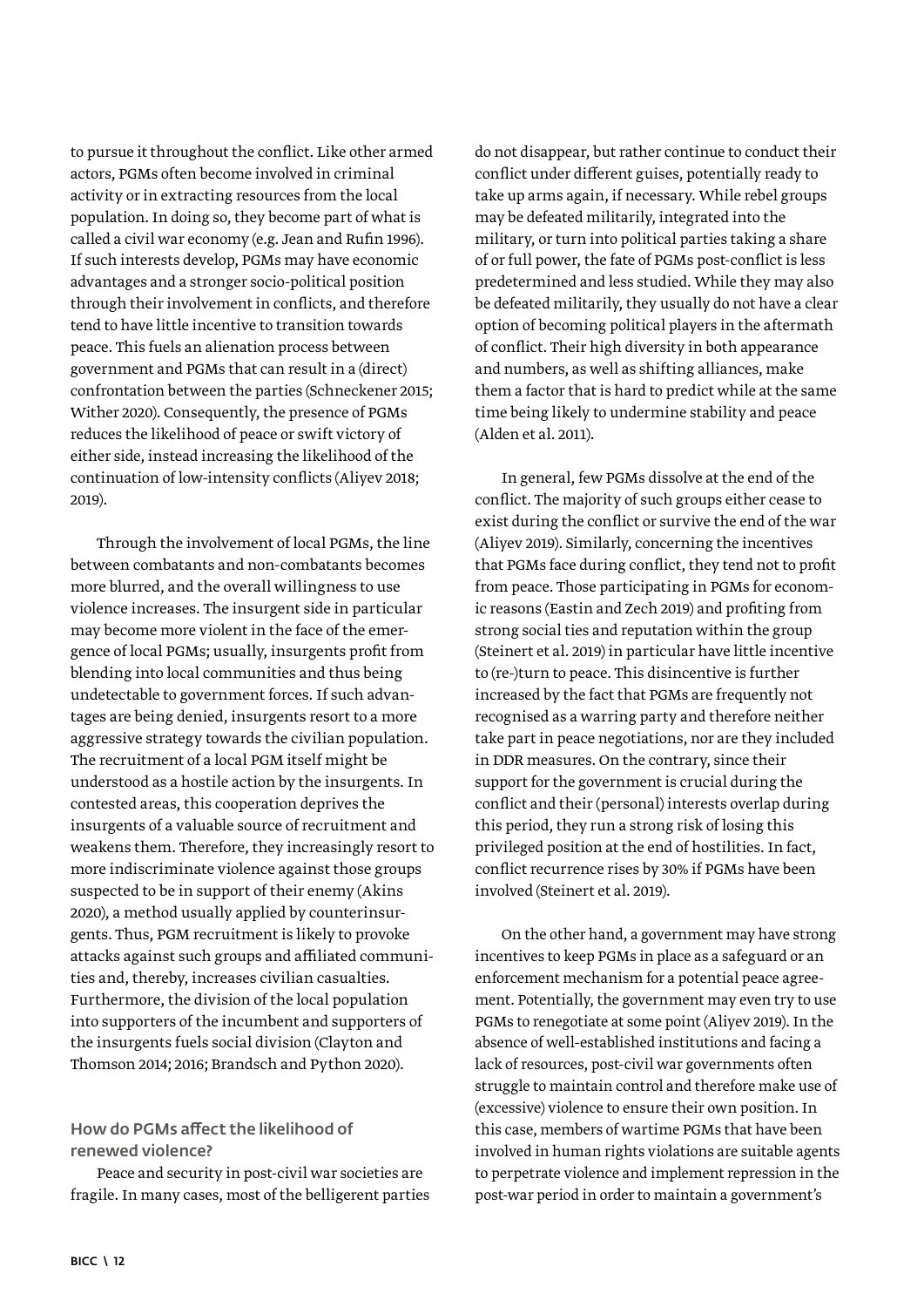<span id="page-12-0"></span>control (Carey and González 2021). As a result, we see an increase in political imprisonment and torture in post-war periods where PGMs survived the end of war.

However, in some cases, the involvement of PGMs may reduce the likelihood of renewed conflict escalation and violence. Provided that PGMs have not been involved in massive violence against civilians and therefore have some legitimacy within their communities, their involvement in peace negotiations and peace agreements provides any settlement with deeper legitimacy and broader support. Thus, PGMs can play supporting roles in state-building (Podder 2013; Boisvert 2015). In order to support peace, participation in negotiations and provision of economic security, i.e., by integration into state forces, are crucial to many members of PGMs (Balta et al. 2020).

#### Takeaway points

- \ PGMs must be demobilised, disarmed or integrated into official security forces after the end of violence.
- \ Groups with close ties to the government and limited own resources can turn into organs of repression. More independent groups with their own resources can switch sides and become spoilers of peace.

## Conclusion: PGMs: A double-edged sword

In conclusion, cooperation with PGMs is a double-edged sword. On the one hand, PGMs can contribute to the security of civilians by decreasing civilian casualties, increasing the chances for government victory, and shortening the duration of armed conflict. On the other, PGMs can contribute to conflict escalation and can become perpetrators of human rights violations and spoilers of peace. From the literature review, I identified six risk factors highlighted in bold below—that increase the probability of PGMs negatively affecting human security.

Firstly, PGMs rarely commit violence against civilians independently of government forces. Non-inclusive governments with little respect for human rights—such as those that liberalise only due to external pressure or are supported only by one ethnic minority—are the most important risk factor. If PGMs are recruited from the same ethnic group as the government in power, they tend to be more loyal but also contribute to perpetuating or even deepening polarisation along ethnic lines, which increases the risk of interethnic violence. A more structural risk factor is state capacity; low capacities are thus associated with higher risk, as PGMs could enable these states to exercise repression against their own populations that they would not be able to carry out on their own. Informal cooperation and low control increase this risk as it allows states to deny their accountability for atrocities, making abusive behaviour towards civilians more likely. Moreover, informal cooperation and low control also increase the likelihood of PGMs becoming autonomous actors with their own agenda and, thus, spoilers of peace. Distributing weapons to PGMs is not only a violation of end-use declarations, but also poses a glaring risk that these weapons will be further proliferated or will be used for criminal activities. The provision of military equipment can increase the autonomy of PGMs and thus decrease the ability to exercise government control. However, such equipment does not necessarily constitute a direct threat to civilians, but may enable PGMs to operate more safely or to improve coordination with the formal security forces. Mobile phones and radio equipment, for example, could enable local groups to call in regular security forces. Equipment like binoculars and flashlights may further increase their ability to identify threats from greater distances without running the risk of being attacked.

The literature, however, gives us little information on how these factors interact. I do not consider any of these factors to be a sufficient condition to explain the outcome. In other words, no single factor predetermines whether a PGM may commit violence against civilians. Rather, I assume that most of these factors are necessary conditions, and that some of them are more important than others.

The six risk factors can be clustered around three key questions: First, is the government willing to reduce violence against civilians? Second, is the government able to control its agent effectively? Third,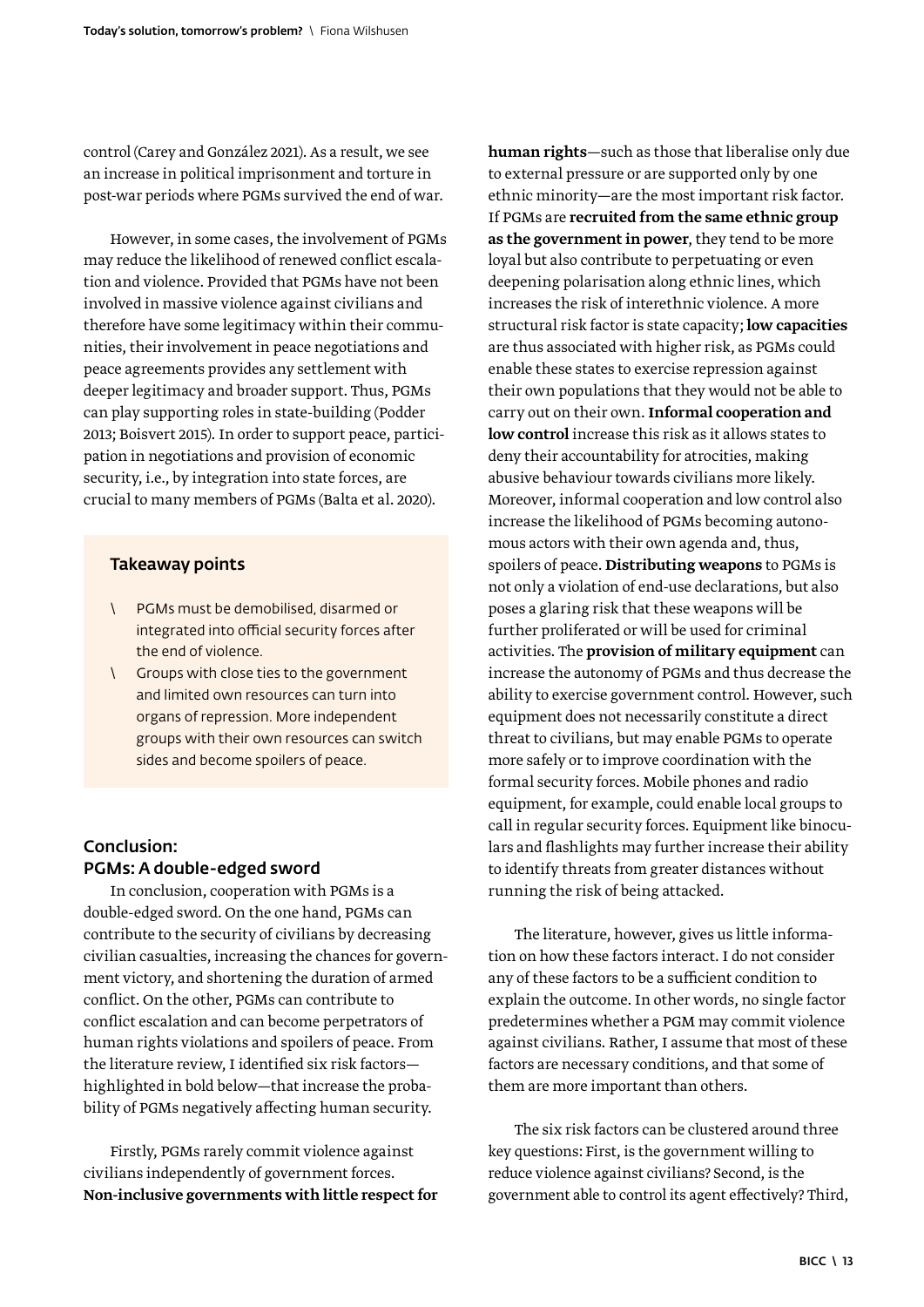Figure 1: Risk factors



did the government increase the PGM's capacity to exert violence against civilians by providing weapons and military material? While the first two questions are central to the issue of violence against civilians, the latter represents more of an amplifying factor. Figure 1 below displays the risk factors and the respective key questions in a hierarchical order.

The literature review also revealed some relevant (time-dependent) processes that generally speak

against the deployment of PGMs. Once established, such organisations tend to acquire their own resources and develop their own agendas. PGMs should therefore never be established and supported without a long-term plan to integrate these forces into national security forces or to demobilise them. The proliferation of armed groups typically contributes to escalation dynamics and more protracted conflict, making peacebuilding a more difficult task.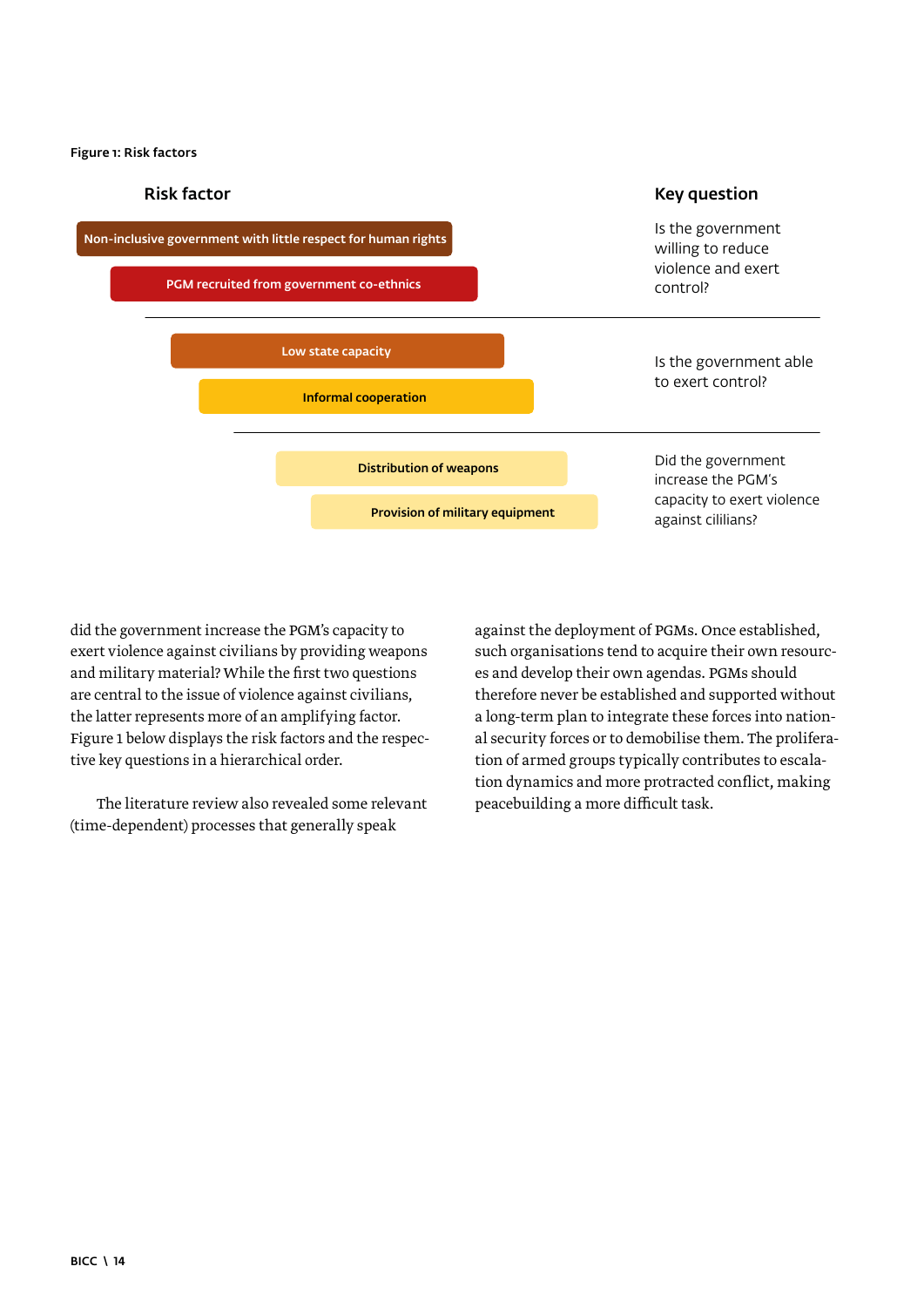## <span id="page-14-0"></span>PART II: Today's solution, tomorrow's problem? An analysis of current West African practices in the use of PGMs

In this second part of the Paper, I turn my attention to the Sahel, which is currently marked by Islamist incursions and the emergence of PGMs. As the map below shows, many countries saw an

increase in civilian casualties in 2021. The question is whether PGMs are a part of the problem or a potential solution to it.

#### Map I: Violence against civilians in the Sahel

| 1. Mali                              |      |
|--------------------------------------|------|
| Total civilian casualties:<br>2146   |      |
| Civilian casualties in 2021:         | 456  |
| Number of active Islamist groups:    | 9    |
| Active pro-government militias:      | ves  |
|                                      |      |
| 2. Burkina Faso                      |      |
| Total civilian casualties:<br>2810   |      |
| Civilian casualties in 2021:         | 717  |
| Number of active Islamist groups:    | 5    |
| Active pro-government militias:      | ves  |
| 3. Niger                             |      |
| Total civilian casualties:           | 1316 |
| Civilian casualties in 2021:         | 715  |
| Number of active Islamist groups: 6  |      |
| Active pro-government militias:      | ves  |
| 4. Nigeria                           |      |
| Total civilian casualties:<br>8245   |      |
| Civilian casualties in 2021:<br>3534 |      |
| Number of active Islamist groups: 2  |      |
| Active pro-government militias:      | ves  |
|                                      |      |
| 5. Cameroon                          |      |
| Total civilian casualties:<br>1678   |      |
| $\epsilon$ iulian anauskias in 2021. | 12E  |

| Total civilian casualties:          | 1678 |
|-------------------------------------|------|
| Civilian casualties in 2021:        | 435  |
| Number of active Islamist groups: 2 |      |
| Active pro-government militias: yes |      |



Timeframe: March 2019 - March 2022

Source: Natural Earth 2020, ACLED 2021, BICC 2022;

Layout: Vincent Glasow, BICC, March 2022

The boundaries and names shown and the designations used on this map do not imply official endorsment or acceptance by BICC.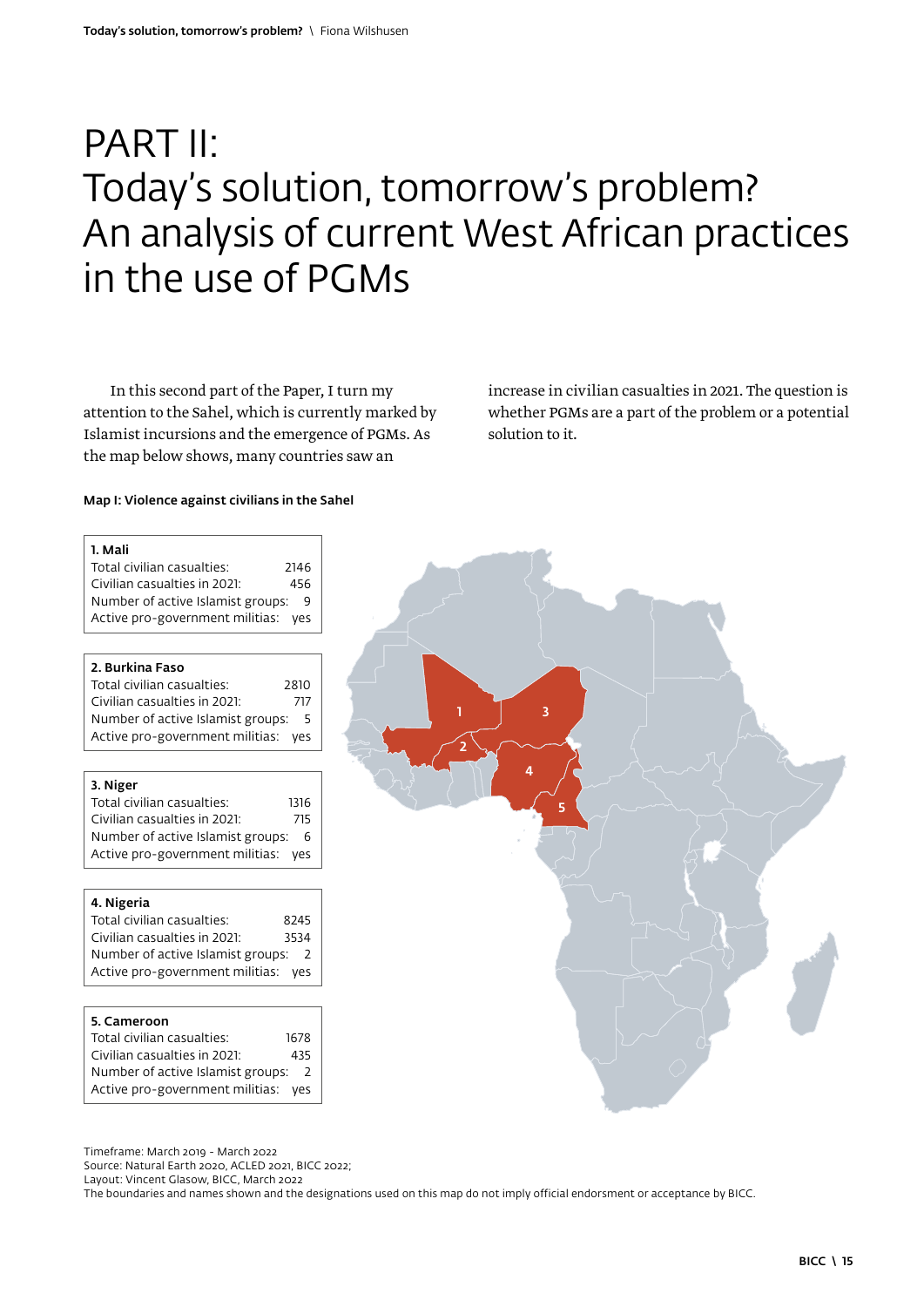<span id="page-15-0"></span>In the following section, I will take a deeper look at five countries in the Sahel in which militant Islamist groups pose an ongoing security threat and have led to the (re-)emergence of PGMs: Burkina Faso, Cameroon, Mali, Niger, and Nigeria. I will assess whether PGMs contributed to or reduced violence against civilians and, in a second step, which of the six risk factors affected the outcome. To analyse the willingness of the respective governments to reduce violence, I will therefore assess whether the *"Non-inclusive government with little respect for human rights"* and *"PGM recruited from government co-ethnics"* risk factors were both present and had an effect on the outcome of PGMs contributing to security. Furthermore, to analyse the government's capacity to control PGMs if necessary, i.e. to make sure that they operate lawfully, do not exceed their 'mandate' or even to dissolve them once their mission has been delivered, I will analyse whether the *"Low state capacity"* and *"Informal cooperation"* factors were present and can explain the effect of PGMs on local security. Finally, I will assess whether the government increased the PGMs' ability to exert violence.

#### Mali

Since a military coup and the start of an insurrection in the north of the country in 2012, Mali has been ranked among the most fragile states in the world by the Fund for Peace's State Fragility Index (FFP 2021). Two successive military coups in 2020 and 2021 further exacerbated the security situation. Even though northern Mali has long been the most conflict-ridden region of the country, violence has spread to other parts. Central Mali became heavily affected by violent conflict when various militant Islamist groups began to exploit deeply rooted local conflict lines (Thurston 2020; Eizenga and Williams 2020). Long neglected by the government, the region is now labelled the most dangerous region in the country (Le Roux 2019).

The current (re)emergence of local CDFs is closely linked to the threat of militant Islamist groups, but is also rooted in Malian history. Local self-defence groups are entrenched in a coexistence of state and traditional governance structures (Aurélien and Sangaré 2019). After several deadly attacks by Islamist groups against Dogon communities—and the absence of state protec-

tion—these communities founded the Dan Na Ambassagou<sup>3</sup> in 2016. Mainly recruiting among traditional hunter groups like the Dozo, the Dan Na Ambassagou serves as an umbrella body for existing CDFs and hunter groups. Although they are mainly organised on a rather local level, the Dan Na Ambassagou have thereby established an overarching organisation consisting of a political and a militarily branch—with the latter being more powerful (Aurélien and Sangaré 2019; Crisis Group 2020b). Furthermore, in the face of ongoing violence, other communities, such as the Fulani, have also formed self-defence groups for their protection (HRW 2018). In the fight against Islamist groups, the Malian government and the Dan Na Ambassagou cooperate: Members of the CDF units have served as scouts and provided information to Malian state forces operating in the region (Crisis Group 2020b). In addition, the groups patrol towns, villages and markets, manning checkpoints, conducting security checks on public transport and undertaking house searches (HRW 2018).

Do PGMs increase or decrease violence against civilians?

In the Malian context, PGM activities have a major impact on the level of violence against civilians. HRW (2018) reports on 26 attacks by Dan Na Ambassagou and Dozo groups in which more than 150 civilians were killed. The Ogossagou massacre in March 2019, committed solely by the Dan Na Ambassagou, was one of the deadliest, with more than 150 people killed and over 200 houses set on fire (Crisis Group 2020b). In February 2020, the village was again attacked by members of the Dan Na Ambassagou, and over 35 people were killed (HRW 2020b). Moreover, the groups loot, extort ransom or protection from the population, and Dozo also targeted their own communities when they failed to provide recruits (HRW 2018; HRW 2022). Reports indicate that the groups were not accompanied by state forces during these incidents (Crisis Group 2020b; HRW 2020b), so it seems likely that the Dan Na Ambassagou and Dozo independently and deliberately attacked civilians. Additionally, the activities contributed passively to an increase in violence by initiating vicious cycles of tit-for-tat: Initially, the emergence of self-defence groups triggered a violent

<sup>3 \</sup> Dogon for "hunters who trust in God". The groups mainly recruit from ethnic Dogon, but also include ethnic Bambara.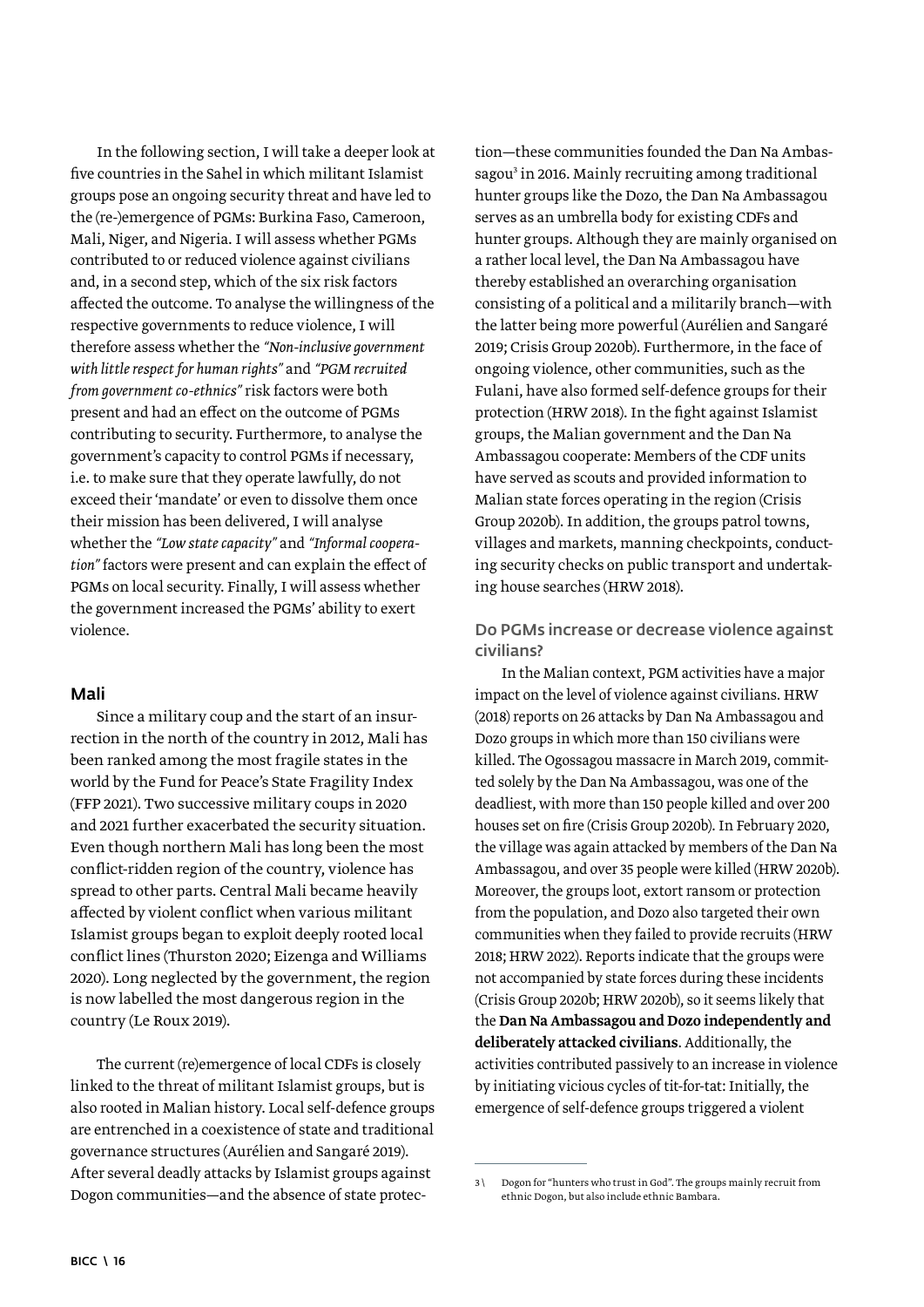response by Islamist groups. Dogo officials and people affiliated with the groups were targeted. These attacks were met with massive and indiscriminate retaliation against predominantly ethnic Fulani<sup>4</sup> people, as they were suspected to support militant Islamist groups like the Islamic State in the Greater Sahara (ISGS) and others (Crisis Group 2020b). Overall, rather than protecting civilians from violence, the operations of self-defence forces are now causing more civilian deaths than attacks from Islamist groups (Lierl 2020). In sum, then, we can state that PGMs' activities in Mali have a strong negative impact on the level of violence by explicitly exacerbating violence against civilians.

## *▶ Actively (independently) and passively contributed to violence against civilians.*

Government intention: Is the government willing to reduce violence and exert control?

Long-simmering conflicts between the central government and the Tuareg communities in the north led to an open rebellion in 2012, but a secession of the region was prevented militarily with French support. However, this episode had lasting effects on the Malian state. Referring to the tense security situation, the military staged a coup in the same year. Although constitutional rule was restored under President Ibrahim Boubacar Keïta (2013-2020), the security situation remained tense with growing ethnic conflicts and various militant Islamist groups active in the country. While the political rights of minorities were not curtailed and neither the government nor the state forces were dominated by a single ethnic group (Freedom House 2021a), the human rights record of the then-government remained problematic. This period also saw numerous reports of human rights violations by state forces (Crisis Group 2020b; AI 2020).

Consequently, the Political Terror Scale (PTS) rated Mali in 2020 as a country in which civil and political

rights violations had expanded to impact large numbers of the population (PTS 2020). By 2022, the country had undergone two more military coups in 2020 and 2021 (DW 2021) and is currently under the leadership of a military transitional government under Colonel Assimi Goïta. Mali is ranked as "not free" by Freedom House (2022). Considering that the state forces are notorious for atrocities (AI 2020; HRW 2021a; HRW 2022), we can further state a lack in respect for human rights, which affects the activities of the Dan Na Ambassagou and results in impunity for their atrocities (HRW 2021a). After the Dan Na Ambassagou killed more than 150 people in Ogossagou in March 2019, the Malian government condemned the incident after international pressure, but no prosecution ensued (Crisis Group 2020b), and the government refused to take accountability for the atrocities (Pérouse de Montclos 2021). In February 2020, the village was again attacked by members of the Dan Na Ambassagou, killing 35 people. Reportedly, some of the perpetrators were the same as those in 2019 (HRW 2020b)—thus, even though state forces did not actively participate in these attacks, we can assume that the lack of state will to prosecute is likely to be one of the factors for the (repeated) violence. Furthermore, since Dan Na Ambassagou's violence and that of state forces is primarily directed against the same group, the Fulani, the question arises as to whether, in addition to the lack of a will to prosecute, there is also an unspoken approval of this operation on the part of the Malian government.

The Dan Na Ambassagou mostly draw from traditional hunter groups. Anchored in a rich history of local governance, their legitimacy often stems from traditional authorities and (ethnic) groups of their communities (Molenaar et al. 2019). Ethnically homogeneous groups thereby emerged, which in turn fuelled violence by targeting other ethnic groups. Even when state forces and the Malian government interact with the self-defence forces, they did not intervene in recruitment practices. Nevertheless, while Dozo and Dan Na Ambassagou enjoy government support, Fulani self-defence groups are regulated—for example, Dan Na Ambassagou and Dozo are spared from the motorbike ban, while the weapons ban is not enforced against their members. In contrast, the bans have been enforced against members of the Fulani self-defence groups (HRW 2018). While this may also be due to the stronger position of Dan Na

 $4 \sqrt{ }$  The Fulani, called Peul in French, are a mainly Muslim ethnic group scattered across several West African countries. Against a backdrop of dwindling resources and increasing land conflicts, the pastoral Fulani often come into conflict with sedentary communities. Their marginalisation is now being exploited by Islamist groups to recruit them. This has led to indiscriminate accusations and mistrust of the Fulani, which in turn has further exacerbated divisions between them and other groups.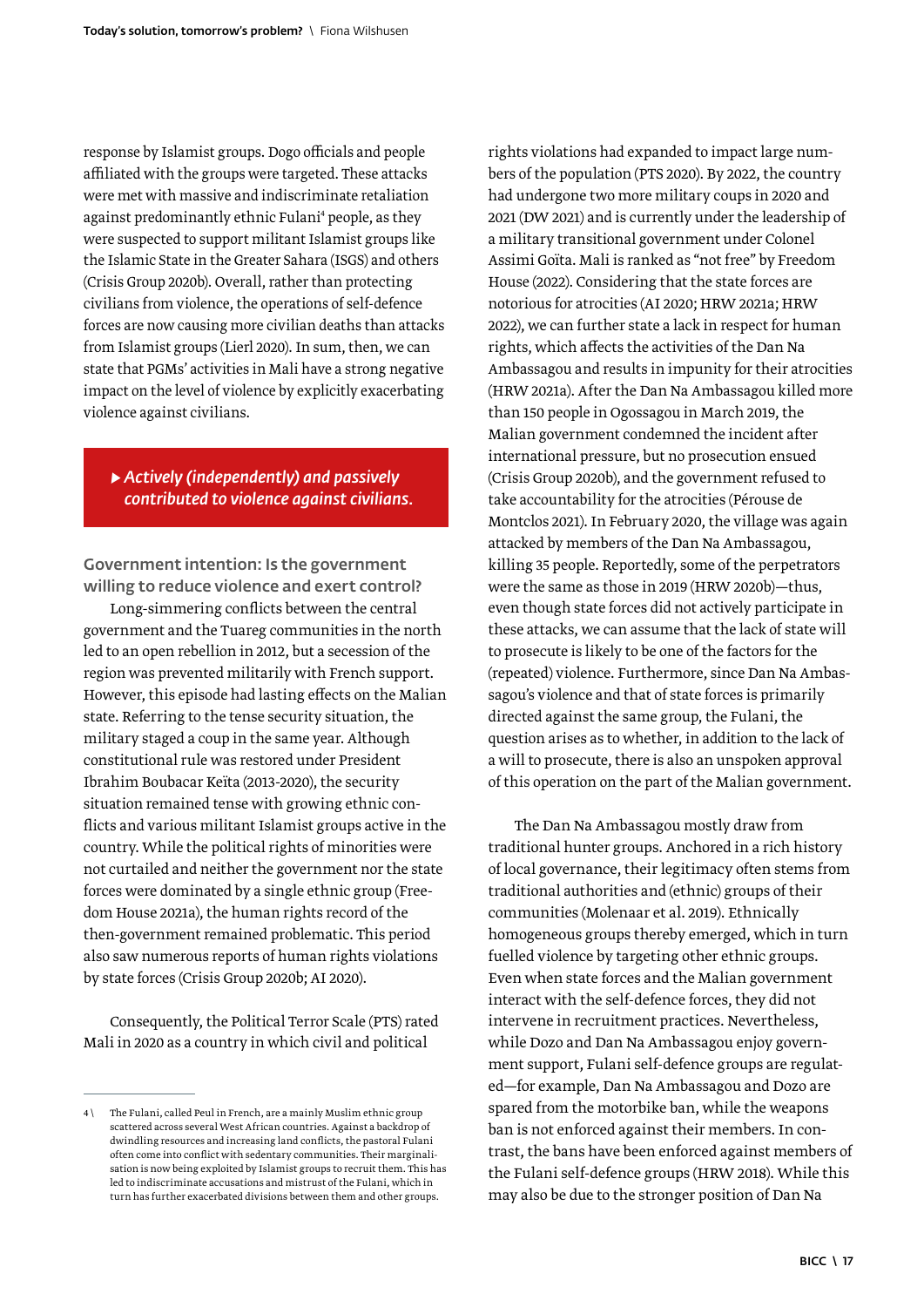Ambassagou and Dozo, it also demonstrates that the Malian government can regulate, at least in some areas—if it wants to. This supports the assumption that the Malian government approves of the Dan Na Ambassagou's activities.

In essence, even if the government is neither ethnically homogenous nor intervenes in the recruitment of PGMs, the groups have strong ethnic characteristics, and ethnic violence is fuelled by biased state support. Furthermore, the lack of respect for human rights and subsequent impunity for atrocities encourage an increase in violence against civilians by PGMs.

Government capacity: Is the government able to exert control?

Mali is a state with low capacity. The country's history is marked by movements opposed to the central state's government. State institutions are prone to corruption and fail to provide security and public services. This very low state capacity is particularly prevalent in rural and conflict-affected areas—like central Mali (Freedom House 2021a). Thus, mistrust of state actors is widespread (Bodian et al. 2020).

Consequently, the Fund for Peace (2021) ranked Mali among the 20 most fragile states in the world. Against this background of low state capacity and a history of local security structures, the Malian state has previously bolstered its regular forces with CDFs in times of crisis (Diallo 2017). In central Mali, the government interacts with the Dan Na Ambassagou both directly (e.g., by appointing members to protect regional authorities, see Aurélien and Sangaré 2019) and indirectly (e.g., by granting impunity for assaults). Despite this, there is no formal framework for cooperation between the government and local CDFs in Mali.

On the contrary, the 2004 law on associations enables the government to dissolve groups with a combat- or militia-like character.5 Moreover, the

government explicitly identified the militias in the central regions as a security threat in the 2017 Plan de securisation integree des regions du centre. This gap between legal framework and political practice results in a very informal cooperation that leaves the government with extensive leeway in terms of accountability for the deeds of 'their' PGMs, but also results in a very low level of control. However, the government tacitly acknowledged their ties by announcing the inclusion of the Dan Na Ambassagou in a DDR programme to provide them with a prospect for the future (HRW 2018). Even closer collaboration was envisaged by the then-prime minister by further incorporating members of the Dan Na Ambassagou into security and counter-terrorism efforts (Crisis Group 2020b). However, relations between the government and the Dan Na Ambassagou became strained with the increase of ethnic targeting and subsequent national and international pressure to prevent ethnic violence. Thus, in the face of this increase in intercommunal violence, the Malian government announced plans to disarm all militias in central Mali in 2019. While they had been exempted from the ban until then, the Dan Na Ambassagou were now also to be disarmed. However, the groups refused disarmament amidst continuous insecurity, and the authorities did not impose the necessary measures due to fears of violent resistance (Crisis Group 2020b). So, while the Malian government has in many cases demonstrated a lack of will to control these groups, the lack of capacity also seems to play a role, as demonstrated by the inability to disarm them. It remains unclear, however, whether this inability to control is used strategically to avoid accountability which would tend to indicate a lack of will—or whether it genuinely is due to a lack of capacity.

In sum, the Malian government exploits the gap between the legal framework and practical cooperation to claim 'uncontrollability' of the militias and to deny governmental accountability. The government also lacks the capacity to enforce measures against the PGMs. Thus, low state capacity and informal cooperation result in a very low level of control by the Malian government over the PGMs.

<sup>5 \</sup> Article 13: Associations may be dissolved by a decree issued by the Council of Ministers: 1. which engage in or provoke armed demonstrations in the street; 2. which, by their form and organisation, have the characteristics of combat groups or private militias. (Law n° 04 - 038 / of 5 August 2004 on associations)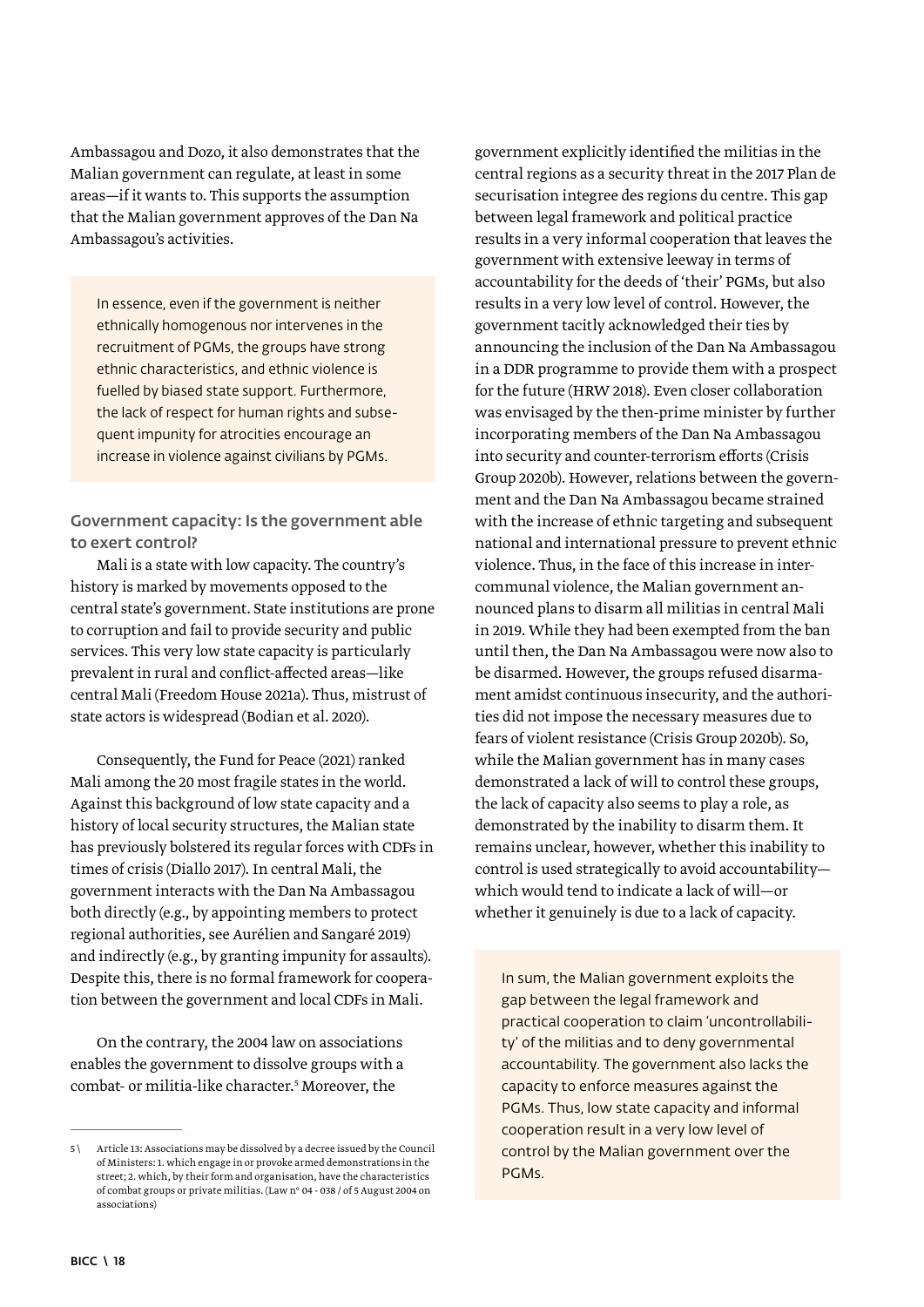<span id="page-18-0"></span>Provision of support: Is the government increasing the PGMs' capacity to exert violence?

To assess the impact of PGMs on local security, I finally examine whether the (local) government increased PGMs' capacity to exert violence against civilians. The cooperation between the government and Dan Na Ambassagou and Dozo remains informal. The Dan Na Ambassagou are thus mainly funded by donations from businessmen, individual security forces members and government officials as well as taxes and ransom from villagers and looting in attacked villages (HRW 2018; Crisis Group 2020b). While the groups supported the government in its fight against Islamists, the government in turn supported the operations of Dan Na Ambassagou and Dozo by exempting the groups from the motorbike ban<sup>6</sup> and not enforcing the weapons ban against their members (HRW 2018). Furthermore, perpetrators of large-scale atrocities like the Ogossagou massacres remained at large and were not subject to any persecution. To the contrary, Dan Na Ambassagou members have allegedly received military training from retired members of the state forces (HRW 2018). In these cases, then, government support is primarily intangible.

How about the provision of material support? Dozo and Dan Na Ambassagou have their origins in hunter groups. Therefore, they are traditionally armed with artisanal or single-barrel shotguns. In recent years, however, their armament has increasingly included modern weapons such as AK-47s and large quantities of ammunition. Even though general proliferation of arms in the Malian conflict and the transfer of weapons between Malian, Ivorian and Burkinabè hunter groups has led to a high proliferation of weapons (Sollazzo and Nowak 2020), we can assume a link between government provision of weapons and the level of violence that the groups exercise. While the Malian government and its armed forces have never officially acknowledged a transfer of weapons to the groups, various credible analyses assume that the government has informally supported Dan Na Ambaddagou and Dozo with weapons and ammunition (Le Monde 2017; HRW

2018). As the groups have long ceased to focus their attacks on Islamist fighters alone and have begun targeting civilians and ethnic Fulani in particular, it can be assumed that the weapons are also being used in these operations. This is supported by eyewitness accounts confirming the use of modern weapons in attacks by Dan Na Ambassagou and Dozo (HRW 2018). Since the use of assault rifles and especially the large amount of ammunition not only fuel violence but also enable large-scale attacks in the first place, there is likely a strong link between the provision of weapons and the capacity to exert violence.

In essence, since Dan Na Ambassagou and Dozo derive from hunter groups and are thus traditionally equipped with artisanal weapons, the informal provision of modern weapons from the Malian government has increased the groups' ability to exert violence.

#### Burkina Faso

The security situation in Burkina Faso has deteriorated in recent years, with the military coup in January 2022 marking a new peak in instability. Having witnessed one of the world's highest increases in terrorism over the last few years (GTI 2020), the country's security is severely challenged. Islamist groups spilling over from Mali are the main reason for this increase in terrorism. However, even though the groups originate in Mali, many members are Burkinabè (Crisis Group 2020a)—the situation is far from being a problem imposed from the outside. The state response, meanwhile, has done little to defuse the tense situation.

Overwhelmed by the Islamist insurgency, the government turned towards local CDFs to bolster its forces. As in Mali, local CDFs have a long tradition in Burkina Faso, being embedded in "national and even regional trajectories of co-production of security between local and national actors" (Tisseron 2021: 9). In the past, the Koglweogo often emerged as a rather ad hoc response to security challenges by community members and were subsequently organised into self-defence groups by local elites. Other groups such as the *Dozo* have performed similar tasks but are

 $6 \setminus$  In 2018, the government issued a ban on using motorcycles for transportation between villages in the Mopti region. The ban was to act as a security measure to hinder Islamist (suicide) attacks.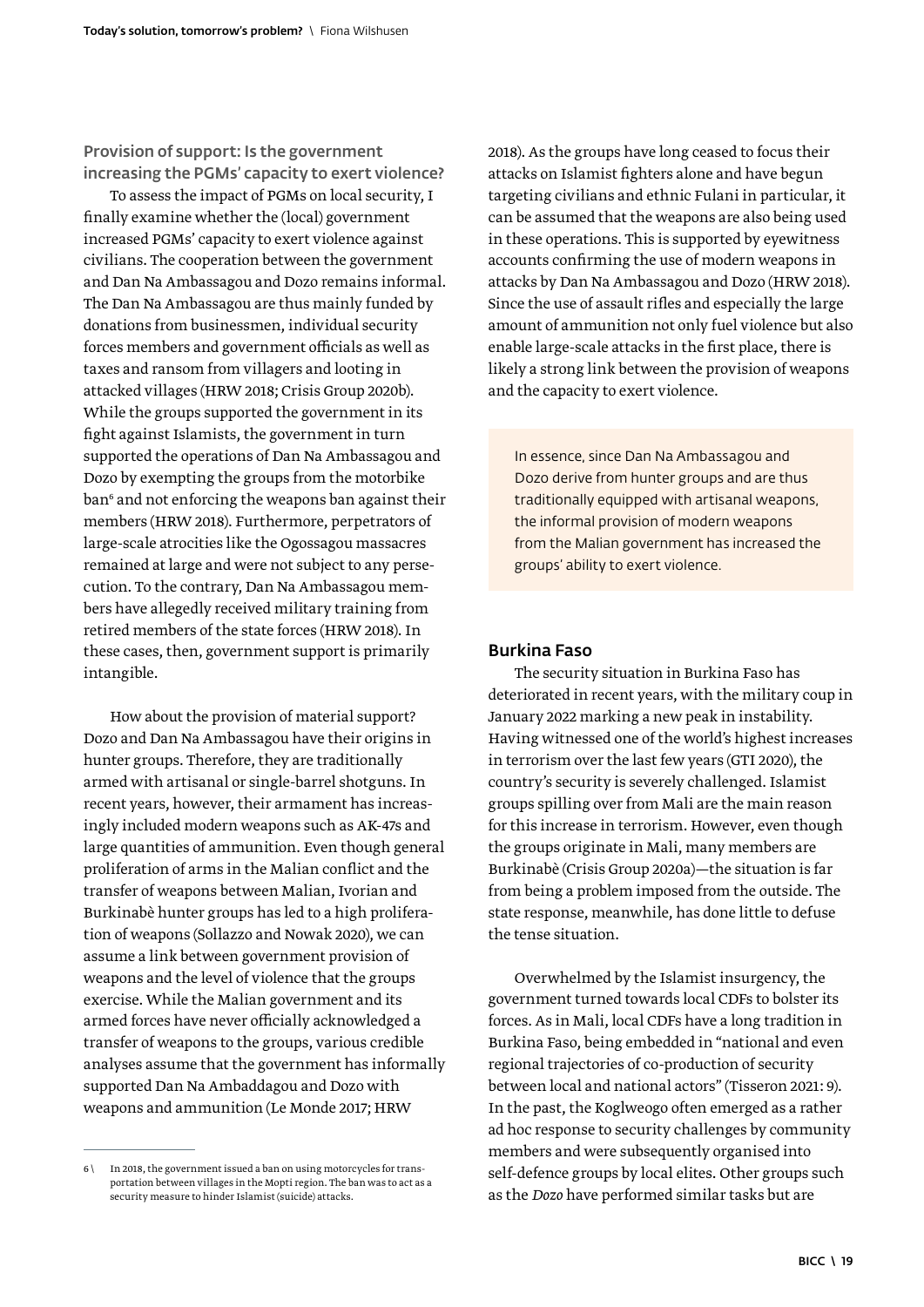descended from traditional hunter groups. Occasionally, Dozo and Koglweogo compete for dominance within certain regions (Hagberg 2019). However, they provided local security, remedial justice, and took over policing tasks—but distanced themselves from state forces (Dupuy and Quidelleur 2018) and must therefore be labelled as CDFs. Recently, the various CDFs expanded their scope of duties and now respond to both banditry and terrorism: in the face of increasing Islamist attacks against their communities, local CDFs drawn from Dozo and Koglweogo groups have stated their support for the state's fight against terrorism (Tisseron 2021). This initial rapprochement and the common opponent already strengthened relations between the government and the CDFs and subsequently led to the co-opting of the groups by the Burkinabè government: in November 2019, in face of another deadly terrorist attack on Burkinabè territory, then-President Roche Marc Christian Kaboré publicly announced a "general mobilisation of the sons and daughters of the nation, without consideration of region, ethnicity, political opinion, and religious confession" (Sidwaya 2019, translated by the author) to counter the security threat. This call on the civilian population was another step towards a formalisation of linkages to local CDFs.

The 2020 decree regarding the Volontairs pour la défence de la Patrie<sup>7</sup> (VDP) then subsumed existing CDFs like the Koglweogo and Dozo under one umbrella and transformed them into government-aligned PGMs. Given the deteriorating security situation and a "shortage of manpower" in the Burkinabè armed forces, the VDP was to act as an auxiliary force, stated Defence Minister Chériff Sy (Le Faso 2020b). Even before the establishment of the VDP, Koglweogo cooperated with state forces occasionally (Dupuy and Quidelleur 2018; Leclercq and Matagne 2020). With local knowledge as their distinctive feature, VDP principally operate in their region of origin and support state forces with reconnaissance, intelligence, zone surveillance, convoy escorting, and sweeping tasks. A further main objective is to establish a village security network to anticipate attacks (Tisseron 2021).

Do PGMs increase or decrease violence against civilians?

Through their local knowledge, cooperation with local CDFs is supposed to be a decisive factor in the fight against Islamist groups by anticipating Islamist attacks and thereby decreasing violence and protecting not only state forces, but also the civilian population (Tisseron 2021). However, this has so far failed to materialise, as the persistently high number of Islamist attacks against civilians and state forces indicates. On the contrary, the activities of Koglweogo and VDP seem to increase violence against civilians.

Burkinabè state forces are repeatedly accused of human rights violations, and there are some reports of extrajudicial killings committed jointly by state forces and the VDP (HRW 2022); in these incidents, it remains unclear whether state forces or the VDP were the driving force. Nonetheless, there are also numerous cases of VDP exerting violence against civilians actively and independently: The VDP has not only been implicated in numerous serious crimes, including arbitrary arrests, torture and unlawful killings targeting suspected armed Islamists and criminals (HRW 2022); there are also reports on indiscriminate humiliation, torture and killings of Fulani by VDP members (CICS, cited in Le Faso 2020a). Furthermore, there have been several reported massacres against Fulani communities in recent years. Most notorious are two killings in the country's central-north region in early 2019, during which more than 200 Fulani were killed by Koglweogo (VOA 2019a; VOA 2019b). Thus, the VDP and the groups aligned under its umbrella have significantly contributed to an increase in violence against civilians. Furthermore, the establishment of the groups also contributed passively to an increase in violence against civilians: VDP members and villages hosting them are now more likely to be targeted by Boko Haram than the military. This is echoed in increasing attacks against the VDP and their communities—such as the attack on Solhan in June 2021, in which 138 people died, or the killing of a prominent VDP member in December 2021 (RFI 2021; VOA 2021a).

▶ *Actively (independently) and passively contributed to violence against civilians.* 

<sup>7 \</sup> Decree No. 2020-0115/PRES/PM/MDNAC/MATDC/MSECU/MINEFID of 12 March 2020 regarding the status of the "Volunteers for the Defence of the Fatherland".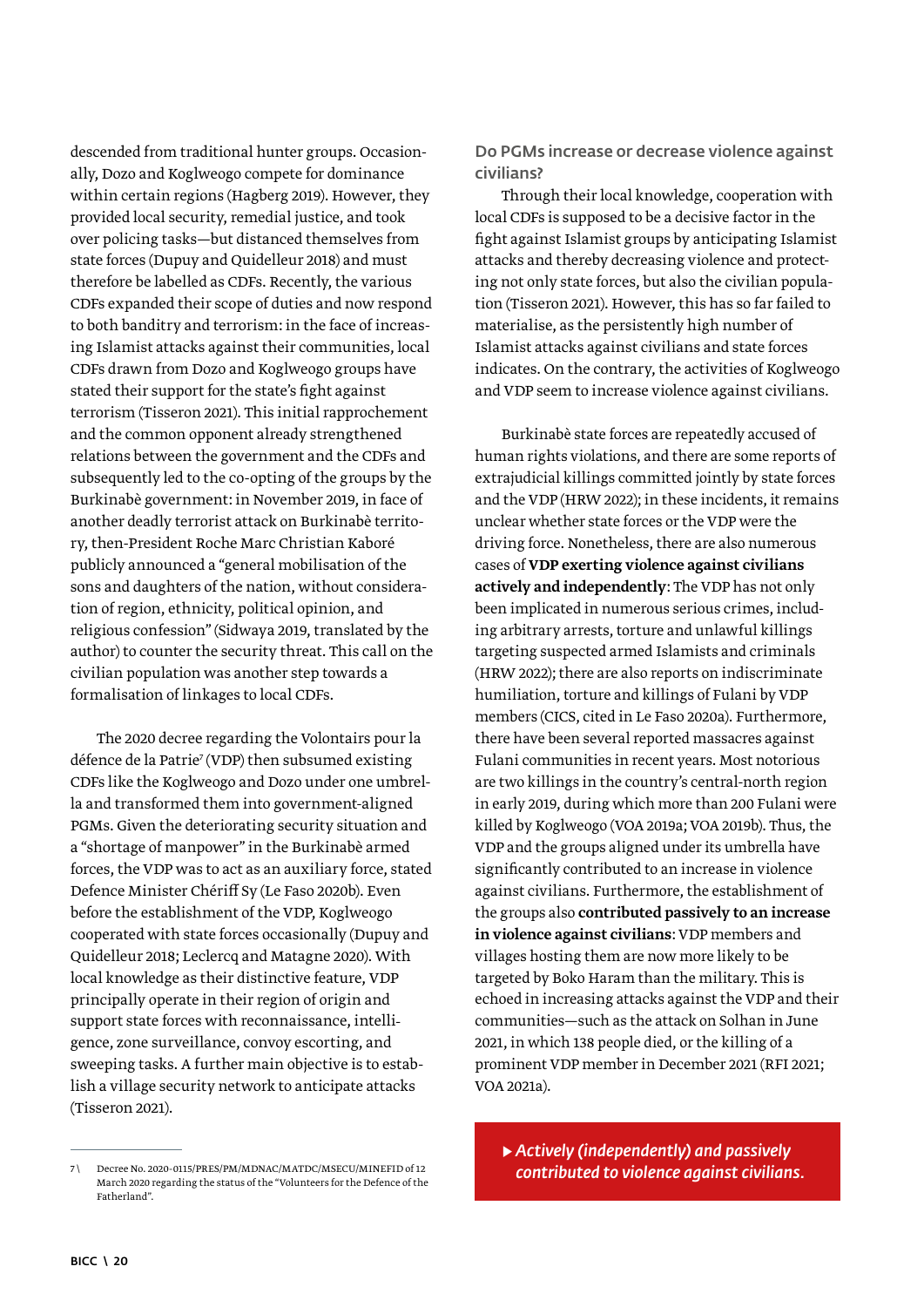Government intentions: Is the government willing to reduce violence and exert control?

Burkina Faso has experienced repeated (military) coups in recent decades. Until 2014, long-time ruler Blaise Compaoré, who had seized power in 1987, was president of the country. Massive protests led to his resignation at the end of the year. After a transition period, Roch Marc Christian Kaboré was elected president in November 2015 and confirmed in his position in 2020. Thus, Burkina Faso is ranked as "partly free" by Freedom House (2022).

One of the reasons for this is the factionalisation of the elites. About 50% of Burkina Faso's population are ethnic Mossi, including former President Roch Marc Christian Kaboré and the majority of his cabinet (18 out of 25 members). Traditionally, the Mossi are sedentary farmers with large land wealth, which in turn builds the basis of their political power. Other ethnic groups such as the Fulani, who are traditionally pastoralists, have only a small share of political power in the country (VOA 2021b). We can thus identify a non-inclusive government.

In recent years, the government has been challenged by the rise of militant Islamist groups and a general increase in violence and banditry as well as disputes over land and resources, a general mistrust in elites and aggravating ethnic conflicts. The government's response has been primarily repressive and military. In 2020, Burkina Faso, similarly to Mali, was rated as country in which civil and political rights violations had expanded to impact large numbers of the population (PTS 2020). Moreover, abusive and indiscriminate violence against civilians by state forces (Dufka 2018; AI 2020; HRW 2022) not only reflects a lack of respect for human rights, but has also further alienated the population from the state. This holds particularly true for ethnic Fulani, who are often suspected to support Islamist groups and are, therefore, indiscriminately targeted by state forces. A report by HRW (2020c) identifies 180 extrajudicial killings, the majority of which targeted Fulani, in the northern town of Djibo alone from November 2019 to June 2020. State forces are blamed for the killings; so far, no steps have been taken to hold the perpetrators accountable.

When the Burkinabè government established the VDP, they formally aimed towards non-discriminatory recruitment, without "distinction as to gender, religion or ethnicity" (Decree No. 2020-0115). However, the reality proves otherwise. While other groups like the Dozo are also partially subsumed under the VDP umbrella, most of the VDP consists of Koglweogo members. Similar to the government's structures, the Koglweogo are dominated by ethnic Mossi (Hagberg 2019). As the government co-opted these existing groups, this led to a perception of the VDP as a "Mossi force" (Schmauder and Willeme 2021). This dynamic is reinforced by the recruitment process: To prevent infiltration by Islamist militants, recruits are screened. Since Fulani are often indiscriminately perceived as supporters of the Islamist groups, this leads to their exclusion from the VDP (Tisseron 2021; Schmauder and Willeme 2021). The violence of the VDP against the civilian population roughly follows the pattern that can also be observed with state forces: Massive violence is not prosecuted and is mostly directed against the Fulani minority. Schmauder and Willeme (2021) emphasised that 89% of VDP attacks against civilians in 2020 were against Fulani.

To conclude, the Burkinabè government is non-inclusive and lacks respect for human rights. This has a strong effect on the VDP's impact on local security: not only state forces, but also the Koglweogo and VDP engage in excessive violence against civilians. Ethnically homogeneous recruitment of government co-ethnics not only fuels the violence, but also leads to the targeting of specific ethnic groups.

Government capacity: Is the government able to exert control?

Even though Burkina Faso is ranked as somewhat less fragile than other countries in the region (FFP 2021), I still regard it to exhibit a low state capacity. This becomes particularly evident in dealing with militant Islamist groups, which has in turn further undermined government capacity. Under pressure from the civilian population and members of the armed forces, the government resigned in November 2021 after 50 members of security forces were killed by militant Islamists (DW 2021; Le Monde 2021). Subsequently, the government's corruption and incapability to increase security served as justification for an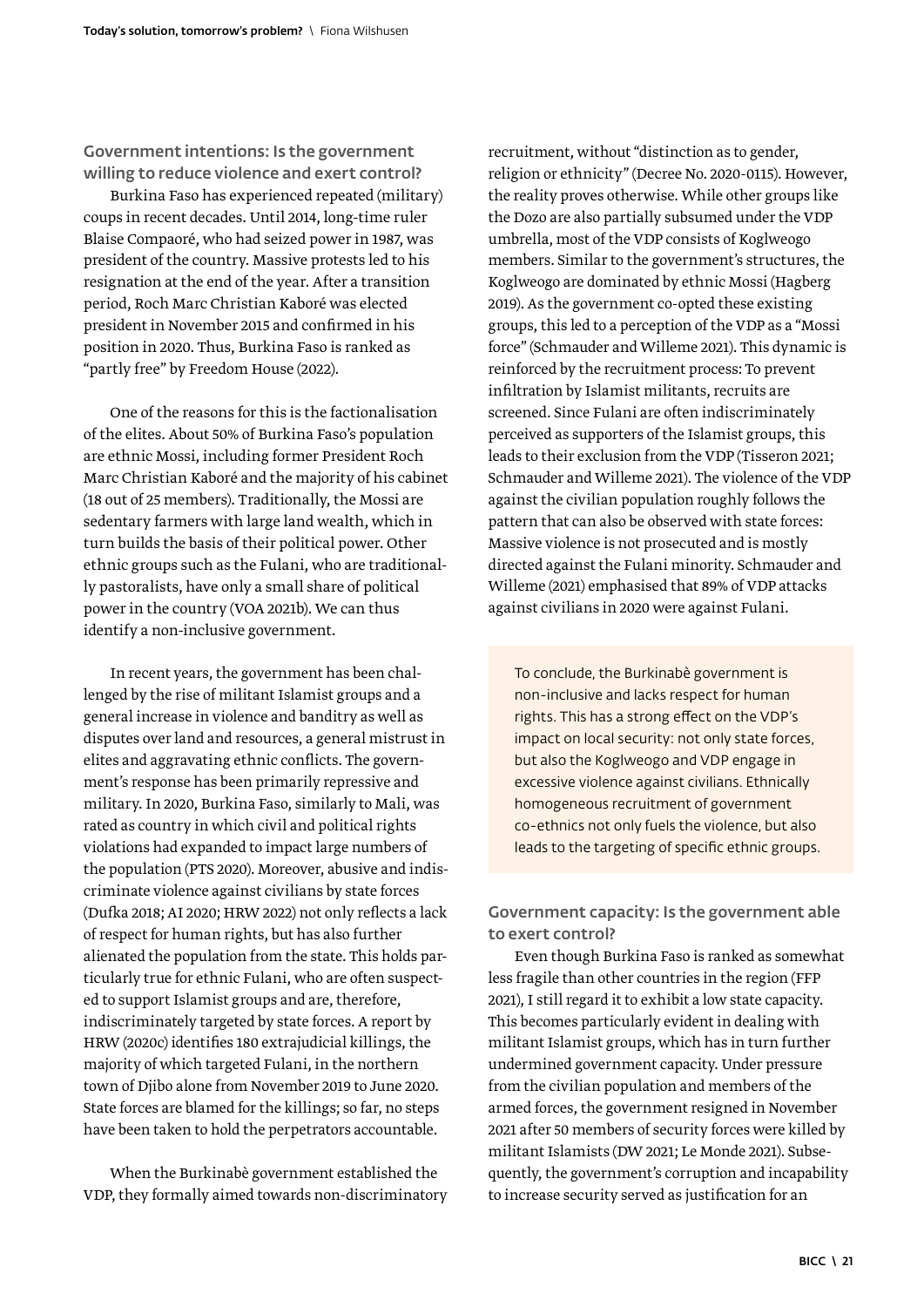army-led coup against President Roche Marc Christian Kaboré and the installation of a transitional military government in January 2022. Reportedly, parts of the population applauded this act (France24 2022).

Overstretched state capacity was one of the main reasons the government resorted to local self-defence groups to bolster its forces. As early as 2005, a decree8 was passed to establish local security committees to facilitate communication between communities and state security agencies (Venturi and Toure 2020). While state cooperation with these groups remained informal and loose for some time, the decree regarding the Volontairs pour la défence de la Patrie9 (VDP) institutionalised these ties. Thereby, the government officially took over supervision of the groups. To control the newly established VDP, the decree formulated a set of regulations and rules. A code of conduct, training on human rights and the imposition of (disciplinary) sanctions provide a behavioural framework for the VDP. Control is to be ensured through a multi-level approach, combining militarily and community-based means (Decree No. 2020-0115). We can thus identify a semi-official level of cooperation with a high formal level of control.

However, the degree of formalisation and control depends to a large extent on the groups' local embedding: While in the northern parts of the country, VDPs are identified by focal points in villages and then placed under the supervision of a committee made up of soldiers, in the central and eastern regions, VDP members merely sign a contract with the military commander of the respective region (Tisseron 2021). Furthermore, as the Koglewogo and Dozo were active long before the decree was passed, they have a long-standing and close collaboration with local authorities (Hagberg 2019) and present themselves as a protector of both people and property in the communities (Leclercq and Matagne 2020). This not only provides these groups with legitimacy, but also represents a locally anchored form of control.

In sum, even though the Burkinabè government depends on the VDP to fight Islamist forces, it seems able to exert control over these groups. An official decree provides the formal and legal framework for cooperation with the VDP. Furthermore, in most cases, the groups are not only tied closely to military structures, but local authorities also exercise normative control.

Provision of support: Is the government increasing the PGMs' capacity to exert violence?

To assess the impact of PGM on local security, I finally examine whether the (local) government increased PGMs' capacity to exert violence against civilians. As formalised in the VDP decree, members are to receive 14 days of training on rules of engagement, discipline and human rights. In principle, these measures can reduce the risk of the groups committing violence. Moreover, issuance of communication and visual equipment (Tisseron 2021) enables the VDP to operate more effectively. Per the decree, they are also to be trained in combat and first aid (Decree No. 2020-0115).

In reality, members are handed weapons without prior training and the provision of training, equipment and weapons depends on the will of regional authorities. VDP members in the north receive basic combatant and first aid training prior to the provision of firearms, but this is lacking in the central and eastern regions. Moreover, not all VDP members receive weapons. Accordingly, members who have not (yet) received weapons acquire them themselves. Furthermore, and contrary to the decree's regulations of return and recollection, the weapons often remain with the VDP even after the end of a mission (Tisseron 2021).

Clear-cut links between the government's provision of weapons and the ability to exert violence by the VDP and Koglweogo are hard to track. Nevertheless, it seems reasonable to assume that the proliferation of weapons has had an impact on the level of violence. Traditionally anchored in hunter groups, members of the Koglweogo and Dozo, who now operate under the state umbrella of the VDP, are equipped with traditional weapons such as bows, arrows, and machetes. Even

<sup>8 \</sup> Decree No. 2005-245/PRES/PM/SECU/DEF/MATD/MJ/MFB/MPDH of 12 May 2005 regarding the creation, composition, powers and functioning of the local security committees.

<sup>9 \</sup> Decree No. 2020-0115/PRES/PM/MDNAC/MATDC/MSECU/MINEFID of 12 March 2020 regarding the status of the "Volunteers for the Defence of the Fatherland".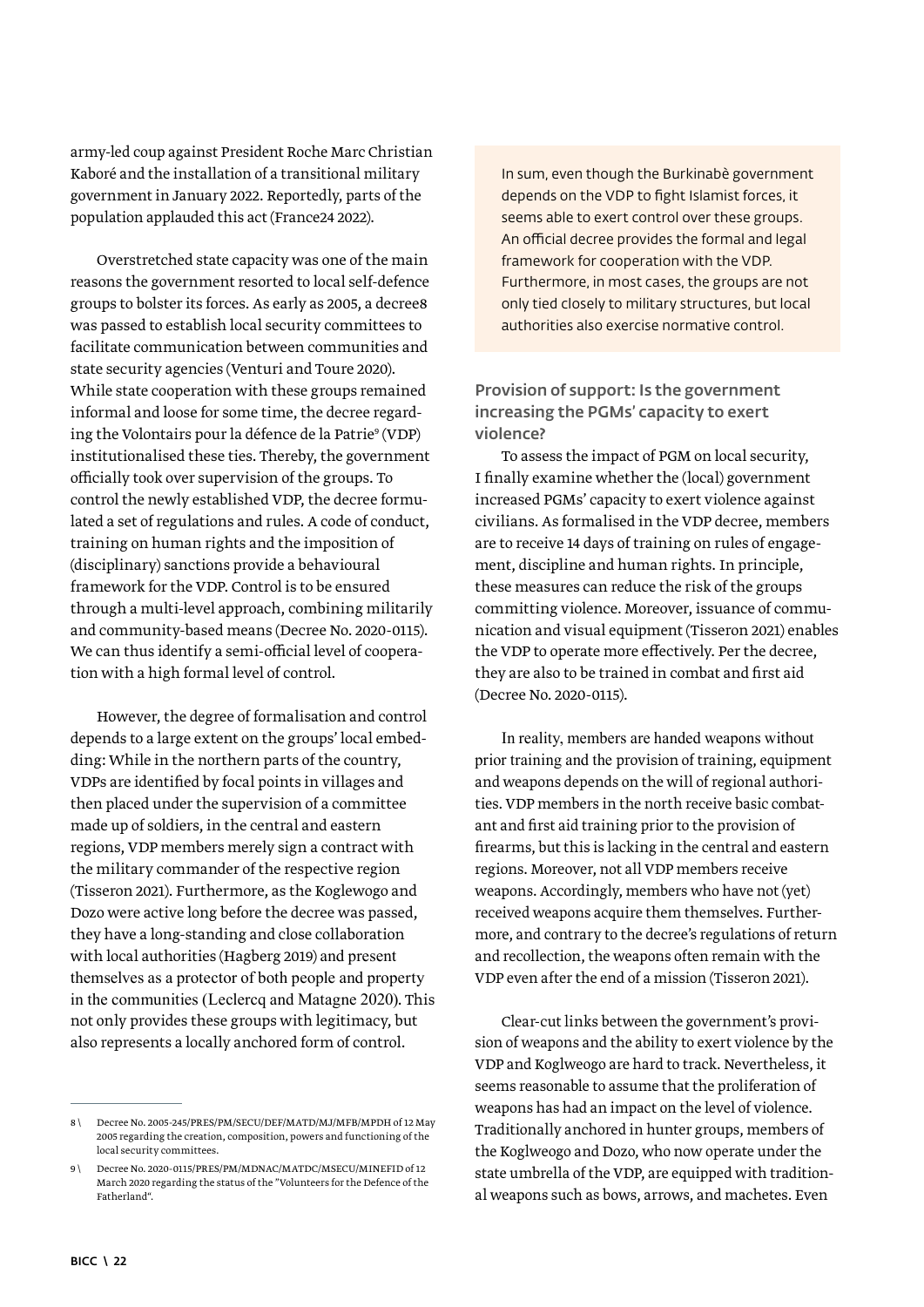<span id="page-22-0"></span>if an illegal weapons flow exists due to the transnational networking of hunter groups in the border region of Burkina Faso, Mali, and Côte d'Ivoire (Sollazzo and Nowak 2020), these are usually artisanal weapons (Mangan and Nowak 2019). Therefore, the provision of modern weapons by the government is a significant measure and generally increases the capacity to perpetrate violence. The targeted provision of weapons in areas that are particularly affected by terrorist attacks (Tisseron 2021) increases the ability of the VDP to defend not only themselves but also their communities and thus, theoretically, local security. In practice, however, violent tit-for-tat dynamics often develop and are further fuelled by a proliferation of weapons and thus undermine local security. The Burkinabè Collectif contre l'impunité et la stigmatisation des communautés (CICS) has noted that "violence against civilians has increased since [...] the Koglweogo and then the Volunteers for the Defence of the Homeland (VDP), came into play in the fight against terrorism" (Burkina24 2021, translation by the author). In recent years, there have been repeated large-scale killings by Koglweogo, which have not stopped even under the state umbrella of the VDP (Le Faso 2020c) but are rather fuelled by impunity (DW 2020). Since some of the weapons are handed over to the VDP without further control and the government seems to have little interest in prosecuting violence, it can be assumed that the VDP also use the weapons provided against civilians, and especially Fulani. This makes further escalation through the proliferation of weapons likely.

The VDP received lethal weapons from the Burkinabè government. Contrary to the formally established mechanisms, these were often handed over without training and further control over their whereabouts. In this way, the government increases the PGM's ability to exert violence. The targeted proliferation into volatile areas presents another substantial risk of exacerbated violence.

generally high level of violence, with violent conflicts underway in almost all parts of the country. A leading source of violence in the country is the Islamist groups—Nigeria is both birthplace and epicentre of Boko Haram and its splinter group Islamic State in the West Africa Province (ISWAP)<sup>10</sup>, which now trumps Boko Haram in terms of popular support (Crisis Group 2019) and military success (Day et al. 2020). Since 2009, the groups' attacks and the countermeasures taken against them have caused more than 30,000 deaths and displaced two million people in Nigeria alone (ACLED 2021; Meagher and Mustapha 2020).

Trapped between Boko Haram and an overstretched state, local communities established CDFs to protect the population, with the groups subsequently having been co-opted by the state. There is, however, a longer history of vigilante groups in Nigeria emerging in times of crisis (Agbiboa 2020a; 2020b), often stemming from traditional hunters (Day et al. 2020). However, the Civilian Joint Task Force (CJTF)11 received most civilian and state support in the fight against Boko Haram. Amidst attacks by Boko Haram and an extremely violent and indiscriminate crackdown by the state forces, the CJTF emerged in 2013 as a local CDF, protecting their communities against Boko Haram and, to a lesser extent, state forces in Maiduguri, later spreading to other parts of the north-eastern region (Agbiboa 2020b).

Soon after the emergence of the CJTF, the violence of state forces against the local population decreased as they no longer placed the population under general suspicion but recognised their efforts in fighting Boko Haram. This was the first step towards a co-optation by the government. Subsequently, state forces not only made use of the CJTF's local knowledge, but also became actively involved in its organisation (Agbiboa 2020a).

As the CJTF recruit from local communities, their members are familiar with the relevant language, people and terrain. Thus, their knowledge is crucial for

#### Nigeria

Nigeria is ranked among the most fragile states in the world in the Fund for Peace's State Fragility Index (FFP 2021). Weak support for the nation state leads to a

<sup>10 \</sup> The distinction is blurred, as both factions are often simply referred to as 'Boko Haram'. The parent group also uses its Arabic name Jama'tu Ahlis Sunna Lidda'awati wal-Jihad (English: 'The people committed to the propagation of the prophet's teachings and jihad').

<sup>11 \</sup> Also called yan gora ('those who hold the stick') or kato da gora ('youth with sticks').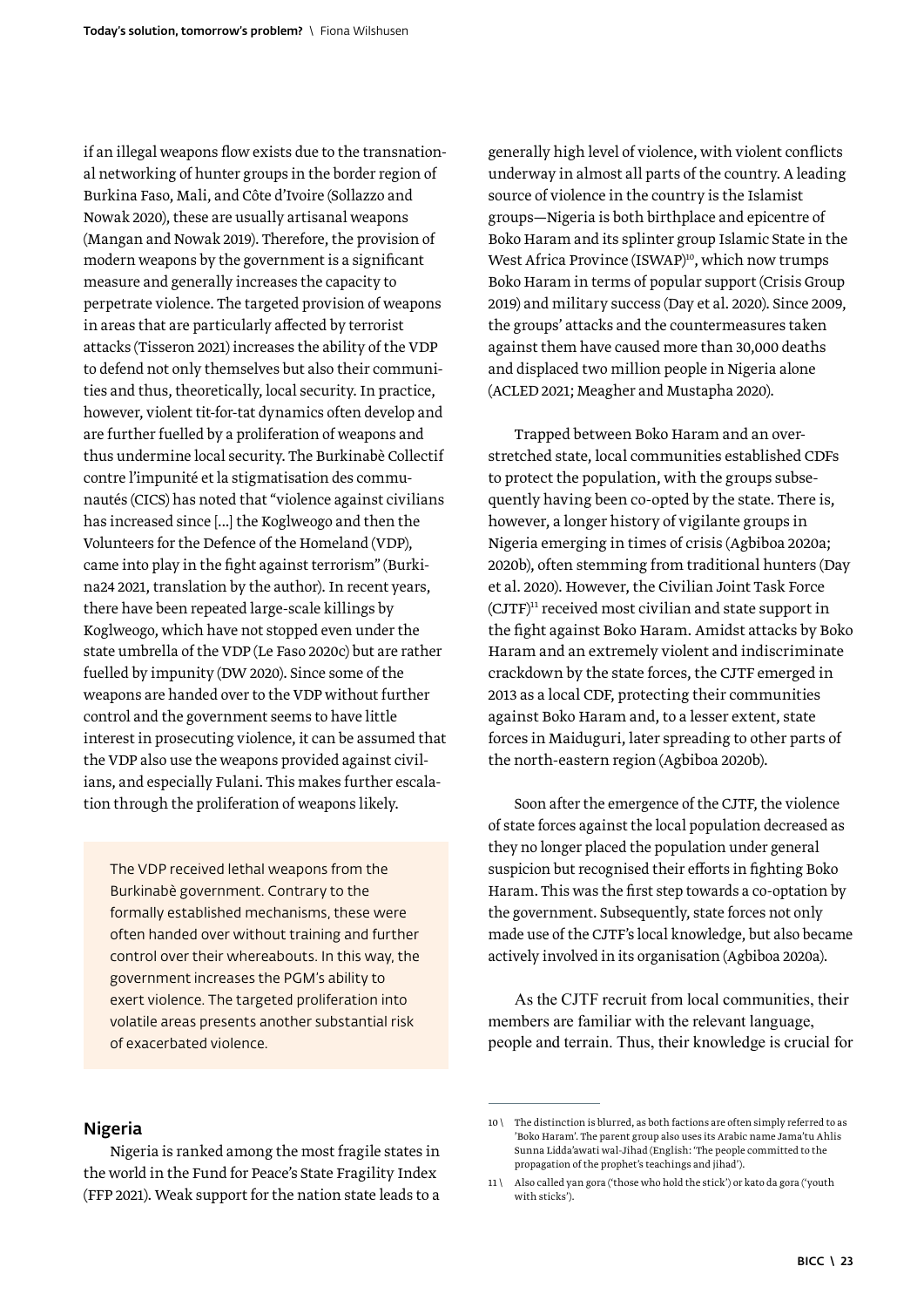operations of state forces. CJTF members carry out intelligence and surveillance missions, patrol communities and roads, but also cooperate closely with the military in joint patrols, security scans and checkpoints. There are also reports of CJTF carrying out interrogations in detention centres (Crisis Group 2017a; Agbiboa 2020b). In addition, CJTF have assisted local police not only in gathering intelligence, but also in investigating robberies or detaining suspects (Day et al. 2020). Thereby, the CJTF evolved from a mere CDF to a state co-opted force and thus can be characterised as a (temporary) PGM. Its membership is estimated at 30,000 (Agbiboa 2020b).

## Do PGMs increase or decrease violence against civilians?

In the fight against Boko Haram and ISWAP in Nigeria, the impact of the CJTF on the level of violence against civilians is twofold. Cooperation with the CJTF on the one hand decreased the level of violence against civilians as state forces used less violence against communities in face of the emergence of CJTF for two reasons: First, general suspicion and subsequent punishment by state forces declined substantially because due to the emergence of the CJTF, civilians were perceived as less hostile towards them. Second, based on CJTF's local knowledge, state forces were better able to identify suspects, and indiscriminate violence by state forces and the number of suicide attacks decreased (Crisis Group 2017b).

However, on the other hand, the CJTF undermined this rather positive effect by contributing to an increase in violence against civilians. In 2014, hundreds of prisoners were extrajudicially executed by members of the CJTF and the Nigerian army in a military detention centre in Maiduguri (AI 2015; Crisis Group 2017a; 2017b). Although, in these cases, the military seems to have taken the lead (AI 2016), active and large-scale support by members of the CJTF nevertheless contributed in at least an 'enabling' sense to an increase in the violence. In IDP camps, members of the CJTF and the Nigerian Army were involved in cases of sexual violence (AI 2018; CIVIC 2019). Furthermore, members of the CJTF pressured communities through extortion and ransom money (Day et al. 2020). The CJTF have thus actively contributed to violence against civilians—but only in

cooperation with state forces. Moreover, in the Nigerian case, too, the emergence of the CJTF increased the level of violence against civilians passively: While Boko Haram used to spare civilians, the emergence of local PGMs was perceived as hostility towards Boko Haram, and the group subsequently increased their indiscriminate attacks against the civilian population (Pérouse de Montclos 2014) and targeted individuals affiliated with the CJTF (Agbiboa 2020b).

## ▶ *Actively (only in cooperation with army) and passively contributed to violence against civilians.*

Government intention: Is the government willing to reduce violence and exert control?

Since 2015, retired Army Major General Muhammadu Buhari has been the President of Nigeria, having been re-elected in 2019. Since his inauguration, the status of human rights and political freedom have declined (ICIR 2021) and Freedom House (2022) ranked the country as being "partly free". Nigeria is shaped by deep socio-economic and political cleavages and ranked above only the most fragile states in the world in the Fund for Peace's State Fragility Index (FFP 2021). While the government does not fully reflect the country's great ethnic, linguistic and cultural diversity, strong constitutional federalism has prevented domination of the central government by a single ethnic group (Agbiboa 2017). Yet, the nation state enjoys little legitimacy (Tar and Bala 2018), which leads to a generally high level of insecurity, with violent conflicts experienced in almost all parts of the country. In most cases, these conflicts are not mitigated, but rather fuelled by state forces, with abusive behaviour being widespread (HRW 2022) and the army having a long record of using excessive violence against civilians.

Violence against civilians has only escalated during the fight against Boko Haram: Over the course of two incidents in 2013 and 2015, more than 500 civilians were killed by state forces (Omeje 2017). In keeping with this, the CJTF's levels of violence against civilians in cooperation with state forces increased to a high level (AI 2016). HRW (2022)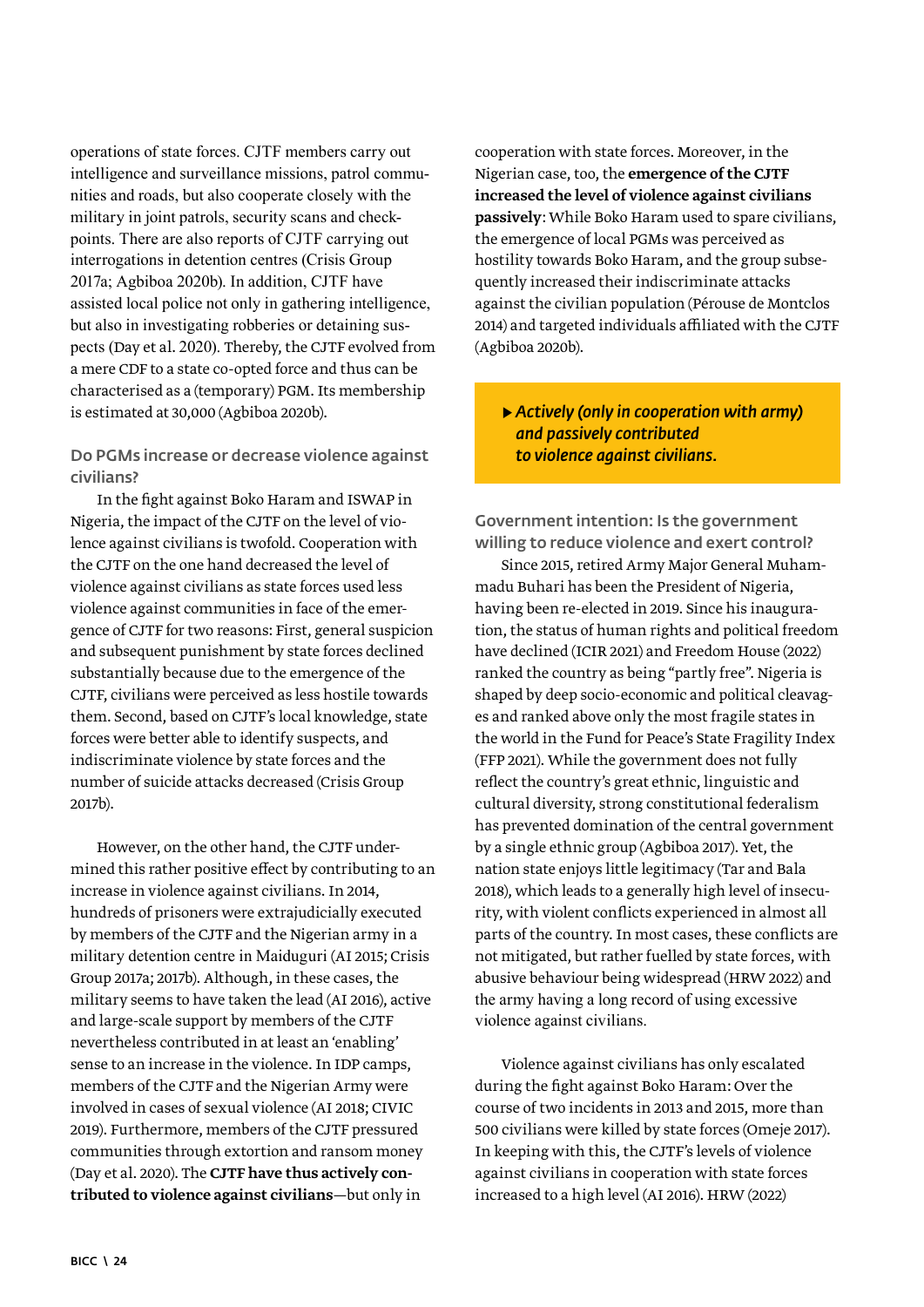reported a "worsening repression of fundamental rights in the country". Violent crackdowns on protests against security forces' brutality (ICIR 2021) have provided further evidence of the government's lack of respect for human rights. The PTS accordingly gave Nigeria a rating of four (meaning that civil and political rights violations had expanded to large numbers of the population) in 2020 (PTS 2020). However, even though the level of institutionalisation is high with respect to the government's cooperation with the CJTF (Day et al. 2020), neither the federal nor the regional government intervene in the CJTF's recruitment processes. On the contrary, as the group is embedded in its communities, they recruit heterogeneously, both in ethnic and religious terms (CIVIC 2018). No targeted political or ethnically motivated recruitment by the government can therefore be identified.

Taken together, even though the Nigerian government is rather inclusive and thus recruitment did not follow ethnic patterns, its lack of respect for human rights has a significant impact on CJTF activities and thereby on security on the ground: The CJTF have only used excessive force against civilians in collaboration with the state armed forces.

Government capacity: Is the government able to exert control?

Nigeria is a low-capacity state. Since 2015, Nigeria has constantly been ranked among the world's 15 most fragile states by the Fragile State Index (FFP 2021). Furthermore, the Nigerian nation state lacks the support of its population. Thus, the emergence and persistence of self-defence groups in Nigeria is intertwined with the widespread perception that the corrupt state is unable and unwilling to provide security and justice for its citizens (Agbiboa 2020a; 2020b).

However, in the fight against militant Islamist groups like Boko Haram and ISWAP, these groups have not only aligned themselves with the government, but have been co-opted to bolster state forces. Consequently, ties became closer and more formalised: The CJTF formally operates under the supervision of the Attorney General and under the command of the Nigerian military, which has laid the foundation for even closer collaboration by structuring the CJTF along military lines of command (Day et al. 2020). The CJTF is also closely entrenched in federal government structures, as local state governors issue orders directly to the CJTF, and some state officials have a dual role, holding positions in state institutions and the CJTF (Crisis Group 2017b). These strong ties between the CJTF and (local) government clearly have a semi-official character and enable the government to exert control over the CJTF.

Formalisation increased further with the establishment of the 'Borno Youths Empowerment Scheme' (BOYES) in 2013, under which 1,850 members of the self-defence groups went through a formal vetting process and received military training and a monthly stipend (Crisis Group 2017b; Borno State Government 2022). Moreover, repeated rounds of integration into the regular armed forces (ICIR 2016; Jumbo-Asukwo 2018; PM News 2020) have not only proven the state's need to bolster its armed forces; since membership in the armed forces offers advantages compared to membership in the CJTF (e.g., regular income, better equipment), integration is a strong incentive and thus provides the state with effective leverage over the groups. Strong legitimacy and accountability also derive from the CJTF's embedding in local communities (Agbiboa 2020b). Here, close entrenchment has also proven to be an instrument of control: Only following initial abuses were CJTF members in Maiduguri deployed close to their neighbourhoods in order to prevent further transgressions (ICG 2017b), making use of the effects of social cohesion.

In sum, although the government had to resort to the CJTF in the fight against Boko Haram due to its low capacity, cooperation is quite formalised. Furthermore, the ability to control is high given close ties to military structures and the federal government. The close embedding in local communities provides an additional instrument of normative control.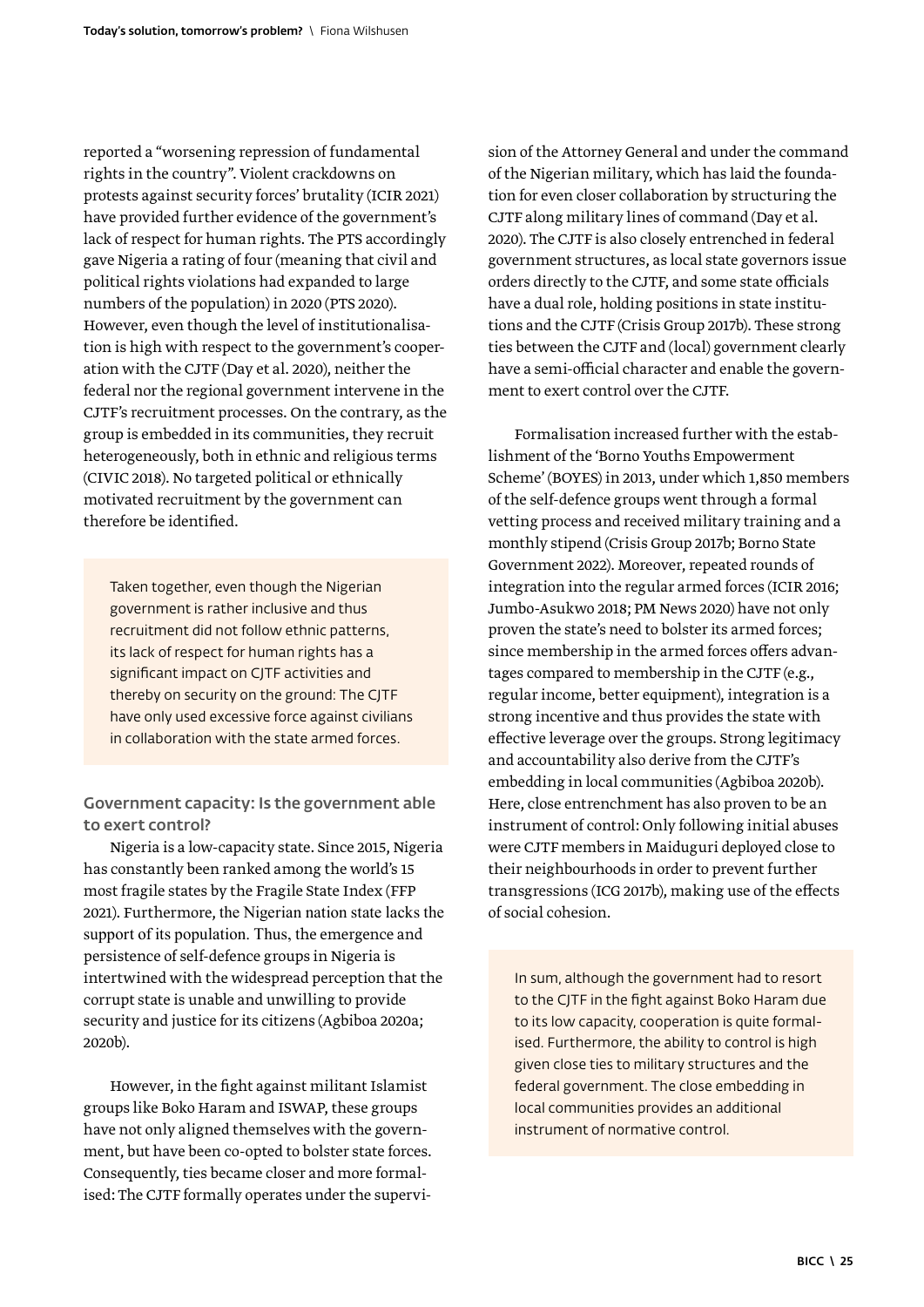<span id="page-25-0"></span>Provision of support: Is the government increasing the PGMs' capacity to exert violence?

To assess the impact of PGMs on local security, I finally examine whether the (local) government increased PGMs' capacity to exert violence against civilians. Even though cooperation between regional governments and the CJTF is close, most members of the CJTF do not receive regular financial support and thus depend on community-based funding or ransom payments (Crisis Group 2017a; Crisis Group 2017b). Within the regional government-initiated BOYES programme, 1,850 CJTF members went through a formal vetting process, receiving military training as well as a monthly stipend and health coverage. The selected members were also equipped with uniforms, cars, and identification cards and some received modern weapons (Crisis Group 2017a; Crisis Group 2017b). In general, however, provision of military equipment and training is rare due to concerns about the controllability of the militias. Most CJTF members thus only received non-lethal equipment like metal detectors and torches and were provided with means of transportation. These measures enhance effectiveness and secure the CJTF's defensive operations and thus have a positive effect on local security.

Originating from hunter groups, CJTF members were initially armed with traditional weapons such as machetes, sticks, and bows and arrows (Agbiboa 2020b). Though the possession of homemade weapons is not uncommon in rural Nigeria (Nowak and Gsell 2018), the acquisition of a firearm is usually beyond the financial means of community members (Agbiboa 2020b). Even when cooperating with the Nigerian military, the CJTF therefore often remain simply armed, e.g., with machetes, and modern weapons such as AK-47s remain in the hands of the armed forces. However, in the face of a clear superiority in weaponry on the part of Boko Haram and ISWAP, parts of the CJTF received weapons from the government to fight Islamist groups. In these cases, weapons are handed out to 'trustworthy' and/or higher-ranking members of the CJTF for the duration of an operation, with the Nigerian Army usually taking back the weapons thereafter (Agbiboa 2020b). However, the CJTF has reportedly been loaned assault rifles by the army in Borno state. In addition, some CJTF members have bought weapons themselves or taken them from captured opponents (Crisis Group 2017a; 2017b).

Nevertheless, it was the provision of pump-action guns by the military that significantly transformed the operational capabilities of the CJTF, enabling them not only to operate more defensively in their own communities, but also to accompany the military in offensive operations against Islamist insurgents outside their communities (Agbiboa 2020b). In addition, an 850-member 'CJTF Special Forces' received specialised military training in greater weapons skills and operational capability and was also equipped with modern weapons to operate on the frontline (Crisis Group 2017b; Agbiboa 2020b). Reportedly, members of the CJTF are more likely to exert violence when they are not operating within their own communities. Therefore, the likelihood that they will act more violently in frontline activities is high. These operations are carried out in cooperation with the military, which is notorious not only for massive but also indiscriminate violence against civilians. Indeed, cooperation between the CJTF and the military has already resulted in numerous civilian casualties. When the CJTF, now equipped with modern weapons, accompanies the military in offensive operations, this not only increases their capability but also the likelihood that they will use violence against civilians.

To conclude, while non-lethal equipment enhanced defensive operations and thus curbed violence, members of the PGM received modern weapons from the government. In particular, these enabled the CJTF to participate in offensive operations with the Nigerian armed forces and thereby increased violence against civilians.

#### Niger

Niger is situated at the crossroads of several conflict lines within the Sahel region, and the Islamist groups operating in the Sahel region have found a base in the country: In the south, fighters from, and attacks by, Boko Haram spill over from Nigeria, while in the western border areas with Burkina Faso and, to a larger extent, Mali, attacks by Islamic State in the Greater Sahara (ISGS), Al-Qaeda in the Islamic Maghreb (AQIM), and affiliated groups have increased. The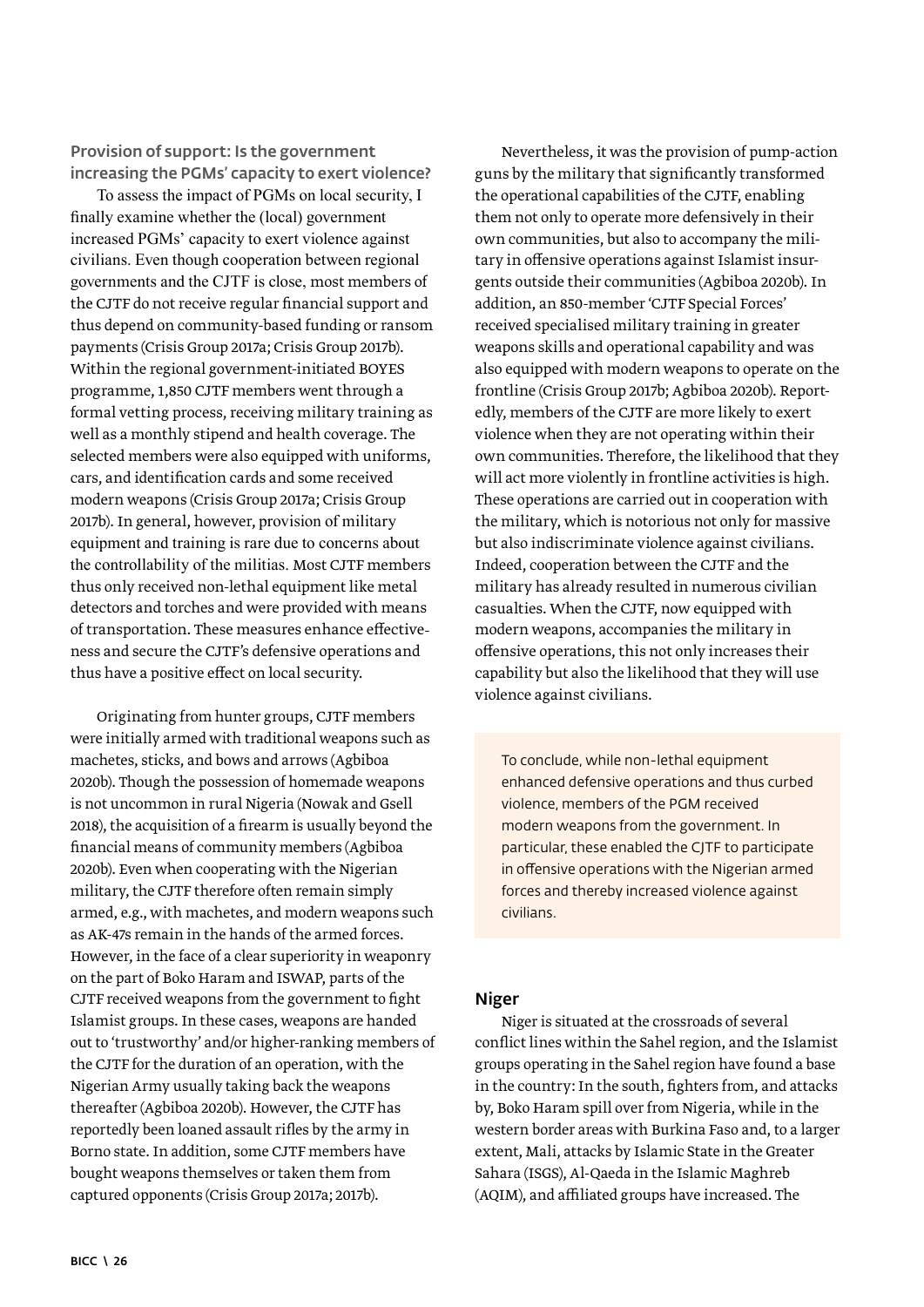groups principally recruit along local and ethnic conflict lines—and make use of local grievances (De Tessières 2018). Islamist terror and the state's counterinsurgency operations are now claiming high casualties among the civilian population (HRW 2021b).

In contrast to Mali, Nigeria, and Burkina Faso, local self-defence groups have only emerged in a few cases. The Nigerien government quickly disbanded emerging ethnic self-defence groups (Pérouse de Montclos 2021) and was reluctant to collaborate with PGMs for fear of ethnic violence (Crisis Group 2017b), having witnessed the rise and effects of ethnic militias in the past (Molenaar et al. 2019). Thus, until recently, the government mainly used civilians to generate knowledge on suspected ISGS supporters (Crisis Group 2017b; De Tessières 2018). This changed further to increasing attacks by the militant Islamist groups. In heavily affected communities along the border with Nigeria, self-defence groups emerged and were subsequently supported by civilian and security officials (Crisis Group 2017b). This has provided them with a certain level of official formalisation. Similarly, CDFs started to emerge in the border areas with Mali. Here, the increase in ISGS attacks against, and pressure on, the civilian population as well as the withdrawal of state forces from the border regions have left the civilian population more vulnerable. Therefore, in 2020, the first CDFs were established in western Niger to defend their communities against ISGS and to persecute members of the Islamist group (Crisis Group 2021a). In southern Niger, CDFs also started to emerge in 2020. Initially established to take action against banditry, the groups were soon recognised by state forces and local authorities (Crisis Group 2021b). The groups not only align with the local government and state forces but also receive (non-) material support, and thus can be labelled PGMs.

## Do PGMs increase or decrease violence against civilians?

Even if a tangible contribution to curbing Islamist terror or banditry cannot be demonstrated, local self-defence groups are perceived as supportive of (civilian) security by the population and local authorities (Crisis Group 2021b). However, especially in the Malian border region, the rise of CDFs provoked excessive violence by Islamist groups: Shortly after the first reports of CDFs, communities were

attacked by the ISGS through targeted killings and massacres in an extremely brutal manner (Crisis Group 2021a). This violence continues: In two incidents alone, almost 100 people, mostly members of local self-defence groups, were killed in an attack by ISGS in November 2021 in the Mali border area (Der Standard 2021; The Guardian 2021; Reuters 2021). Similarly, Boko Haram in the Nigerian border region targets communities that have set up CDFs (Crisis Group 2017b). Taken together, the timing and direction of violence indicates a link between the establishment of CDFs and Islamist attacks: ISGS attacks increased after communities had established CDFs and people associated with the CDFs, were deliberately attacked (Crisis Group 2021a). Moreover, the Islamists not only targeted their violence against groups of civilians protected by CDFs (Der Standard 2021), but also against a CDF camp (Reuters 2021). It can thus be assumed that the attacks took place not in spite of, but precisely because of the CDFs. Hence, the emergence of the local CDFs has passively increased the level of violence against civilians.

## ▶ *Passively contributed to violence against civilians.*

Government intention: Is the government willing to reduce violence and exert control?

Over the past decade, Niger has overcome its history of (military) coups and consolidated its democracy. In 2011, the then-President Mahamadou Issoufou was elected and confirmed in office in 2016. Since then, there have been serious efforts by the government to counter violent conflicts by integrating armed nonstate actors into the state and security apparatus while simultaneously mitigating the risk of a proliferation of armed groups and ethnic violence. Furthermore, all minority groups in Niger have been guaranteed political representation and some access to power. In addition, the government has decentralised some administrative functions and thereby granted local authorities a certain degree of financial independence (Pérouse de Montclos 2021). These efforts appear to have been rewarded, as in 2021, Mohamed Bazoum was sworn in as president in the country's first democratic transition of power (France24 2021). Still, the country faces severe challenges from Islamist terrorism. This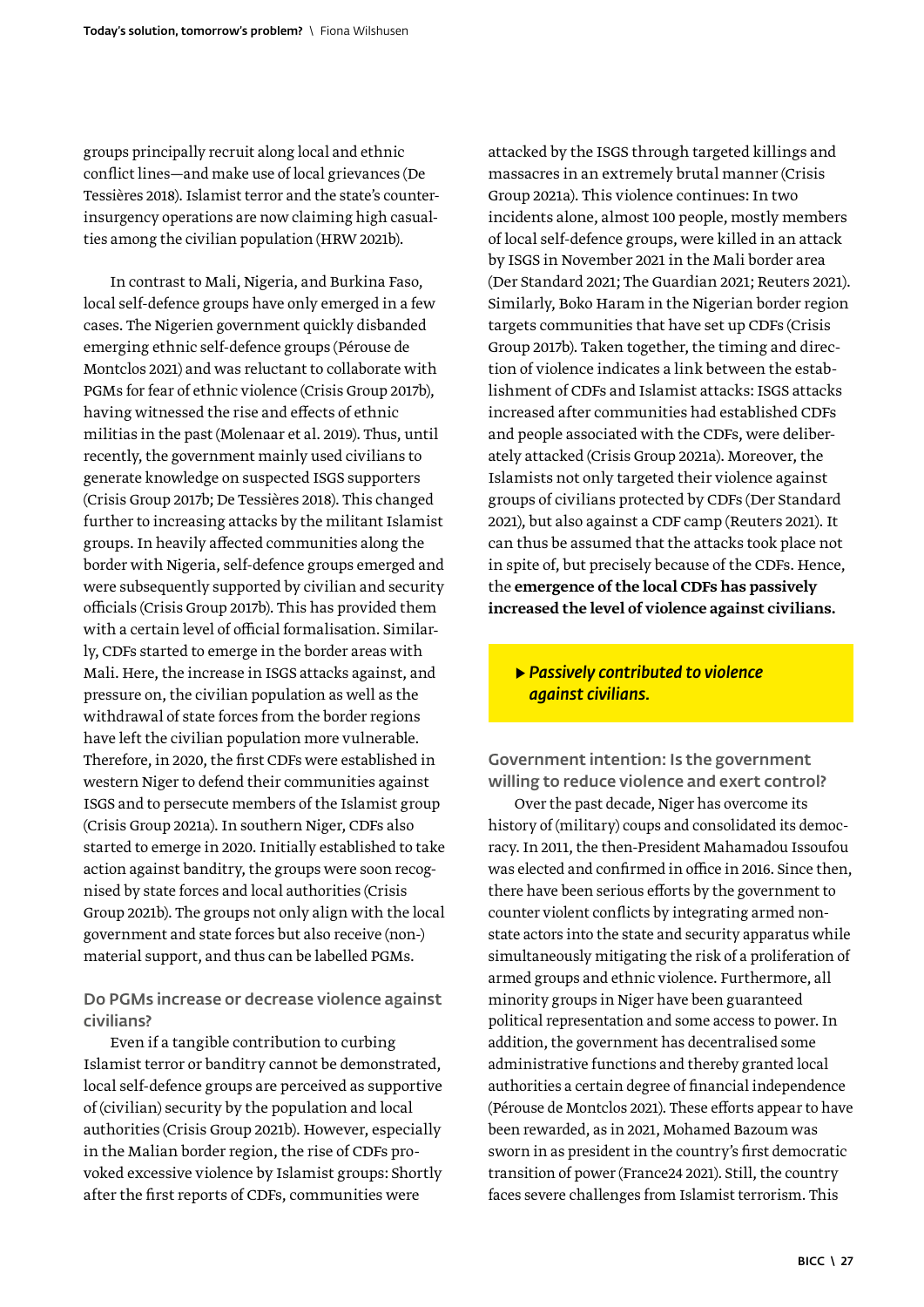ongoing threat from militant (Islamist) groups has also served as a justification for the government to restrict human rights (Freedom House 2021b). Thus, Freedom House (2022) ranked Niger as "partly free".

According to the Political Terror Scale, Niger, with a score of three in 2020, is rated slightly above the other cases discussed in this Paper, yet political imprisonment and brutality are common (PTS 2020). Furthermore, the relations between the state and its citizens are undermined by indiscriminate targeting and abusive behaviour by state forces (Crisis Group 2020c). Overall, it can be stated that the government is striving for a more inclusive legitimacy. Nevertheless, it lacks respect for human rights, as abusive behaviour by its forces and repressive actions towards its population demonstrate. Since the self-defence groups that have been established so far are closely embedded locally and enter into limited and, above all, non-offensive cooperation with state forces, this behaviour has not (yet) had an impact on the activities of the local self-defence forces. Furthermore, due to the local character of the groups, the ethnic composition of the government also has no influence on the groups' recruitment practices (Crisis Group 2021b).

In essence, even if the Nigerien government is rather inclusive, it lacks respect for human rights. However, there is no evidence that the emerging self-defence groups are involved in excessive violence against civilians. Further, recruitment is not ethnically dominated.

Government capacity: Is the government able to exert control?

Niger is a state with low capacity. The country has been ranked among the most fragile states in the world in the Fund for Peace's State Fragility Index (FFP 2021) for over a decade. Nevertheless, the Nigerien regular forces were able to mitigate the impact of Islamist terrorism on the civilian population (Samson and Moumouni 2016), since Boko Haram's attacks on Nigerian territory were initially limited compared to neighbouring countries (Crisis Group 2017b), and the Islamic State in the Greater Sahara (ISGS) principally directed its attacks against state forces (Crisis Group 2020c). This also hindered a proliferation of

self-defence groups. This picture has shifted recently: Particularly in the border regions with Mali and Nigeria, which are heavily affected by Islamist terrorism and banditry, state representation is dwindling (Crisis Group 2021b). With the absence of state protection, the need for local security initiatives has increased, leading to the emergence of self-defence groups. In the past, the government demonstrated that it can exert control over militias: Cooperation with Malian militias in the border area was restricted following allegations of ethnic violence (Crisis Group 2020c). The currently emerging groups are closely integrated at the local level and receive support from local elected officials (Crisis Groups 2021b). Since traditional authorities in Niger have a strong status within their communities as well as being part of the formal state apparatus (Molenaar et al. 2019), they have a high ability to control the groups.

Overall, the Nigerien government seems able to exert control over the groups—despite informal cooperation. In the past, the government disbanded militias when they became violent towards civilians. The groups that now emerge are not only under the control of local authorities, but are embedded in a system of traditional authorities. This not only enables normative control but also another level of state control through the embedding of traditional authorities into the state apparatus. Thus, we can identify a strong state ability to control the groups.

Provision of support: Is the government increasing PGM capacity to exert violence?

To assess the impact of PGM on local security, I finally examine whether the (local) government increases PGMs' capacity to exert violence against civilians. Since local CDFs emerged only recently in Niger, there is little (material) state support so far, with the groups being predominantly equipped with traditional weapons. The state forces welcomed their support in repelling attacks, thus rewarding the activities of the CDFs in an intangible way. However, local authorities made a financial contribution to the purchase of artisanal weapons (Crisis Group 2021b).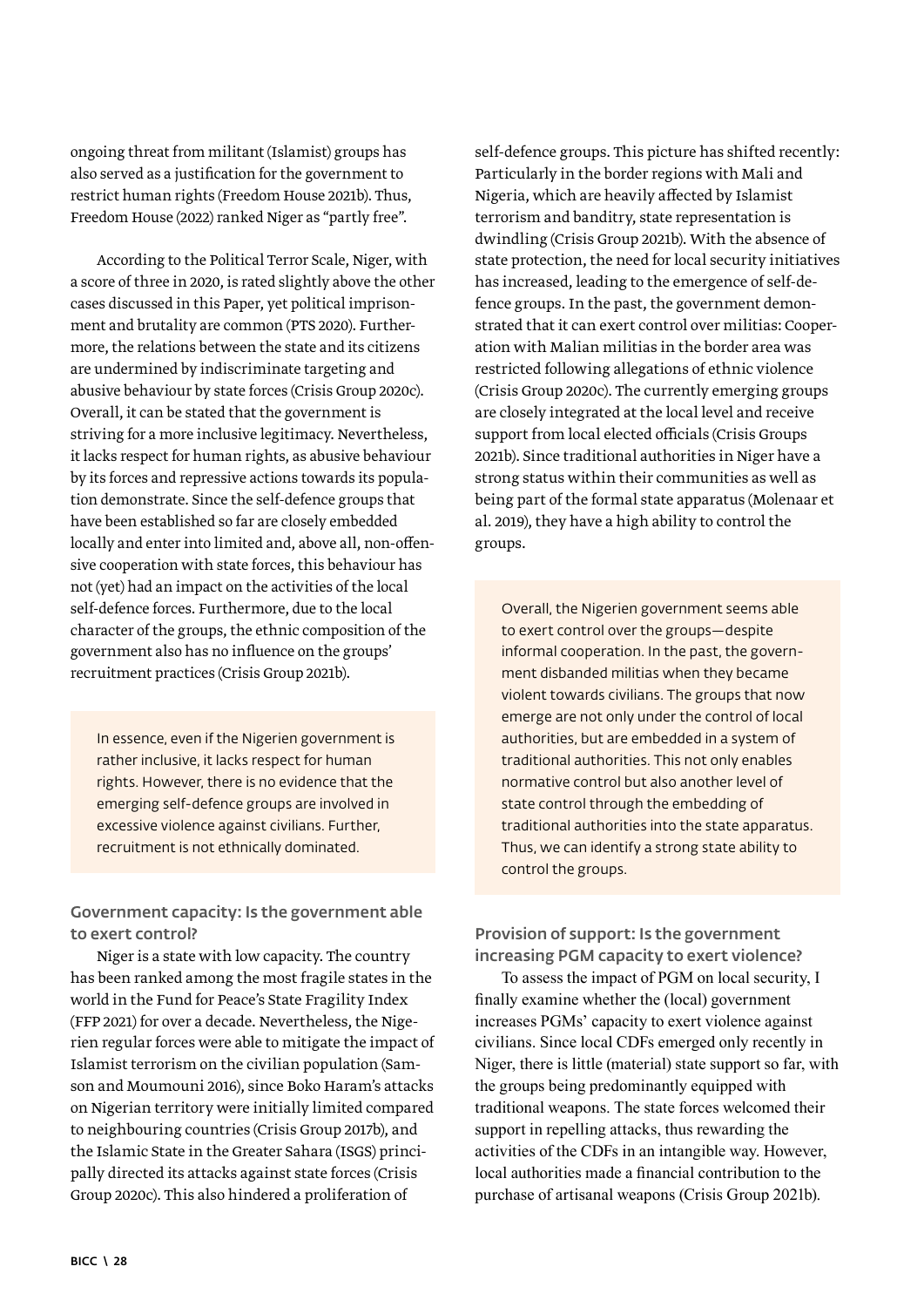<span id="page-28-0"></span>Since the groups operate very locally and defensively, these weapons have not yet contributed to an increase in violence against civilians.

To conclude, the Nigerien CDFs have received financial support from local authorities for the purchase of artisanal weapons on a small scale. Since the groups act defensively, there is no evidence that state support increased the CDFs' capacity to exert violence against civilians.

#### Cameroon

From 2014 onwards Cameroon—once one of the anchors of stability in the region—has deteriorated into violence, and is now ranked amongst the most fragile states in the world (FFP 2021). In recent years, the country, which shares a 1,700 km long border with Nigeria in the north, has increasingly suffered from Islamist incursions. Attacks on villages in northern Cameroon began in 2014 and have posed a major threat to the civilian population. Islamist violence increased again sharply between 2019 and 2020 (ACSS 2020), when Nigeria's armed forces went on the offensive and pushed Boko Haram across the border, and the Islamic State of West Africa shifted its area of operations to the area around Fotokol. To curb the problem, the Cameroonian government turned towards a proven strategy: Cooperation with local militias.

Local militias have a long history in Cameroon. Such groups were actively formed as PGMs between the mid-1950s and 1970s to support colonial power France, and subsequently the new independent government in their fight against the Union des Populations du Cameroun (UPC), a left-wing liberation movement (Crisis Group 2017b). After the end of the violence in 1971, local militias never vanished completely. From the mid-1980s on, they gained renewed significance in the face of increasing banditry and the need to protect their villages. During this time, they mostly operated without any government support, but rather filled a security vacuum. It was at this point that the groups first became known as vigilante committees (Nkou Mvondo 2002). From 2014 onwards, in the fight against Boko Haram and its splinter groups, affected

communities reactivated their vigilante committees. By 2017, nearly every village in the north had its own vigilante group(s) numbering in total approximately 14,000 to 16,000 members (Crisis Group 2017b). It was also during this period that the government not only explicitly supported the emergence of the CDFs but officially recognised their merits. This de facto acknowledgment strengthened the groups' affiliation to the government and made them informal PGMs. The vigilante committees in Cameroon work closely with local authorities and the armed forces. They support the local authorities by patrolling the area and by reporting and detaining suspects that are threatening the community. They thereby act as liaisons for official security forces such as the Gendarmerie and the Forces Armées Camerounaises (FAC), to whom they serve as informants, translators and local guides. Their 'jurisdiction' is typically limited to their own village or district. In some instances, however, PGMs also have also taken part in offensive operations of FAC.

Do PGMs increase or decrease violence against civilians?

In the fight against Islamist incursions, vigilante groups in Cameroon have so far affected the security situation positively. Even though government troops have shown little respect for human rights<sup>12</sup> during their fight against Islamists, vigilante groups have done little to escalate violence. On the contrary, they have contributed to improving the security situation of the local population in recent years. Their knowledge of the local language and their ability to identify suspects—two skillsets the army lacks, leading to unnecessary casualties (Crisis Group 2017b)—have particularly helped to reduce violence against civilians in counter-insurgency operations. Knowing the local habits, vigilante groups have, for instance, a better "sense of the normal and the abnormal" in particular situations, which makes them apt to detect threats (Crisis Group 2017b).

<sup>12 \</sup> According to HRW reports (2021) soldiers destroyed homes and killed several civilians in retaliation for separatist attacks, and forced civilians into performing night patrols to protect their residential area against attacks by Boko Haram. In a 2017 report by Amnesty International, it is further noted that the "use of torture in "Cameroon's fight against Boko Haram has become widespread and routine, and practiced with impunity" (AI 2017).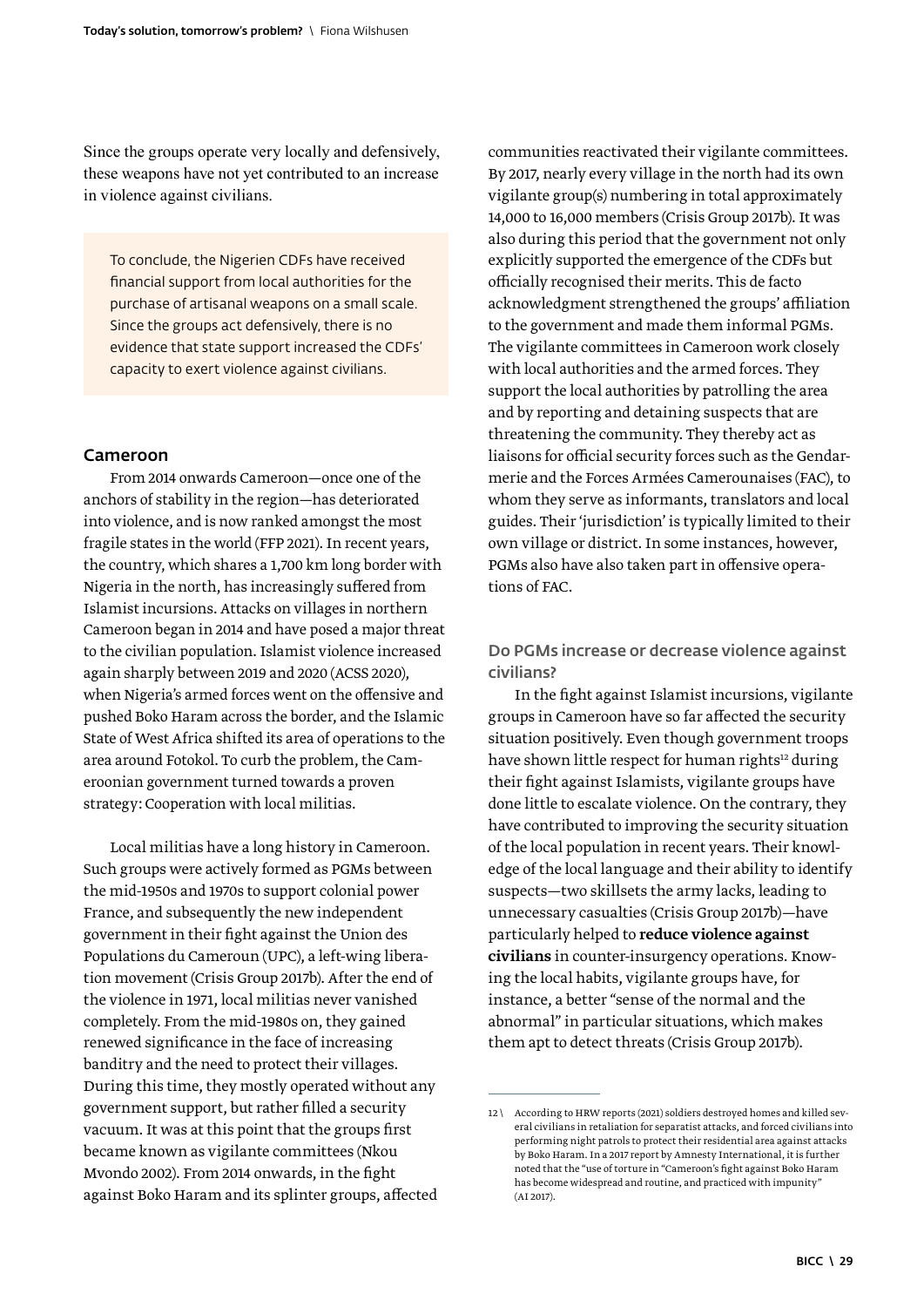Consequently, vigilante groups have thwarted a high number of suicide bombings or mitigated their impact when the identified perpetrators were forced to detonate their explosive devices before reaching sensitive areas such as town centres and markets (Touo 2020). It could be considered problematic that some vigilante groups have reportedly asked the local population for 'contributions' in form of money and cattle (Anjoh and Shey 2020; Crisis Group 2017b; Crisis Group 2018). Overall, however, the local population widely credits vigilante groups with the pushback of Boko Haram's activities, meaning that the groups enjoy a high level of popularity—especially after having been acknowledged by the government (Anjoh and Shey 2020). State officials and local authorities frequently label them as "a vital force in the fight against Boko Haram" (Ntede Edongo and Elom 2019: 51).

Nevertheless, there is evidence that vigilante groups have also contributed to violence against civilians. The most prominent case of human rights violations by vigilante group members were the so-called Ngarabuh killings. The incident happened on 14 February 2020 in the town of Ngarbuh. Overall, 21 civilians, amongst them 13 children and a pregnant woman, were killed by security forces and ethnic Fulani from a vigilante group to punish the population accused of conspiring with the enemy, in this case anglophone separatists (HRW 2020a). The massacre was committed while a vigilante group accompanied regular units on an offensive operation. Whether the violence came from the militiamen or the regular soldiers has not been determined; so far, only three soldiers have been held accountable for the crime.

## ▶ *Mainly reduced violence against civilians.*

Government intention: Is the government willing to reduce violence and exert control?

Cameroon has been ruled by President Paul Biya and his Rassemblement Démocratique du Peuple Camerounais (RDPC) since 1982. Minorities, mainly the anglophone population, have been systematically politically excluded since the end of federalism in the 1970s. The government declared the Southern Cameroons National Council (SCNC), an anglophone

separatist political group, to be an illegal organisation and continues to harass opposition parties, such as the Cameroon Renaissance Movement (CRM).

In 2017, the so-called Anglophone Crisis turned from peaceful protest to violent conflict between anglophone separatists and the government of Cameroon. Cameroon is ranked as "not free" by Freedom House (2021). In 2020, the Political Terror Scale ranked Cameroon as a country where the violation of civil and political rights has expanded to large numbers of the population (PTS 2020). Given the systematic discrimination against anglophone populations and the human rights violations committed by state forces during conflict with anglophone separatists (HRW 2022) and the fight against Islamist insurgents (AI 2017), it can be stated that the government of Cameroon is non-inclusive and lacks respect for human rights.

The recruitment of PGM members, however, lies in the hands of local chiefs who usually appoint them based on morality checks in order to prevent the groups being infiltrated by sympathisers of Boko Haram. This means that the groups recruited from residents of the respective village or district are generally ethnically and religiously homogeneous. There is no evidence that government officials exert influence on these local practices to ensure that there is no targeted recruitment of specific pro-government ethnic groups or religious groups (Crisis Group 2017b; 2018). In this regard, the risk-factor "non-inclusive government" has limited explanatory power: The PGMs have not been created with the intent to counter political opponents and, thus, do not follow a political agenda. To date, vigilante groups in Cameroon have mainly acted as locally operating CDFs acting in unison with the government with the goal of fighting incursions by Boko Haram.

However, the non-inclusive nature of Cameroon's government might play a role in PGMs' involvement in human rights violations when they operate in tandem with government forces against political opposition such as anglophone separatists. As the example of the Ngarabuh killings shows, violence against civilians becomes more likely when PGMs are used in a more offensive manner against ethnic minorities.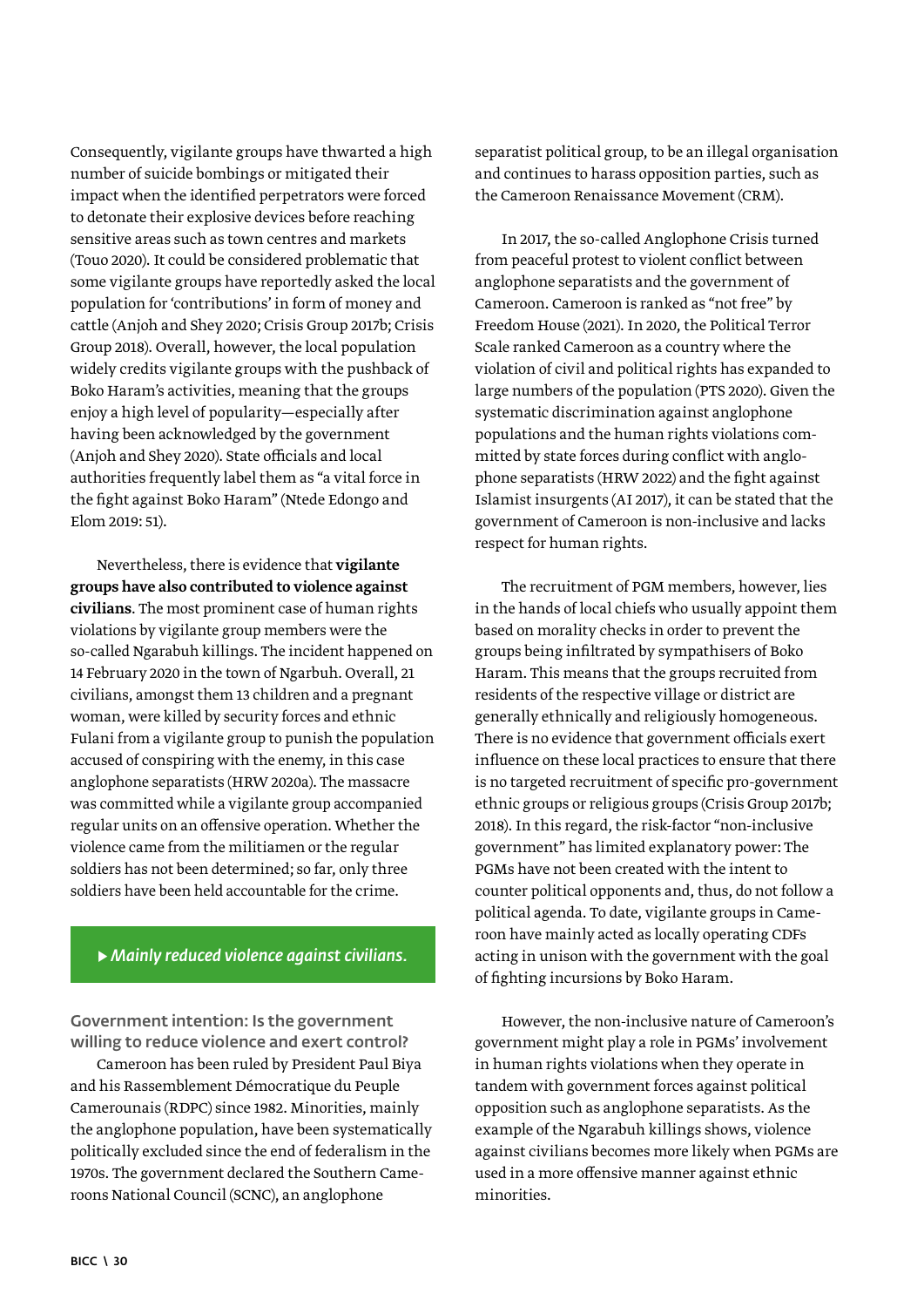Although the government of Paul Biya is a non-inclusive government lacking respect for human rights, there is little evidence that the vigilante groups exert excessive violence (against civilians) to suppress the opposition. Recruitment has not followed an ethnic, political or religious pattern to specifically arm supporters of the current ruling elites.

Government capacity: Is the government able to exert control?

Cameroon is clearly a low-capacity state. On the Funds for Peace Fragile State Index, the country ranks amongst the 15 most fragile states in the world (FFP 2021). Its military consists of some 34,000 soldiers primarily equipped with light weapons (Military Balance 2021). The threat from Boko Haram not only highlights the lack of military capacity to curb such violent attacks, but also the state's poor legitimacy and lack of its institutions' effectiveness (Tull 2015). The demand for vigilante committees and their predecessors has always been driven by local needs to bolster security in the absence of national police and military forces (Crisis Group 2018). This structural factor of low state capacity, however, has little effect on the control of PGMs in Cameroon, since the level of formalisation of these groups and the control executed by local authorities is quite high.

In the Far-North region, for instance, vigilante groups were formed in 1997/98 by order of the local governor. The groups were tasked with supporting the administrative, municipal, and traditional authorities by surveying the territory and reporting "all the acts or the individuals likely to disturb the good order" and to apprehend individuals "considered dangerous or caught in the act of any wrongdoing" (Ntede Edongo and Elom 2019: 52). From the outset, these groups were integrated into local security structures and placed under the supervision of either the Commissioner of Public Security or the Commander of the Territorial Brigade of the Gendarmerie. The local authorities were very cautious about preventing the establishment of alternative security structures and were keen to register every local group in order to maintain oversight and control. After declaring "war" on Boko Haram in 2014, President Paul Biya supported the

foundation of new groups, which he repeatedly praised as an important force in the fight against Boko Haram, calling them a "legitimate exercise of civil defence" (Cameroon Tribune 2019; Adama 2021). As of 2020, about 107 groups were officially registered by the government in the Far-North region (Anjoh and Shey 2020). Vigilante groups in Cameroon thus can be considered to be informal PGMs linked to and controlled by local authorities.

Overall, while the state of Cameroon lacks the capacity to defeat Boko Haram and thus depends on the vigilante groups, its local authorities seem willing and able to exert some control. Beside some reports that some groups began cooperating with Boko Haram by trading stolen livestock and accepting bribes to allow insurgent groups across the border (Crisis Group 2018), there is little evidence that a principal–agent problem has evolved in Cameroon.

Provision of support: Is the government increasing the PGMs' capacity to exert violence?

To assess the impact of PGMs on local security, I finally examine whether the (local) government increased PGMs' capacity to exert violence against civilians. As already outlined above, vigilante groups were initiated by local authorities and put under their command. In practice, the village/ district chief, who is often also the leader of his vigilante group, provides the necessary equipment. Vigilante groups are thus mostly armed with traditional

weapons such as spears, bows and arrows, machetes, and flintlock muskets. Other weapons are also acquired by the groups themselves (Anjoh and Shey 2020).

Cameroonian authorities have so far been reluctant to arm the vigilante groups with modern weapons to prevent the emergence of an "uncontrollable militia" (Crisis Group 2017b: 11). Though authorities were recently called upon to equip vigilante groups with firearms as Islamist groups had started to specifically target vigilante group members, such support never materialised (Actu Cameroun 2021).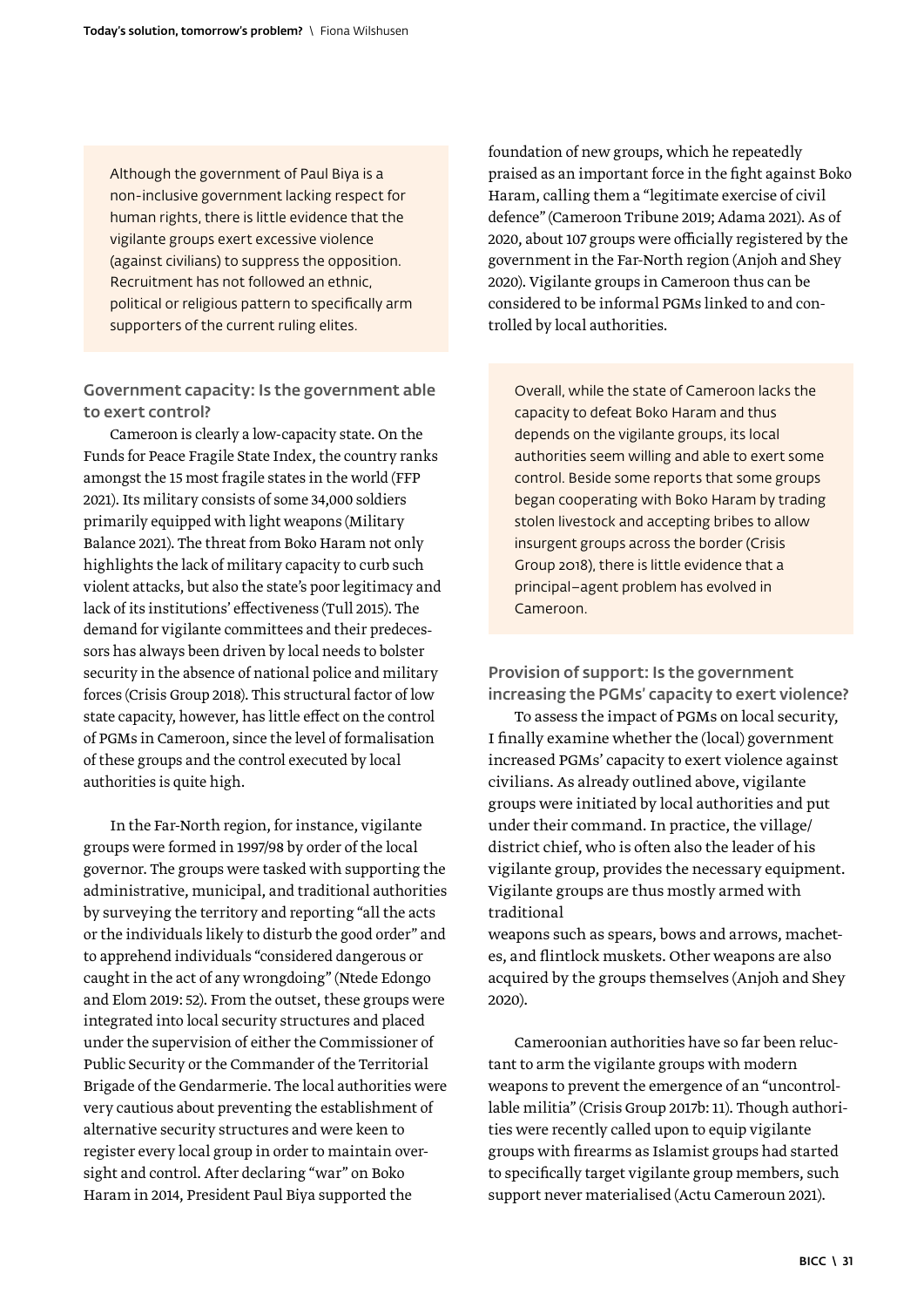In recent years, however, the national government has provided some equipment such as flashlights, megaphones, machetes, torches and in some cases mobile phones and (motor)bikes (RFI 2015; Actu Cameroun 2016). This material support is distributed through the local administration and is mostly handed over to the members during official ceremonies. Vigilante groups do not receive any official training or allowances. Thus, official symbolic recognition as heroes and medals are often the only reward (cf. RFI 2015; Cameroon Tribune 2019; Pemboura 2019). Against this background, members of

these groups increasingly complain that they feel defenceless on the frontline, and that they are being used as shields by the military (VOA 2017).

In essence, PGMs have never received any modern weapons or military equipment from the government. The equipment received neither increased their ability to exert violence against civilians nor did it increase the autonomy of these groups.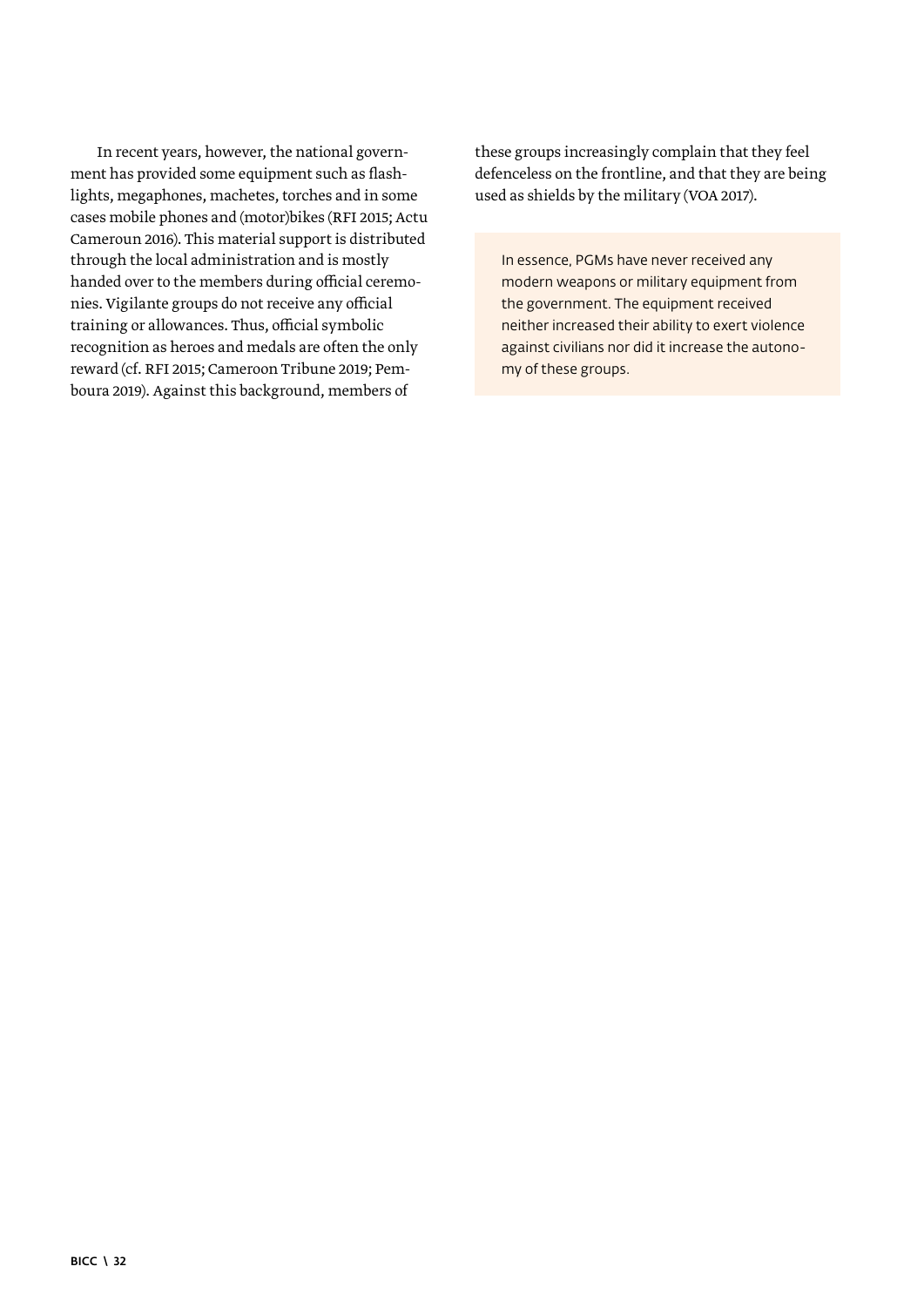## <span id="page-32-0"></span>Conclusion

Overall, my analysis revealed that PGMs actively carried out acts of violence against civilians in three cases. PGMs thereby committed acts of violence in cooperation with security forces (Nigeria) or independently (Burkina Faso and Mali). In four cases (Mali, Nigeria, Niger and Burkina Faso), the mere existence of PGMs led to increased violence by Islamists against members of the militias and civilians, as indicated by targeted attacks following the emergence of PGMs. In all of these cases, ethnically homogeneous PGMs committed violence against civilians of other ethnic groups. While the use of PGMs in Nigeria was able to reduce violence against civilians committed by Islamist forces, this effect is severely counteracted by their own targeting of civilians. Thus, only in Cameroon did PGMs actively reduce violence against civilians in the fight against Boko Haram. However, some groups participated in acts of retaliation in the more ethnicised conflict between the government and separatists.

| Mali                                     | Burkina Faso                             | Nigeria                                     | Niger                                        | Cameroon                                     |
|------------------------------------------|------------------------------------------|---------------------------------------------|----------------------------------------------|----------------------------------------------|
| Actively<br>(independently)              | Actively<br>(independently)              | Actively (only in<br>cooperation with army) | Passively contributed to<br>violence against | Mainly reduced violence<br>against civilians |
| and passively<br>contributed to violence | and passively<br>contributed to violence | and passively<br>contributed to violence    | civilians                                    |                                              |
| against civilians                        | against civilians                        | against civilians                           |                                              |                                              |

## How did governments' willingness to reduce violence against civilians contribute to the outcome?

The case studies revealed that it is difficult to assess the contribution of the "non-inclusive government with lack of respect for human rights" risk factor. I thus decided to look at the "non-inclusive government" and "lack of respect for human rights" factors separately. If a government lacked respect for human rights, this influenced whether PGMs committed violence against civilians. In cases in which governments did little to prosecute human rights violations by their own forces, PGMs generally participated in such actions. However, PGMs were only rarely recruited from government co-ethnics. Only in the case of Burkina Faso was there a correlation between a non-inclusive government with a lack of respect for human rights and an outcome of violence against civilians. In contrast, in Cameroon, the exclusivity of the government did not affect the outcome. Why is this the case? The findings point to another risk factor, namely how PGMs are deployed. When used in a rather defensive, CDF-like role in their own region as in Niger and Cameroon, they did not actively take part in violent actions that targeted civilians. If PGMs accompanied and supported the regular troops in more offensive actions and in areas beyond their own communities however, they participated in violent actions against civilians. This raises a methodological problem: In cases where armed forces and PGMs conducted joint operations in which civilians were targeted, it is difficult to say whether both are equally responsible or whether one was the driving force behind these incidents.

|                                        | Contribution to violence against civilians |                     |             |             |                                           |  |  |  |  |  |  |  |  |
|----------------------------------------|--------------------------------------------|---------------------|-------------|-------------|-------------------------------------------|--|--|--|--|--|--|--|--|
| <b>Risk factors</b>                    | Mali                                       | <b>Burkina Faso</b> | Nigeria     | Niger       | Cameroon                                  |  |  |  |  |  |  |  |  |
| Non-inclusive government               | <b>None</b>                                | High                | <b>None</b> | <b>None</b> | Only for the conflict<br>with separatists |  |  |  |  |  |  |  |  |
| No respect for HR                      | <b>High</b>                                | High                | High        | <b>None</b> | Only for the conflict<br>with separatists |  |  |  |  |  |  |  |  |
| PGM recruited<br>from govt. co-ethnics | <b>None</b>                                | High                | <b>None</b> | <b>None</b> | <b>None</b>                               |  |  |  |  |  |  |  |  |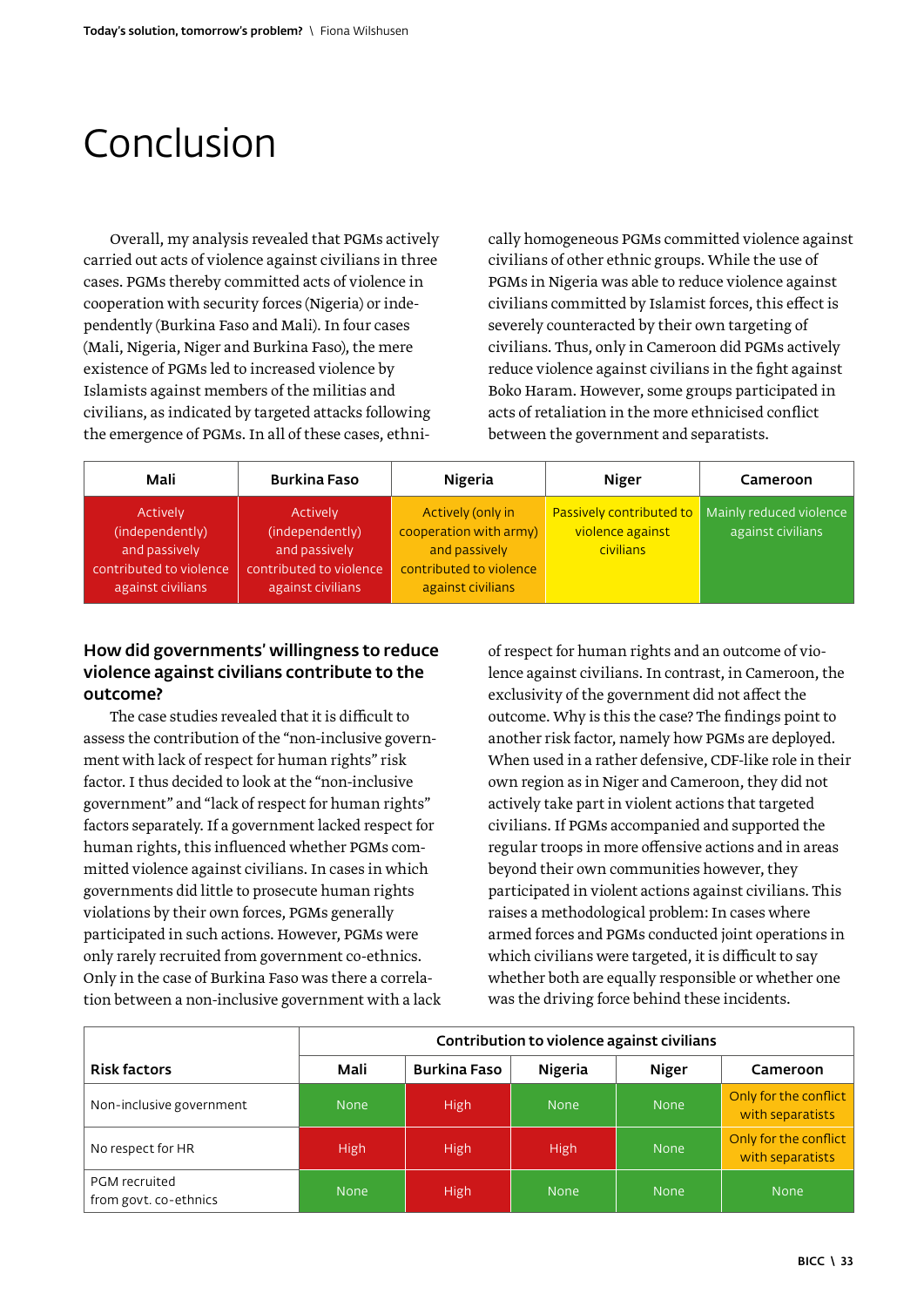## How about states' capacity and ability to exert control to limit or reduce violence against civilians?

All five cases can be described as low-capacity states that were threatened by armed Islamist groups and thus resorted to using PGMs. I can thus assume that a lack of state capacity had a strong effect on the decision to deploy or cooperate with PGMs. However, the deployment itself—as the case of Cameroon shows—does not automatically lead to violence

against civilians. That said, since it determines the decision on cooperation with PGMs and thus creates the basis for the outcome in the first place, I regard a lack of state capacity to be a precondition, i.e., as structurally causal. Furthermore, the analysis revealed that informal cooperation between government and PGMs limited the governments' ability to exert control and thus highly contributed to violence against civilians in one case only—Mali.

|                      |             | Contribution to violence against civilians |             |             |             |  |  |  |  |  |  |  |  |
|----------------------|-------------|--------------------------------------------|-------------|-------------|-------------|--|--|--|--|--|--|--|--|
| <b>Risk factors</b>  | Mali        | Burkina Faso                               | Nigeria     | Niger       | Cameroon    |  |  |  |  |  |  |  |  |
| Low state capacity   | Structural  | Structural                                 | Structural  | Structural  | Structural  |  |  |  |  |  |  |  |  |
| Informal cooperation | <b>High</b> | <b>None</b>                                | <b>None</b> | <b>None</b> | <b>None</b> |  |  |  |  |  |  |  |  |

## How did the provision of weapons and equipment to PGMs influence the outcome?

In my analysis, the provision of arms to PGMs has proven to be an important risk factor. In three of the cases, weapons were transferred to PGMs and most likely contributed to an increase in violence against civilians in all of these cases (Mali, Burkina Faso and Nigeria). It is important to note that the provision of weapons enables PGMs (as in the case of Nigeria) to participate in offensive operations of the regular armed forces. The provision of (military) equipment

did not have a negative effect on violence against civilians. However, such provisions were mostly limited to basic equipment such as mobile phones, metal detectors, flashlights and megaphones. This equipment cannot be considered capable of enhancing the offensive capabilities of PGMs or increasing their independence from the government. On the contrary, such equipment seems to have helped to reduce civilian casualties in the cases of Cameroon and Nigeria.

|                                   | Contribution to violence against civilians |              |             |             |             |  |  |  |  |  |  |  |
|-----------------------------------|--------------------------------------------|--------------|-------------|-------------|-------------|--|--|--|--|--|--|--|
| <b>Risk factors</b>               | Mali                                       | Burkina Faso | Nigeria     | Niger       | Cameroon    |  |  |  |  |  |  |  |
| Provision of arms                 | <b>High</b>                                | Most likely  | <b>High</b> | <b>None</b> | <b>None</b> |  |  |  |  |  |  |  |
| Provision of (military) equipment | <b>None</b>                                | <b>None</b>  | <b>None</b> | <b>None</b> | <b>None</b> |  |  |  |  |  |  |  |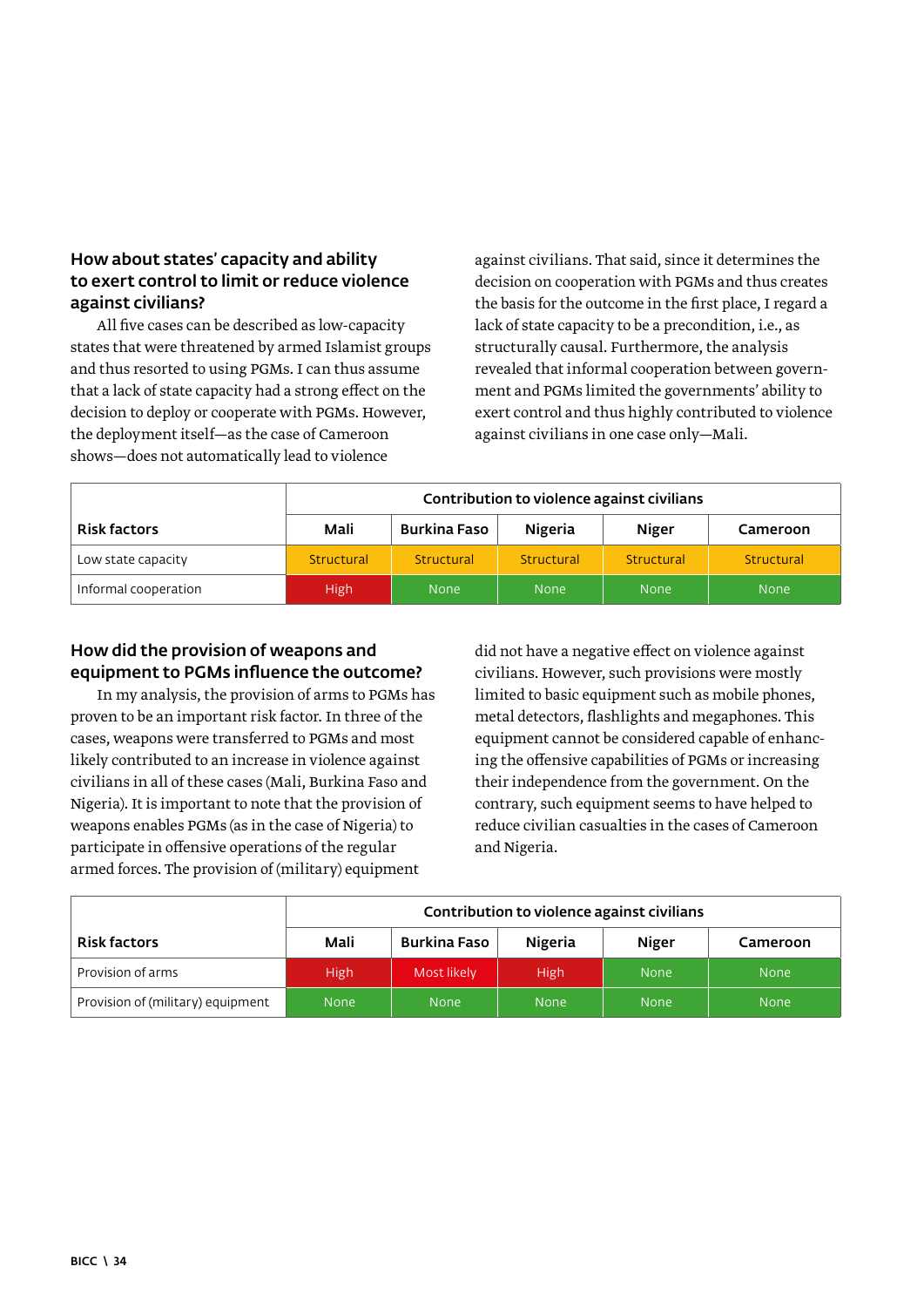Overall, my analysis showed that the deployment of PGMs did not contribute significantly to reducing violence against civilians in the Sahel region. Most of the countries resorted to such groups out of necessity to fight Islamist incursions. Only Burkina Faso showed evidence that PGMs were intentionally supported and recruited along ethnic lines to secure the survival of a non-inclusive government.

Nevertheless, the factor of governments' lack of respect for human rights was significant in cases in which PGMs contributed to increased violence against civilians; albeit not in the way I had hypothesised. In three of the cases (Mali, Burkina Faso, and Nigeria) governments did little to prevent human rights abuses of their own official security forces. In all three cases, PGMs took part in offensive operations of the militaries and also participated in their human rights abuses, suggesting that it is not a lack of control over PGMs that leads to violence. Only in Mali and Burkina Faso did PGMs engage in violent actions against civilians independently. In these cases, however, security forces were still responsible for many atrocities, which means that they did not outsource their dirty work to PGMs. Instead, PGMs, under condition of impunity, quickly adapted to the strategies and behaviour of the security forces.

Finally, whenever weapons were distributed to PGMs, they contributed to an increase in violence against civilians and an escalation of conflict. The exceptional cases of Cameroon and Niger, in which PGMs reduced violence or contributed to it only in a passive way, further revealed another risk factor: The tactical role of these units. If these groups acted as CDFs in a strict sense, i.e., if they were restricted to protecting their own community and did not participate in offensive actions, they showed little tendency towards violent behaviour directed against civilians.

Based on the analysis, the following combination of risk factors seems to be the most appropriate in predicting PGM violence against civilians in the Sahel region:

- \ A government that shows little respect for human rights and makes little effort to curb violence by its own security forces against civilians;
- \ PGMs taking on offensive roles and cooperating with state security forces;
- \ PGMs that are armed by the state, ethnically homogeneous and encounter other ethnic groups in operations beyond their own community.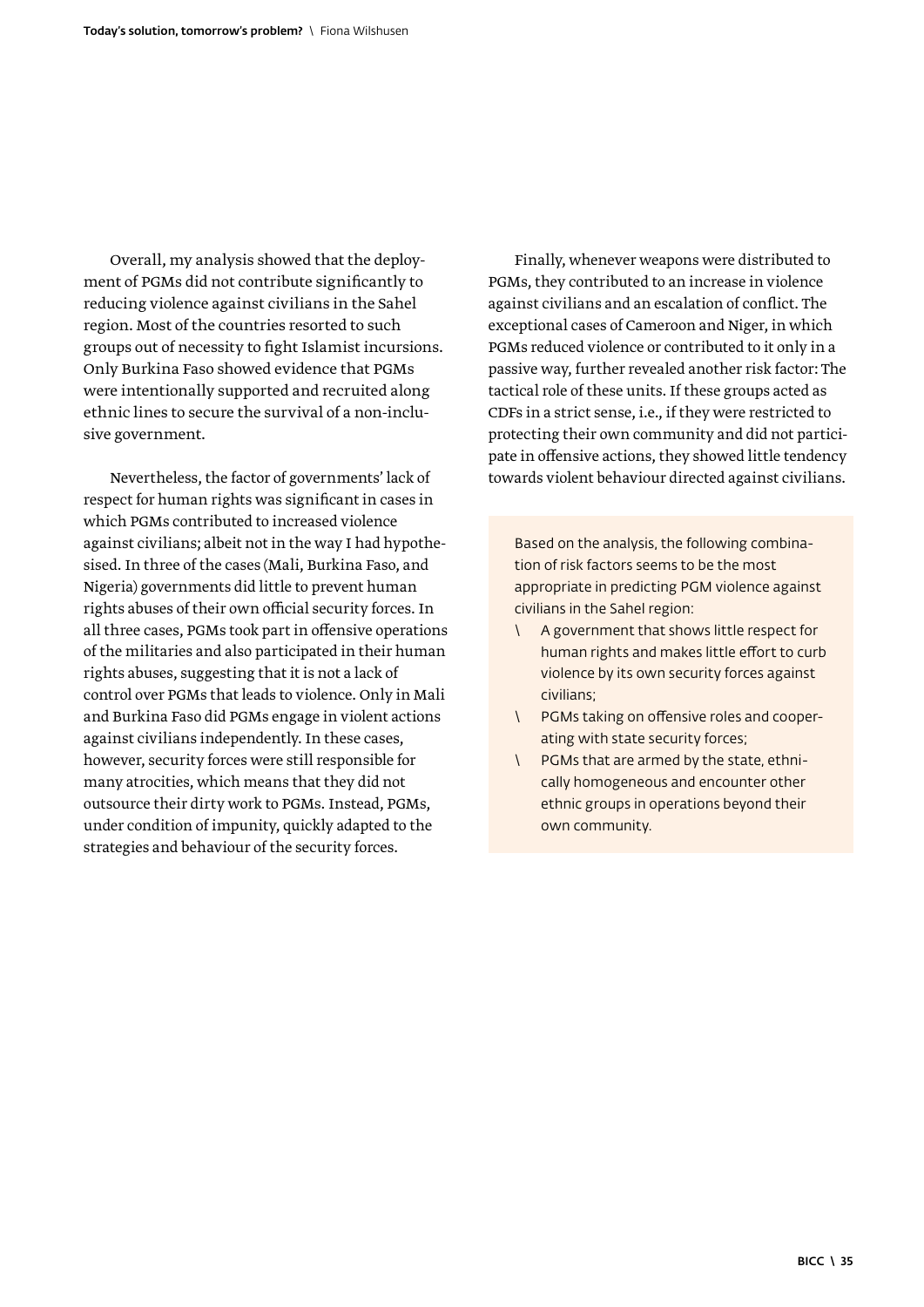# <span id="page-35-0"></span>Bibliography

- Abbs, L., Clayton, G., Thomson, A. (2019). The Ties That Bind: Ethnicity, Pro-government Militia, and the Dynamics of Violence in Civil War. *Journal of Conflict Resolution, 64(5), 903–932.* [https://doi.org/10.1177/](https://doi.org/10.1177%2F0022002719883684) [0022002719883684](https://doi.org/10.1177%2F0022002719883684)
- Actu Cameroun (2016). Les « petites » attentions de Paul Biya aux comités de vigilance. [https://actucameroun.](https://actucameroun.com/2016/03/14/cameroun-les-petites-attentions-de-paul-biya-aux-comites-de-vigilance/) [com/2016/03/14/cameroun-les-petites-attentions-de](https://actucameroun.com/2016/03/14/cameroun-les-petites-attentions-de-paul-biya-aux-comites-de-vigilance/)[paul-biya-aux-comites-de-vigilance/](https://actucameroun.com/2016/03/14/cameroun-les-petites-attentions-de-paul-biya-aux-comites-de-vigilance/)
- Actu Cameroun (2021). Extrême-Nord: les membres de comité de vigilance demandent des armes à feu pour combattre Boko Haram. [https://actucameroun.](https://actucameroun.com/2021/06/08/extreme-nord-les-membres-de-comite-de-vigilance-demandent-des-armes-a-feu-pour-combattre-boko-haram/) [com/2021/06/08/extreme-nord-les-membres-de-comite](https://actucameroun.com/2021/06/08/extreme-nord-les-membres-de-comite-de-vigilance-demandent-des-armes-a-feu-pour-combattre-boko-haram/)[de-vigilance-demandent-des-armes-a-feu-pour](https://actucameroun.com/2021/06/08/extreme-nord-les-membres-de-comite-de-vigilance-demandent-des-armes-a-feu-pour-combattre-boko-haram/)[combattre-boko-haram/](https://actucameroun.com/2021/06/08/extreme-nord-les-membres-de-comite-de-vigilance-demandent-des-armes-a-feu-pour-combattre-boko-haram/)
- Adama, I. (2021). Le Cameroun redynamise les comités de vigilance a l'Extrême Nord. In *Radio Ndarason Internationale (RNI).* [https://www.ndarason.com/le-cameroun](https://www.ndarason.com/le-cameroun-redynamise-les-comites-de-vigilance-a-lextreme-nord/)[redynamise-les-comites-de-vigilance-a-lextreme-nord/](https://www.ndarason.com/le-cameroun-redynamise-les-comites-de-vigilance-a-lextreme-nord/)
- Africa Center for Strategic Studies (2020). Boko Haram Violence against Civilians Spiking in Northern Cameroon. [https://africacenter.org/spotlight/boko](https://africacenter.org/spotlight/boko-haram-violence-against-civilians-spiking-in-northern-cameroon/)[haram-violence-against-civilians-spiking-in-northern](https://africacenter.org/spotlight/boko-haram-violence-against-civilians-spiking-in-northern-cameroon/)[cameroon/](https://africacenter.org/spotlight/boko-haram-violence-against-civilians-spiking-in-northern-cameroon/)
- Agbiboa, D. (2017). Federalism and group-based inequalities in Nigeria. *Accounting for Change in Diverse Societies.*  Pennsylvania: Global Centre for Pluralism. [https://](https://www.pluralism.ca/wp-content/uploads/2017/10/Nigeria_EN.pdf) [www.pluralism.ca/wp-content/uploads/2017/10/Nigeria\\_](https://www.pluralism.ca/wp-content/uploads/2017/10/Nigeria_EN.pdf) [EN.pdf](https://www.pluralism.ca/wp-content/uploads/2017/10/Nigeria_EN.pdf)
- Agbiboa, D. (2020a). The precariousness of protection: civilian defense groups countering Boko Haram in Northeastern Nigeria. *African Studies Review.* Advance online publication. DOI: 10.1017/asr.2020.47
- Agbiboa, D. (2020b). Vigilante youths and counterinsurgency in Northeastern Nigeria: the civilian joint task force. *Oxford Development Studies,* 48(4), 360-372. [https://doi.org/1](https://doi.org/10.1080/13600818.2020.1837093) [0.1080/13600818.2020.1837093](https://doi.org/10.1080/13600818.2020.1837093)
- Ahram, A. I. (2014). The role of state-sponsored militias in genocide. *Terrorism and Political Violence, 26(3),* 488–503. <http://dx.doi.org/10.1080/09546553.2012.734875>
- Ahram, A. I. (2016). Pro-government militias and the repertoires of illicit state violence. *Studies in Conflict and Terrorism, 39*(3), 207–226. [https://doi.org/10.1080/105761](https://doi.org/10.1080/1057610X.2015.1104025) [0X.2015.1104025](https://doi.org/10.1080/1057610X.2015.1104025)
- Akins, H. (2020). Tribal militias and political legitimacy in British India and Pakistan. *Asian Security, 16*(3), 304–322. <https://doi.org/10.1080/14799855.2019.1672662>
- Alden, C., Thakur, M. & Arnold, M. (2011). Militias and the challenges of post-conflict peace: silencing the guns. London: Zed Books. DOI: 10.5040/9781350221390
- Aliyev, H. & Souleimanov, E. A. (2019). Ethnicity and conflict severity: accounting for the effect of co-ethnic and non-ethnic militias on battlefield lethality. *Third World Quarterly, 40*(3), 471-487. [https://doi.org/10.1080/01436597.](https://doi.org/10.1080/01436597.2018.1545568) [2018.1545568](https://doi.org/10.1080/01436597.2018.1545568)
- Aliyev, H. (2016). Strong militias, weak states and armed violence: Towards a theory of 'state-parallel' paramilitaries. *Security Dialogue, 47*(6), 498–516. [https://doi.](https://doi.org/10.1177/0967010616669900) [org/10.1177/0967010616669900](https://doi.org/10.1177/0967010616669900)
- Aliyev, H. (2017). When do proxies win wars? Accounting for the impact of pro-government militias on incumbent success and civil war outcome. [https://doi.org/10.13140/](https://doi.org/10.13140/RG.2.2.21906.45766) [RG.2.2.21906.45766](https://doi.org/10.13140/RG.2.2.21906.45766)
- Aliyev, H. (2018). Pro-regime militias and civil war duration. *Terrorism and Political Violence.* Advance online publication. <https://doi.org/10.1080/09546553.2017.1393415>
- Aliyev, H. (2019a). 'No peace, no war' proponents? How pro-regime militias affect civil war termination and outcomes. *Cooperation and Conflict, 54*(1), 64–82. [https://](https://doi.org/10.1177/0010836718766380) [doi.org/10.1177/0010836718766380](https://doi.org/10.1177/0010836718766380)
- Alvarez, A. (2006). Militias and Genocide. *War Crimes, Genocide, & Crimes against Humanity,* 2, 1-33. [https://www.](https://www.researchgate.net/publication/259341782_Militias_and_Genocide_War_Crimes_Genocide_Crimes_Against_Humanity_An_International_Journal) [researchgate.net/publication/259341782\\_Militias\\_and\\_](https://www.researchgate.net/publication/259341782_Militias_and_Genocide_War_Crimes_Genocide_Crimes_Against_Humanity_An_International_Journal) Genocide War Crimes Genocide Crimes Against [Humanity\\_An\\_International\\_Journal](https://www.researchgate.net/publication/259341782_Militias_and_Genocide_War_Crimes_Genocide_Crimes_Against_Humanity_An_International_Journal)
- Ambrozik, C. (2019). Not Whether, But When? Governments' Use of Militias in War. *Security Studies, 28*(5), 870–900. <https://doi.org/10.1080/09636412.2019.1662479>
- Amnesty International (2015). Stars on their shoulders. Blood on their hands. War crimes committed by the Nigerian military. Index Number: AFR 44/1657/2015. London: Amnesty International. [https://www.amnesty.](https://www.amnesty.org/en/documents/afr44/1657/2015/en/) [org/en/documents/afr44/1657/2015/en/](https://www.amnesty.org/en/documents/afr44/1657/2015/en/)
- Amnesty International (2016). The blood dried, the rains came but justice remains elusive for the Giwa 640. [https://www.amnesty.org/en/latest/news/2016/03/](https://www.amnesty.org/en/latest/news/2016/03/the-blood-dried-the-rains-came-but-justice-remains-elusive-for-the-giwa-640/) [the-blood-dried-the-rains-came-but-justice-remains](https://www.amnesty.org/en/latest/news/2016/03/the-blood-dried-the-rains-came-but-justice-remains-elusive-for-the-giwa-640/)[elusive-for-the-giwa-640/](https://www.amnesty.org/en/latest/news/2016/03/the-blood-dried-the-rains-came-but-justice-remains-elusive-for-the-giwa-640/)
- Amnesty International (2017). Cameroon's secret torture chambers: Human rights violations and war crimes in the fight against Boko Haram. Index Number: AFR 17/6536/2017. London: Amnesty International. Retrieved from [https://www.amnesty.org/en/documents/](https://www.amnesty.org/en/documents/afr17/6536/2017/en/) [afr17/6536/2017/en/](https://www.amnesty.org/en/documents/afr17/6536/2017/en/)
- Amnesty International (2018). Nigeria: Starving women raped by soldiers and militia who claim to be rescuing them. London: Amnesty International. [https://www.](https://www.amnesty.org/en/latest/news/2018/05/nigeria-starving-women-raped-by-soldiers-and-militia-who-claim-to-be-rescuing-them/) [amnesty.org/en/latest/news/2018/05/nigeria-starving](https://www.amnesty.org/en/latest/news/2018/05/nigeria-starving-women-raped-by-soldiers-and-militia-who-claim-to-be-rescuing-them/)[women-raped-by-soldiers-and-militia-who-claim-to-be](https://www.amnesty.org/en/latest/news/2018/05/nigeria-starving-women-raped-by-soldiers-and-militia-who-claim-to-be-rescuing-them/)[rescuing-them/](https://www.amnesty.org/en/latest/news/2018/05/nigeria-starving-women-raped-by-soldiers-and-militia-who-claim-to-be-rescuing-them/)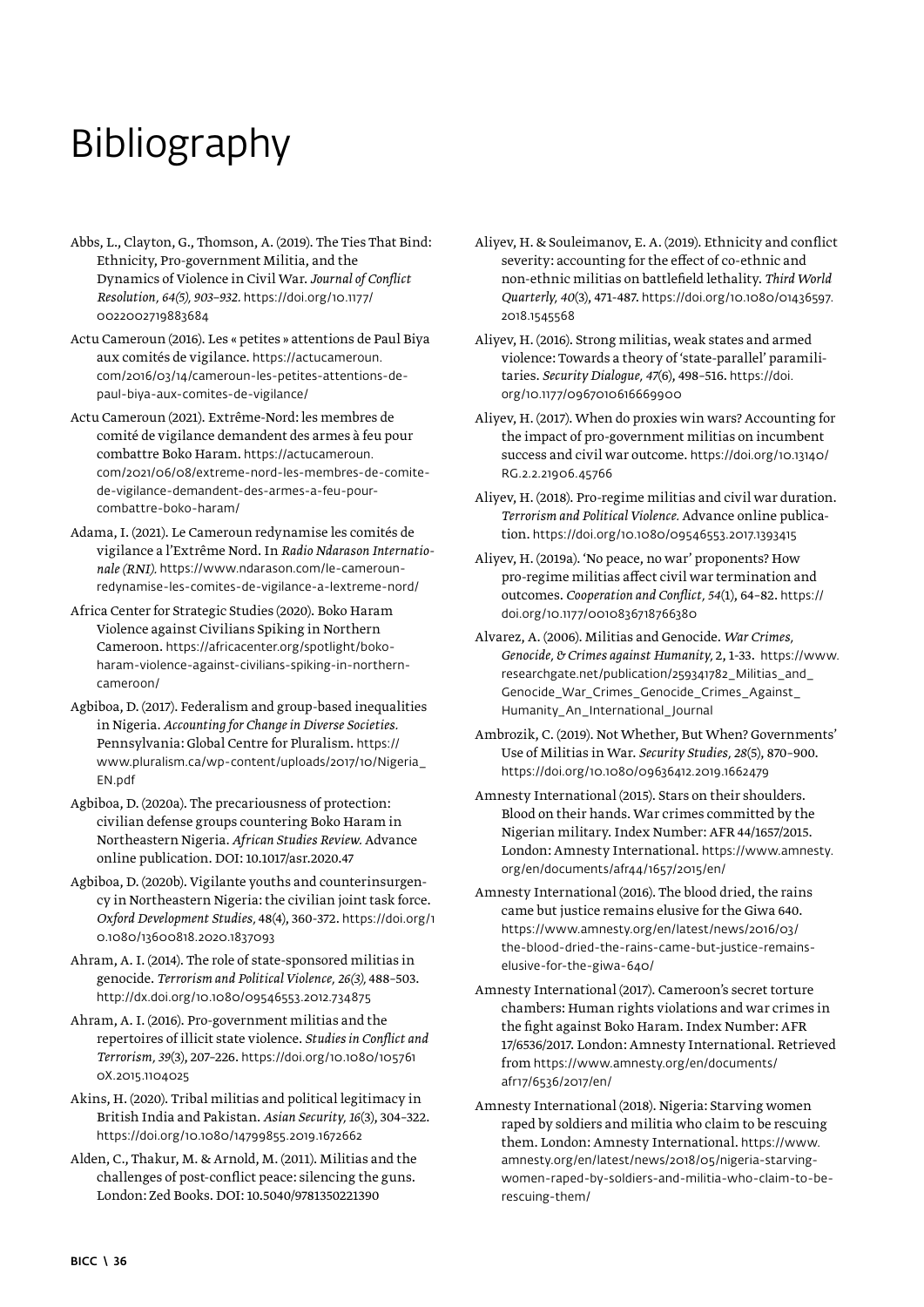- Amnesty International (2020). "They Executed Some And Brought The Rest With Them" Human Rights Violations By Security Forces In The Sahel. Index Number: AFR 37/2318/2020. London: Amnesty International. Retrieved from [https://www.amnesty.org/en/documents/](https://www.amnesty.org/en/documents/afr37/2318/2020/en/) [afr37/2318/2020/en/](https://www.amnesty.org/en/documents/afr37/2318/2020/en/)
- Anjoh, R. F. M., & Shey N. Y. (2020). Vigilantism and the fight against Boko Haram in the Far North region of Cameroon 2014-2018. *Global Journal of Arts, Humanities and Social Sciences, 8*(10), 53-72. Retrieved from [https://www.](https://www.eajournals.org/journals/global-journal-of-arts-humanities-and-social-sciences-gjahss/vol-8-issue10-december-2020/vigilantism-and-the-fight-against-boko-haram-in-the-far-north-region-of-cameroon-2014-2018/) [eajournals.org/journals/global-journal-of-arts](https://www.eajournals.org/journals/global-journal-of-arts-humanities-and-social-sciences-gjahss/vol-8-issue10-december-2020/vigilantism-and-the-fight-against-boko-haram-in-the-far-north-region-of-cameroon-2014-2018/)[humanities-and-social-sciences-gjahss/vol-8-issue10](https://www.eajournals.org/journals/global-journal-of-arts-humanities-and-social-sciences-gjahss/vol-8-issue10-december-2020/vigilantism-and-the-fight-against-boko-haram-in-the-far-north-region-of-cameroon-2014-2018/) [december-2020/vigilantism-and-the-fight-against-boko](https://www.eajournals.org/journals/global-journal-of-arts-humanities-and-social-sciences-gjahss/vol-8-issue10-december-2020/vigilantism-and-the-fight-against-boko-haram-in-the-far-north-region-of-cameroon-2014-2018/)[haram-in-the-far-north-region-of-cameroon-2014-2018/](https://www.eajournals.org/journals/global-journal-of-arts-humanities-and-social-sciences-gjahss/vol-8-issue10-december-2020/vigilantism-and-the-fight-against-boko-haram-in-the-far-north-region-of-cameroon-2014-2018/)
- Arif, B. H. (2021). Pro-government militias in Iraq: A threat to human rights and stability. *Asian Affairs, 52*(2), 312–326. <https://doi.org/10.1080/03068374.2021.1912470>
- Aurélien, T., & Sangaré, B. (2019). The Impact of Armed Groups on the Populations of Central and Northern Mali: Necessary Adaptations of the Strategies for Re-establishing Peace. Stockholm International Peace Research Institute (SIPRI). Retrieved from [https://www.](https://www.sipri.org/publications/2019/other-publications/impact-armed-groups-populations-central-and-northern-mali) [sipri.org/publications/2019/other-publications/impact](https://www.sipri.org/publications/2019/other-publications/impact-armed-groups-populations-central-and-northern-mali)[armed-groups-populations-central-and-northern-mali](https://www.sipri.org/publications/2019/other-publications/impact-armed-groups-populations-central-and-northern-mali)
- Balta, E., Yüksel, M., & Acar, Y. G. (2020). Peace Processes and the Integration of Pro-Government Militias: The Case of Village Guards in Turkey. *Armed Forces & Society, 48*(1), 1-23. Advance online publication. [https://doi.](https://doi.org/10.1177/0095327X20910769) [org/10.1177/0095327X20910769](https://doi.org/10.1177/0095327X20910769)
- Barter, S. J. (2013). State Proxy or Security Dilemma? Understanding Anti-Rebel Militias in Civil War. *Asian Security, 9*(2), 75-92. [https://doi.org/10.1080/14799855.2013.](https://doi.org/10.1080/14799855.2013.795546) [795546](https://doi.org/10.1080/14799855.2013.795546)
- Bodian, M., Tobie, A., & Marending, M. (2020). The Challenges of Governance, Development and Security in the Central Regions of Mali. *Sipri Insights in Peace and Security, 4,* 1–16. Retrieved from [https://www.sipri.org/](https://www.sipri.org/publications/2020/sipri-insights-peace-and-security/challenges-governance-development-and-security-central-regions-mali) [publications/2020/sipri-insights-peace-and-security/](https://www.sipri.org/publications/2020/sipri-insights-peace-and-security/challenges-governance-development-and-security-central-regions-mali) [challenges-governance-development-and-security](https://www.sipri.org/publications/2020/sipri-insights-peace-and-security/challenges-governance-development-and-security-central-regions-mali)[central-regions-mali](https://www.sipri.org/publications/2020/sipri-insights-peace-and-security/challenges-governance-development-and-security-central-regions-mali)
- Böhmelt, T., & Clayton, G. (2018). Auxiliary Force Structure: Paramilitary Forces and Progovernment Militias. *Comparative Political Studies, 51*(2), 197–237. [https://doi.](https://doi.org/10.1177/0010414017699204) [org/10.1177/0010414017699204](https://doi.org/10.1177/0010414017699204)
- Boisvert, M. A. (2015). Failing at violence: The longer-lasting impact of pro-government militias in Northern Mali since 2012. *African Security,* 8(4), 272-298. [https://doi.org/1](https://doi.org/10.1080/19392206.2015.1100505) [0.1080/19392206.2015.1100505](https://doi.org/10.1080/19392206.2015.1100505)
- Bolte, B. (2021). The puzzle of militia containment in civil war. I*nternational Studies Quarterly, 65*(1), 250–261. [https://](https://doi.org/10.1093/isq/sqab001) [doi.org/10.1093/isq/sqab001](https://doi.org/10.1093/isq/sqab001)

Borno State Government. Ten Point Agenda. [https://](https://bornostate.gov.ng/ten-point-agenda/) [bornostate.gov.ng/ten-point-agenda/](https://bornostate.gov.ng/ten-point-agenda/)

- Brandsch, J. & Python, A. (2020). Provoking ordinary people: the effects of terrorism on civilian violence, *Journal of Conflict Resolution.* Advance online publication. [https://](https://doi.org/10.1177/0022002720937748) [doi.org/10.1177/0022002720937748](https://doi.org/10.1177/0022002720937748)
- Brandsch, J. (2020). Killing Civilians in Civil Wars: The Rationale of Indiscriminate Violence. Boulder, CO: Lynne Rienner.
- Bukkvoll, T. (2019). Fighting on behalf of the state—the issue of pro-government militia autonomy in the Donbas war, *Post-Soviet Affairs, 35*(4), 293-307. [https://dx.doi.org/10](https://dx.doi.org/10.1080/1060586X.2019.1615810) [.1080/1060586X.2019.1615810](https://dx.doi.org/10.1080/1060586X.2019.1615810)
- Bundesministerium für wirtschaftliche Zusammenarbeit und Entwicklung (2022). Frieden und Sicherheit. [https://](https://www.bmz.de/de/entwicklungspolitik/frieden-und-sicherheit) [www.bmz.de/de/entwicklungspolitik/frieden-und](https://www.bmz.de/de/entwicklungspolitik/frieden-und-sicherheit)[sicherheit](https://www.bmz.de/de/entwicklungspolitik/frieden-und-sicherheit)
- Bundesregierung (2017). Krisen verhindern, Konflikte bewältigen, Frieden fördern. Leitlinien der Bundesregierung, [https://www.auswaertiges-amt.de/blob/283636/](https://www.auswaertiges-amt.de/blob/283636/d98437ca3ba49c0ec6a461570f56211f/leitlinien-krisenpraevention-konfliktbewaeltigung-friedensfoerderung-dl-data.pdf) [d98437ca3ba49c0ec6a461570f56211f/leitlinien](https://www.auswaertiges-amt.de/blob/283636/d98437ca3ba49c0ec6a461570f56211f/leitlinien-krisenpraevention-konfliktbewaeltigung-friedensfoerderung-dl-data.pdf)[krisenpraevention-konfliktbewaeltigung](https://www.auswaertiges-amt.de/blob/283636/d98437ca3ba49c0ec6a461570f56211f/leitlinien-krisenpraevention-konfliktbewaeltigung-friedensfoerderung-dl-data.pdf)[friedensfoerderung-dl-data.pdf](https://www.auswaertiges-amt.de/blob/283636/d98437ca3ba49c0ec6a461570f56211f/leitlinien-krisenpraevention-konfliktbewaeltigung-friedensfoerderung-dl-data.pdf)
- Burkina24 (2021). Lutte contre le terrorisme au Burkina: Le CISC dit non aux civils armés!. https://burkina24. com/2021/12/23/lutte-contre-le-terrorisme-au-burkina-lecisc-dit-non-aux-civils-armes/
- Cameroon Tribune (2019). Logone-et-Chari: Paul Biya galvanise les comités de vigilance. [https://www.](https://www.cameroon-tribune.cm/article.html/27414/fr.html/logone-et-chari-paul-biya-galvanise-les-comites-de-vigilance) [cameroon-tribune.cm/article.html/27414/fr.html/logone](https://www.cameroon-tribune.cm/article.html/27414/fr.html/logone-et-chari-paul-biya-galvanise-les-comites-de-vigilance)[et-chari-paul-biya-galvanise-les-comites-de-vigilance](https://www.cameroon-tribune.cm/article.html/27414/fr.html/logone-et-chari-paul-biya-galvanise-les-comites-de-vigilance)
- Carey, S. C., & González, B. (2021). The legacy of war: The effect of militias on postwar repression. *Conflict Management and Peace Science, 38*(3), 247–269. [https://doi.](https://doi.org/10.1177/0738894219899006) [org/10.1177/0738894219899006](https://doi.org/10.1177/0738894219899006)
- Carey, S. C., & Mitchell, N. J. (2017). Progovernment Militias. *Annual Review of Political Science,* 20, 127–147. [https://doi.](https://doi.org/10.1146/annurev-polisci-051915-045433) [org/10.1146/annurev-polisci-051915-045433](https://doi.org/10.1146/annurev-polisci-051915-045433)
- Carey, S. C., Colaresi, M. P., & Mitchell, N. J. (2015). Governments, Informal Links to Militias, and Accountability. *The Journal of Conflict Resolution. 59*(5), 850–876. [https://](https://doi.org/10.1177%2F0022002715576747) [doi.org/10.1177/0022002715576747](https://doi.org/10.1177%2F0022002715576747)
- Carey, S. C., Mitchell, N. J., & Butler, C. K. (2014). The Impact of Pro-Government Militias on Human Rights Violations, *International Interactions, 40*(5), 812-836. [https://doi.](https://doi.org/10.1080/03050629.2014.932783) [org/10.1080/03050629.2014.932783](https://doi.org/10.1080/03050629.2014.932783)
- Carey, S. C., Mitchell, N. J., & Lowe, W. (2013). States, the security sector, and the monopoly of violence: A new database on pro-government militias. *Journal of Peace Research, 50*(2)*,* 249-258. [https://doi.org/10.1177/](https://doi.org/10.1177/0022343312464881) [0022343312464881](https://doi.org/10.1177/0022343312464881)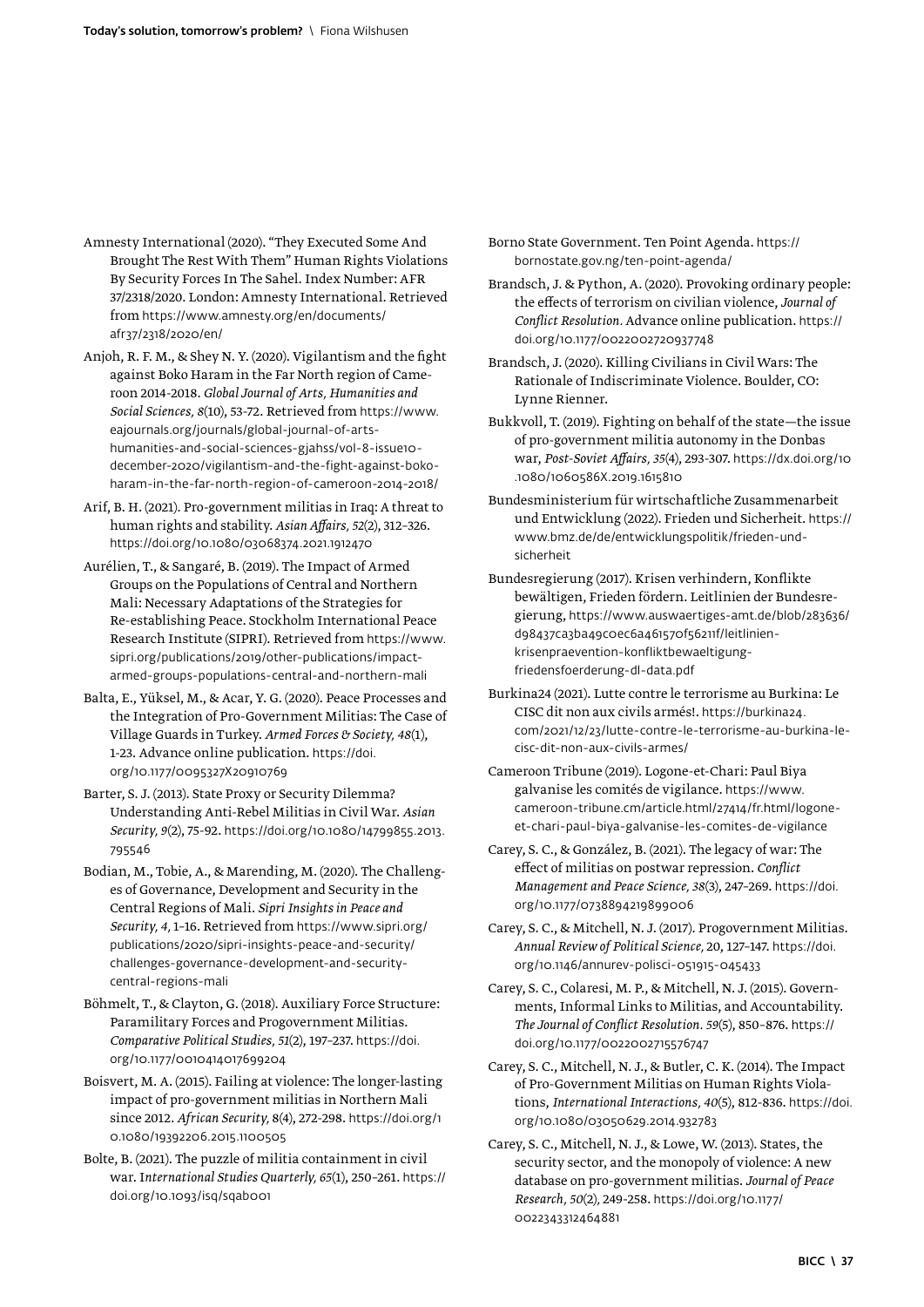- Center for Civilians in Conflict (2018). Civilian perceptions of the yan gora (CJTF) in Borno state, Nigeria. Washington, DC. Retrieved from [https://civiliansinconflict.org/](https://civiliansinconflict.org/publications/research/cjtf-yan-gora/) [publications/research/cjtf-yan-gora/](https://civiliansinconflict.org/publications/research/cjtf-yan-gora/)
- Center for Civilians in Conflict (2019). Nigerian Community Militias: toward a solution. Washington, D.C. Retrieved from [https://civiliansinconflict.org/nigerian-community](file:///Volumes/Luise/BICC_2022/2204_NEXUS_papier/nflict.org/nigerian-community-militias-toward-a-solution/)[militias-toward-a-solution/](file:///Volumes/Luise/BICC_2022/2204_NEXUS_papier/nflict.org/nigerian-community-militias-toward-a-solution/)
- Clayton, G., & Thomson, A. (2014). The Enemy of My Enemy is My Friend … The Dynamics of Self-Defense Forces in Irregular War: The Case of the Sons of Iraq. *Studies in Conflict & Terrorism, 37*(11), 920–935. [https://doi.org/10.108](https://doi.org/10.1080/1057610X.2014.952262) [0/1057610X.2014.952262](https://doi.org/10.1080/1057610X.2014.952262)
- Clayton, G., & Thomson, A. (2016). Civilianizing Civil Conflict: Civilian Defense Militias and the Logic of Violence in Intra-State Conflict. *International Studies Quarterly, 60*(3), 499-510. <https://doi.org/10.1093/isq/sqv011>
- Cohen, D. K., & Nordås, R. (2015). Do States Delegate Shameful Violence to Militias? Patterns of Sexual Violence in Recent Armed Conflicts. *The Journal of Conflict Resolution, 59*(5), 877-898. <https://doi.org/10.1177/0022002715576748>
- Crisis Group (2017a). Double-edged sword: vigilantes in African counter-insurgencies. *Africa Report*, 251. Brussels: International Crisis Group. Retrieved from [https://www.crisisgroup.org/africa/west-africa/sierra](https://www.crisisgroup.org/africa/west-africa/sierra-leone/251-double-edged-sword-vigilantes-african-counter-insurgencies)[leone/251-double-edged-sword-vigilantes-african](https://www.crisisgroup.org/africa/west-africa/sierra-leone/251-double-edged-sword-vigilantes-african-counter-insurgencies)[counter-insurgencies](https://www.crisisgroup.org/africa/west-africa/sierra-leone/251-double-edged-sword-vigilantes-african-counter-insurgencies)
- Crisis Group (2017b). Watchmen of Lake Chad: vigilante groups fighting Boko Haram. *Africa Report,* 244. Brussels: International Crisis Group. Retrieved from [https://](https://www.crisisgroup.org/africa/west-africa/nigeria/244-watchmen-lake-chad-vigilante-groups-fighting-boko-haram) [www.crisisgroup.org/africa/west-africa/nigeria/244](https://www.crisisgroup.org/africa/west-africa/nigeria/244-watchmen-lake-chad-vigilante-groups-fighting-boko-haram) [watchmen-lake-chad-vigilante-groups-fighting-boko](https://www.crisisgroup.org/africa/west-africa/nigeria/244-watchmen-lake-chad-vigilante-groups-fighting-boko-haram)[haram](https://www.crisisgroup.org/africa/west-africa/nigeria/244-watchmen-lake-chad-vigilante-groups-fighting-boko-haram)
- Crisis Group (2018). Cameroon's Far North: a new chapter in the fight against Boko Haram. *Africa Report,* 263. Brussels: International Crisis Group. Retrieved from [https://www.crisisgroup.org/africa/central-africa/](https://www.crisisgroup.org/africa/central-africa/cameroon/263-extreme-nord-du-cameroun-nouveau-chapitre-dans-la-lutte-contre-boko-haram) [cameroon/263-extreme-nord-du-cameroun-nouveau](https://www.crisisgroup.org/africa/central-africa/cameroon/263-extreme-nord-du-cameroun-nouveau-chapitre-dans-la-lutte-contre-boko-haram)[chapitre-dans-la-lutte-contre-boko-haram](https://www.crisisgroup.org/africa/central-africa/cameroon/263-extreme-nord-du-cameroun-nouveau-chapitre-dans-la-lutte-contre-boko-haram)
- Crisis Group (2020a). Burkina Faso: Stopping the Spiral of Violence. *Africa Report,* 287. Brussels: International Crisis Group. Retrieved from [https://www.crisisgroup.](https://www.crisisgroup.org/africa/sahel/burkina-faso/287-burkina-faso-sortir-de-la-spirale-des-violences) [org/africa/sahel/burkina-faso/287-burkina-faso-sortir-de](https://www.crisisgroup.org/africa/sahel/burkina-faso/287-burkina-faso-sortir-de-la-spirale-des-violences)[la-spirale-des-violences](https://www.crisisgroup.org/africa/sahel/burkina-faso/287-burkina-faso-sortir-de-la-spirale-des-violences)
- Crisis Group (2020b). Reversing Central Mali's Descent into Communal Violence. *Africa Report,* 293. Brussels: International Crisis Group. Retrieved from [https://www.](https://www.crisisgroup.org/africa/sahel/mali/293-enrayer-la-communautarisation-de-la-violence-au-centre-du-mali) [crisisgroup.org/africa/sahel/mali/293-enrayer-la](https://www.crisisgroup.org/africa/sahel/mali/293-enrayer-la-communautarisation-de-la-violence-au-centre-du-mali)[communautarisation-de-la-violence-au-centre-du-mali](https://www.crisisgroup.org/africa/sahel/mali/293-enrayer-la-communautarisation-de-la-violence-au-centre-du-mali)
- Crisis Group (2020c). Sidelining the Islamic State in Niger's Tillabery. *Africa Report,* 289. Brussels: International Crisis Group. Retrieved from [https://www.crisisgroup.](https://www.crisisgroup.org/africa/sahel/niger/289-sidelining-islamic-state-nigers-tillabery) [org/africa/sahel/niger/289-sidelining-islamic-state-nigers](https://www.crisisgroup.org/africa/sahel/niger/289-sidelining-islamic-state-nigers-tillabery)[tillabery](https://www.crisisgroup.org/africa/sahel/niger/289-sidelining-islamic-state-nigers-tillabery)
- Crisis Group (2021a). Murder in Tillabery: Calming Niger's Emerging Communal Crisis. *Crisis Group Africa Briefing,*  172. Brussels: International Crisis Group. Retrieved from [https://www.crisisgroup.org/africa/sahel/niger/](https://www.crisisgroup.org/africa/sahel/niger/b172-murder-tillabery-calming-nigers-emerging-communal-crisis) [b172-murder-tillabery-calming-nigers-emerging](https://www.crisisgroup.org/africa/sahel/niger/b172-murder-tillabery-calming-nigers-emerging-communal-crisis)[communal-crisis](https://www.crisisgroup.org/africa/sahel/niger/b172-murder-tillabery-calming-nigers-emerging-communal-crisis)
- Crisis Group (2021b). South-western Niger: Preventing a New Insurrection. *Africa Report,* 301. Brussels: International Crisis Group. Retrieved from [https://www.crisisgroup.](https://www.crisisgroup.org/africa/sahel/niger/301-sud-ouest-du-niger-prevenir-un-nouveau-front-insurrectionnel) [org/africa/sahel/niger/301-sud-ouest-du-niger-prevenir](https://www.crisisgroup.org/africa/sahel/niger/301-sud-ouest-du-niger-prevenir-un-nouveau-front-insurrectionnel)[un-nouveau-front-insurrectionnel](https://www.crisisgroup.org/africa/sahel/niger/301-sud-ouest-du-niger-prevenir-un-nouveau-front-insurrectionnel)
- Crisis Group (2022). L'insécurité, facteur determinant de putsch de Ouagadougou. [https://www.crisisgroup.org/fr/](https://www.crisisgroup.org/fr/africa/sahel/burkina-faso/linsecurite-facteur-determinant-du-putsch-de-ouagadougou-1) [africa/sahel/burkina-faso/linsecurite-facteur-determinant](https://www.crisisgroup.org/fr/africa/sahel/burkina-faso/linsecurite-facteur-determinant-du-putsch-de-ouagadougou-1)[du-putsch-de-ouagadougou-1](https://www.crisisgroup.org/fr/africa/sahel/burkina-faso/linsecurite-facteur-determinant-du-putsch-de-ouagadougou-1)
- Day, A., Felbab-Brown, V., & Haddad, F. (2020). Hybrid conflict, hybrid peace. How militias and paramilitary groups shape post-conflict transitions. New York: United Nations University. Retrieved from [https://](https://collections.unu.edu/view/UNU:7631#.X8Y1ETkvKI0.mendeley%0Ahttps://i.unu.edu/media/cpr.unu.edu/post/3895/HybridConflictFullReport.pdf) [collections.unu.edu/view/UNU:7631#.X8Y1ETkvKI0.](https://collections.unu.edu/view/UNU:7631#.X8Y1ETkvKI0.mendeley%0Ahttps://i.unu.edu/media/cpr.unu.edu/post/3895/HybridConflictFullReport.pdf) [mendeley%0Ahttps://i.unu.edu/media/cpr.unu.edu/](https://collections.unu.edu/view/UNU:7631#.X8Y1ETkvKI0.mendeley%0Ahttps://i.unu.edu/media/cpr.unu.edu/post/3895/HybridConflictFullReport.pdf) [post/3895/HybridConflictFullReport.pdf](https://collections.unu.edu/view/UNU:7631#.X8Y1ETkvKI0.mendeley%0Ahttps://i.unu.edu/media/cpr.unu.edu/post/3895/HybridConflictFullReport.pdf)
- De Tessières, S. (2018). At the Crossroads of Sahelian Conflicts: Insecurity, Terrorism, and Arms Trafficking in Niger. Security Assessment in North Africa Report. Geneva: Small Arms Survey.
- Der Standard (2021). Kämpfe zwischen Bürgermilizen und IS-Jihadisten im Niger. Laut Behördenangaben wurden fast 70 Menschen getötet. [https://www.derstandard.de/](https://www.derstandard.de/story/2000130924264/kaempfe-zwischen-buergermilizen-und-is-jihadisten) [story/2000130924264/kaempfe-zwischen-buergermilizen](https://www.derstandard.de/story/2000130924264/kaempfe-zwischen-buergermilizen-und-is-jihadisten)[und-is-jihadisten](https://www.derstandard.de/story/2000130924264/kaempfe-zwischen-buergermilizen-und-is-jihadisten)
- Deutsche Welle (2020). Burkina: des ONG exigent la vérité sur les massacres de Peuls, https://www.dw.com/fr/ burkina-des-ong-exigent-la-v%C3%A9rit%C3%A9-sur-lesmassacres-de-peuls/a-52728392
- Deutsche Welle (2021). Oberst Goïta ist Malis neuer Interimspräsident. [https://www.dw.com/de/oberst](https://www.dw.com/de/oberst-go%C3%AFta-ist-malis-neuer-interimspr%C3%A4sident/a-57710318)[go%C3%AFta-ist-malis-neuer-interimspr%C3%A4sident](https://www.dw.com/de/oberst-go%C3%AFta-ist-malis-neuer-interimspr%C3%A4sident/a-57710318) [/a-57710318](https://www.dw.com/de/oberst-go%C3%AFta-ist-malis-neuer-interimspr%C3%A4sident/a-57710318)
- Diallo, O. A. (2017). Ethnic Clashes, Jihad, and Insecurity in Central Mali. *Peace Review, 29*(3), 299–306. [https://doi.org/](https://doi.org/10.1080/10402659.2017.1344529) [10.1080/10402659.2017.1344529](https://doi.org/10.1080/10402659.2017.1344529)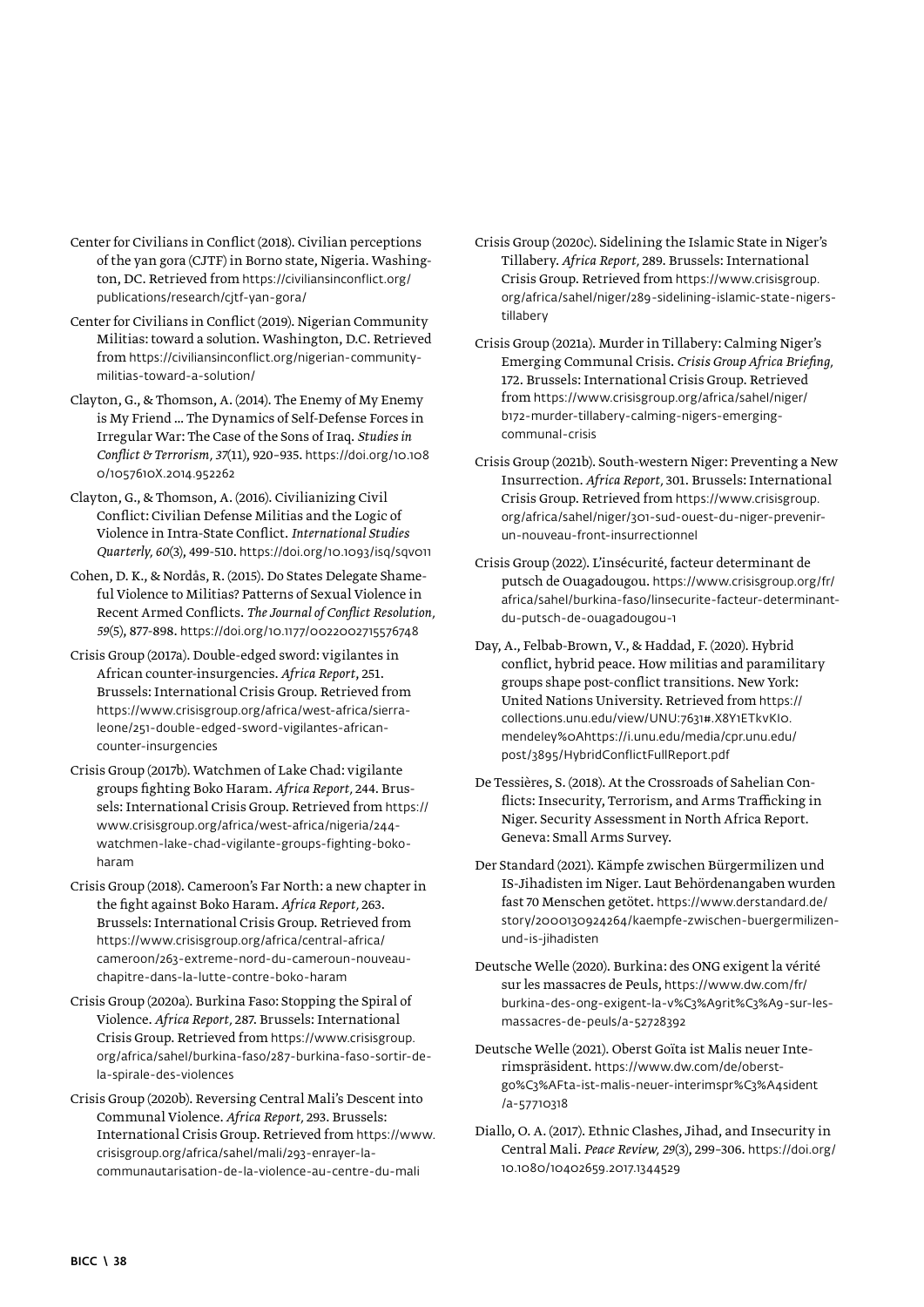- Dufka, C. (2018). "By Day We Fear the Army, By Night the Jihadists" Abuses by Armed Islamists and Security Forces in Burkina Faso. New York: Human Rights Watch. [https://www.hrw.org/report/2018/05/21/](https://www.hrw.org/report/2018/05/21/day-we-fear-army-night-jihadists/abuses-armed-islamists-and-security-forces) [day-we-fear-army-night-jihadists/abuses-armed](https://www.hrw.org/report/2018/05/21/day-we-fear-army-night-jihadists/abuses-armed-islamists-and-security-forces)[islamists-and-security-forces](https://www.hrw.org/report/2018/05/21/day-we-fear-army-night-jihadists/abuses-armed-islamists-and-security-forces)
- Dupuy, R. D. C. & Quidelleur, T. (2018). Self-Defence Movements in Burkina Faso. Diffusion and Structuration of Koglweogo Groups. [https://noria-research.com/self](https://noria-research.com/self-defence-movements-in-burkina-faso-diffusion-and-structuration-of-koglweogo-groups/)[defence-movements-in-burkina-faso-diffusion-and](https://noria-research.com/self-defence-movements-in-burkina-faso-diffusion-and-structuration-of-koglweogo-groups/)[structuration-of-koglweogo-groups/](https://noria-research.com/self-defence-movements-in-burkina-faso-diffusion-and-structuration-of-koglweogo-groups/)
- Eastin, J., & Zech, S. T. (2019). Joining the Counterinsurgency: Explaining Pro-Government Militia Participation in the Philippines, *Studies in Conflict & Terrorism.* [https://doi.](https://doi.org/10.1080/1057610X.2019.1700029) [org/10.1080/1057610X.2019.1700029](https://doi.org/10.1080/1057610X.2019.1700029)
- Edongo, J. P. N., & Elom, O. (2019). Vigilante Committees in the Fight against Boko Haram in Cameroon: A Historical and Anthropological Approach of the Integration of Civilians in the Domain of Security, *International Journal of Humanities Social Sciences and Education*  (IJHSSE), *6*(6), 49-57. [http://dx.doi.org/10.20431/2349-](https://dx.doi.org/10.20431/2349-0381.0606007) [0381.0606007](https://dx.doi.org/10.20431/2349-0381.0606007)
- Eizenga, D., & Williams, W. (2020). The Puzzle of JNIM and Militant Islamist Groups in the Sahel. *Africa Security Brief,* 38. Africa Center for Strategic Studies. [https://](https://africacenter.org/publication/puzzle-jnim-militant-islamist-groups-sahel/) [africacenter.org/publication/puzzle-jnim-militant-islamist](https://africacenter.org/publication/puzzle-jnim-militant-islamist-groups-sahel/)[groups-sahel/](https://africacenter.org/publication/puzzle-jnim-militant-islamist-groups-sahel/)
- Ferguson, N. T. N. (2015). Just the Two of Us? Civil Conflicts, Pro-State Militants, and the Violence Premium, *Terrorism and Political Violence, 29*(2), 296-322. Advance online publication. [https://doi.org/10.1080/09546553.201](https://doi.org/10.1080/09546553.2015.1035368) [5.1035368](https://doi.org/10.1080/09546553.2015.1035368)
- Foyou, V. E., Ngwafu, P., Santoyo, M., & Ortiz, A. (2018). The Boko Haram Insurgency and its Impact on Border Security, Trade and Economic Collaboration Between Nigeria and Cameroon: An Exploratory Study, *African Social Science Review, 9*(1), 66-77. [https://digitalscholarship.](https://digitalscholarship.tsu.edu/assr/vol9/iss1/7/) [tsu.edu/assr/vol9/iss1/7/](https://digitalscholarship.tsu.edu/assr/vol9/iss1/7/)
- France24 (2021). Niger inaugurates new president in its first democratic transfer of power. https://www. france24.com/en/africa/20210402-niger-inauguratesnew-president-in-its-first-democratic-transfer-ofpower
- France24 (2022). Hundreds gather in Burkina Faso's capital to support military coup. [https://www.france24.com/en/](https://www.france24.com/en/africa/20220126-hundreds-gather-in-burkina-faso-s-capital-to-support-military-coup) [africa/20220126-hundreds-gather-in-burkina-faso-s](https://www.france24.com/en/africa/20220126-hundreds-gather-in-burkina-faso-s-capital-to-support-military-coup)[capital-to-support-military-coup](https://www.france24.com/en/africa/20220126-hundreds-gather-in-burkina-faso-s-capital-to-support-military-coup)
- Freedom House (2021a). World Report. Country Report Mali. [https://freedomhouse.org/country/mali/freedom](https://freedomhouse.org/country/mali/freedom-world/2021)[world/2021](https://freedomhouse.org/country/mali/freedom-world/2021)
- Freedom House (2021b). World Report. Country Report Niger. [https://freedomhouse.org/country/niger/freedom](https://freedomhouse.org/country/niger/freedom-world/2021)[world/2021](https://freedomhouse.org/country/niger/freedom-world/2021)
- Freedom House (2022). Global Freedom Scores. [https://](https://freedomhouse.org/countries/freedom-world/scores) [freedomhouse.org/countries/freedom-world/scores](https://freedomhouse.org/countries/freedom-world/scores)
- Fund for Peace (2021). State Fragility Index—Country Dashboard Cameroon, [online](https://fragilestatesindex.org/country-data/).
- Fund for Peace (2021). State Fragility Index—Country Dashboard Burkina Faso, [online](https://fragilestatesindex.org/country-data/).
- Fund for Peace (2021). State Fragility Index—Country Dashboard Mali, [online](https://fragilestatesindex.org/country-data/).
- Fund for Peace (2021). State Fragility Index—Country Dashboard Niger, [online](https://fragilestatesindex.org/country-data/).
- Fund for Peace (2021). State Fragility Index—Country Dashboard Nigeria, [online](https://fragilestatesindex.org/country-data/).
- Government of Burkina Faso: Decree No. 2020-0115/PRES/PM/ MDNAC/MATDC/MSECU/MINEFID of 12 March 2020 regarding the status of the "Volunteers for the Defence of the Fatherland". [https://www.gouvernement.gov.bf/](https://www.gouvernement.gov.bf/fileadmin/user_upload/storage/fichiers/De__cret_portant_restriction_temporaire_des_liberte__s.pdf) [fileadmin/user\\_upload/storage/fichiers/De\\_\\_cret\\_portant\\_](https://www.gouvernement.gov.bf/fileadmin/user_upload/storage/fichiers/De__cret_portant_restriction_temporaire_des_liberte__s.pdf) [restriction\\_temporaire\\_des\\_liberte\\_\\_s.pdf](https://www.gouvernement.gov.bf/fileadmin/user_upload/storage/fichiers/De__cret_portant_restriction_temporaire_des_liberte__s.pdf)
- Hagberg, S. (2019). Performing Tradition while Doing Politics: A comparative study of the dozos and koglweogos self-defense movements in Burkina Faso. *African Studies Review, 62*(1), 173–193. [https://doi.org/10.1017/](https://doi.org/10.1017/asr.2018.52) [asr.2018.52](https://doi.org/10.1017/asr.2018.52)
- Herman, T. (2020). Boko Haram Insurgency as a Threat to Peace building and Economic Emergence in Cameroon: Does the Popular Defense a Solution? *American Research Journal of Humanities & Social Science, 3*(7), 48-58. [https://](https://www.arjhss.com/volume-3-issue-7/) [www.arjhss.com/volume-3-issue-7/](https://www.arjhss.com/volume-3-issue-7/)
- Human Rights Watch (2018). 'We used to be brothers'. Self-defense groups abuses in Central Mali. [https://](https://www.hrw.org/sites/default/files/report_pdf/mali1218_web.pdf) [www.hrw.org/sites/default/files/report\\_pdf/mali1218\\_web.](https://www.hrw.org/sites/default/files/report_pdf/mali1218_web.pdf) [pdf](https://www.hrw.org/sites/default/files/report_pdf/mali1218_web.pdf)
- Human Rights Watch (2020a). Cameroon: Step Toward Justice for Massacre. Ensure Fair Ngarbuh Trial and Participants' Safety; Prosecute All Responsible. [https://](https://www.hrw.org/news/2020/12/14/cameroon-step-toward-justice-massacre-0) [www.hrw.org/news/2020/12/14/cameroon-step-toward](https://www.hrw.org/news/2020/12/14/cameroon-step-toward-justice-massacre-0)[justice-massacre-0](https://www.hrw.org/news/2020/12/14/cameroon-step-toward-justice-massacre-0)
- Human Rights Watch (2020b). Mali: Army, UN Fail to Stop Massacre. Second Militia Attack on Ogossagou Village Killed at Least 35. [https://www.hrw.org/](https://www.hrw.org/news/2020/03/18/mali-army-un-fail-stop-massacre) [news/2020/03/18/mali-army-un-fail-stop-massacre](https://www.hrw.org/news/2020/03/18/mali-army-un-fail-stop-massacre)
- Human Rights Watch (2020c). Burkina Faso: Residents' Accounts Point to Mass Executions. [https://www.hrw.](https://www.hrw.org/news/2020/07/08/burkina-faso-residents-accounts-point-mass-executions) [org/news/2020/07/08/burkina-faso-residents-accounts](https://www.hrw.org/news/2020/07/08/burkina-faso-residents-accounts-point-mass-executions)[point-mass-executions](https://www.hrw.org/news/2020/07/08/burkina-faso-residents-accounts-point-mass-executions)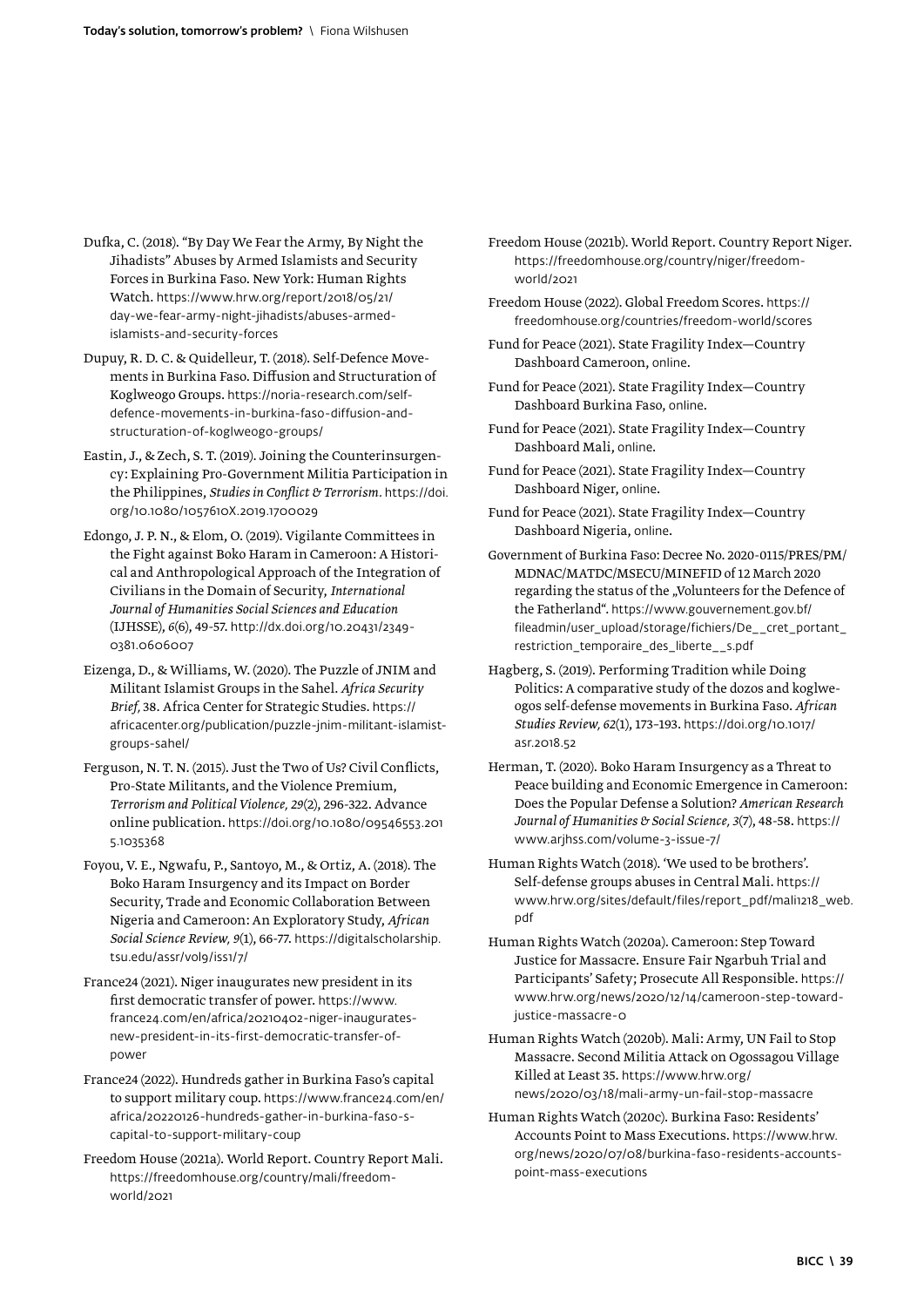- Human Rights Watch (2021a). Disappearances and executions by armed forces. UN Security Council Should Urge Investigations of Abuses by All Sides. [https://www.hrw.](https://www.hrw.org/news/2021/10/22/mali-alleged-disappearances-executions-security-forces) [org/news/2021/10/22/mali-alleged-disappearances](https://www.hrw.org/news/2021/10/22/mali-alleged-disappearances-executions-security-forces)[executions-security-forces](https://www.hrw.org/news/2021/10/22/mali-alleged-disappearances-executions-security-forces)
- Human Rights Watch (2021b). Niger: Surging Atrocities by Armed Islamist Groups. Over 420 Civilians Killed During Attacks, Massacres in 2021. [https://www.hrw.](https://www.hrw.org/news/2021/08/11/niger-surging-atrocities-armed-islamist-groups) [org/news/2021/08/11/niger-surging-atrocities-armed](https://www.hrw.org/news/2021/08/11/niger-surging-atrocities-armed-islamist-groups)[islamist-groups](https://www.hrw.org/news/2021/08/11/niger-surging-atrocities-armed-islamist-groups)
- Human Rights Watch (2022). World Report. [https://www.](https://www.hrw.org/world-report/2022/) [hrw.org/world-report/2022/](https://www.hrw.org/world-report/2022/)
- Ilesanmi, O.A. (2021). Gendered Construction of Conflict and Small Arms Proliferation in Africa. In: Tar, U.A., Onwurah, C.P. (eds). *The Palgrave Handbook of Small Arms and Conflicts in Africa.* Palgrave Macmillan, Cham.
- Institute for Economics & Peace (2020). Global Terrorism Index. [https://www.visionofhumanity.org/wp-content/](https://www.visionofhumanity.org/wp-content/uploads/2020/11/GTI-2020-web-2.pdf) [uploads/2020/11/GTI-2020-web-2.pdf](https://www.visionofhumanity.org/wp-content/uploads/2020/11/GTI-2020-web-2.pdf)
- International Centre for Investigative Reporting (2016). 250 Civilian-JTF Members Recruited Into Nigerian Army. [https://www.icirnigeria.org/250-civilian-jtf-members](https://www.icirnigeria.org/250-civilian-jtf-members-recruited-nigerian-army/)[recruited-nigerian-army/](https://www.icirnigeria.org/250-civilian-jtf-members-recruited-nigerian-army/)
- International Centre for Investigative Reporting (2021). Nigerian human rights record slides under Buhari. [https://www.icirnigeria.org/nigerian-human-rights](https://www.icirnigeria.org/nigerian-human-rights-record-slides-under-buhari/)[record-slides-under-buhari/](https://www.icirnigeria.org/nigerian-human-rights-record-slides-under-buhari/)
- International Institute for Strategic Studies (2021). *The Military Balance.* London: Routledge.
- Jean, F., & Rufin, J. C. (eds.) (1996). *Économie des guerres civiles.*  Paris : Hachette.
- Jentzsch, C., Kalyvas, S. N., & Schubiger, L. I. (2015). Militias in Civil Wars. *The Journal of Conflict Resolution, 59*(5), 755-769. <https://doi.org/10.1177/0022002715576753>
- Jones, S. G. (2012). The strategic logic of militia (RAND Working Paper Series, WR-913-SOCOM). Santa Monica: RAND National Defence Research Institute. [https://](https://www.rand.org/pubs/working_papers/WR913.html) [www.rand.org/pubs/working\\_papers/WR913.html](https://www.rand.org/pubs/working_papers/WR913.html)
- Jumbo-Asukwo, F. (2018). 103 Civilian-JTF members join Nigerian Army. In *today*. [https://www.today.ng/news/](https://www.today.ng/news/nigeria/103-civilian-jtf-members-join-nigerian-army-168952) [nigeria/103-civilian-jtf-members-join-nigerian-army-168952](https://www.today.ng/news/nigeria/103-civilian-jtf-members-join-nigerian-army-168952)
- Kalyvas, S. (2006). *The Logic of Violence in Civil War* (Cambridge Studies in Comparative Politics). Cambridge: Cambridge University Press. doi:10.1017/CBO9780511818462
- Koren, O. (2015). Means to an end: Pro-government militias as a predictive indicator of strategic mass killing. *Conflict Management and Peace Science, 34*(5), 1–24. Advanced online publication. [https://doi.](https://doi.org/10.1177/0738894215600385) [org/10.1177/0738894215600385](https://doi.org/10.1177/0738894215600385)
- Le Faso (2020a). Lutte contre la stigmatisation: Le CISC alerte sur le cas des Peuls au niveau des axes routiers. [https://](https://lefaso.net/spip.php?article99778) [lefaso.net/spip.php?article99778](https://lefaso.net/spip.php?article99778)
- Le Faso (2020b). Volontaires pour la défense de la patrie : « Il ne s'agit pas d'en faire des chairs à canon », Chériff Sy, ministre de la Défense. [https://lefaso.net/spip.](https://lefaso.net/spip.php?article94466) [php?article94466](https://lefaso.net/spip.php?article94466)
- Le Faso (2020c). Burkina: Des organisations de défense de droits humains interpellent le gouvernement sur des dérives des volontaires pour la défense de la patrie. <https://lefaso.net/spip.php?article100270>
- Le Monde (2017). Au Mali: Les liaisons dangereuses entre l'etat et les milices, [https://abonnes.lemonde.fr/afrique/](https://abonnes.lemonde.fr/afrique/article/2018/07/24/au-mali-les-liaisons-dangereuses-entre-l-etat-et-les-milices_5335256_3212.html) [article/2018/07/24/au-mali-les-liaisons-dangereuses](https://abonnes.lemonde.fr/afrique/article/2018/07/24/au-mali-les-liaisons-dangereuses-entre-l-etat-et-les-milices_5335256_3212.html)[entre-l-etat-et-les-milices\\_5335256\\_3212.html](https://abonnes.lemonde.fr/afrique/article/2018/07/24/au-mali-les-liaisons-dangereuses-entre-l-etat-et-les-milices_5335256_3212.html)
- Le Monde (2021). Au Burkina Faso, la colère monte après l'attaque meurtrière du poste d'Inata. [https://www.](https://www.lemonde.fr/afrique/article/2021/11/19/au-burkina-faso-la-colere-monte-apres-l-attaque-meurtriere-du-poste-d-inata_6102704_3212.html) [lemonde.fr/afrique/article/2021/11/19/au-burkina-faso-la](https://www.lemonde.fr/afrique/article/2021/11/19/au-burkina-faso-la-colere-monte-apres-l-attaque-meurtriere-du-poste-d-inata_6102704_3212.html)[colere-monte-apres-l-attaque-meurtriere-du-poste-d](https://www.lemonde.fr/afrique/article/2021/11/19/au-burkina-faso-la-colere-monte-apres-l-attaque-meurtriere-du-poste-d-inata_6102704_3212.html)[inata\\_6102704\\_3212.html](https://www.lemonde.fr/afrique/article/2021/11/19/au-burkina-faso-la-colere-monte-apres-l-attaque-meurtriere-du-poste-d-inata_6102704_3212.html)
- Le Roux, P. (2019). *Confronting Central Mali's Extremist Threat.* Africa Center for Strategic Studies. [https://africacenter.](https://africacenter.org/spotlight/confronting-central-malis-extremist-threat/) [org/spotlight/confronting-central-malis-extremist-threat/](https://africacenter.org/spotlight/confronting-central-malis-extremist-threat/)
- Leclercq, S., & Matagne, G. (2020). 'With or Without You': The Governance of (Local) Security and the Koglweogo Movement in Burkina Faso. *Stability: International Journal of Security and Development, 9*(1), 1–22. [https://doi.](https://doi.org/10.5334/sta.716) [org/10.5334/sta.716](https://doi.org/10.5334/sta.716)
- Leenders, R., & Giustozzi, A. (2019). Outsourcing state violence: The National Defence Force, 'stateness' and regime resilience in the Syrian war. *Mediterranean Politics, 24*(2), 157–180. [https://doi.org/10.1080/13629395.20](https://doi.org/10.1080/13629395.2017.1385169) [17.1385169](https://doi.org/10.1080/13629395.2017.1385169)
- Lierl, M. (2020). Growing State Fragility in the Sahel: Rethinking International Involvement. German Institute for Global and Area Studies (GIGA), *GIGA Focus Africa,* 7. [https://www.giga-hamburg.de/en/publications/](https://www.giga-hamburg.de/en/publications/giga-focus/growing-state-fragility-in-the-sahel-rethinking-international-involvement) [giga-focus/growing-state-fragility-in-the-sahel](https://www.giga-hamburg.de/en/publications/giga-focus/growing-state-fragility-in-the-sahel-rethinking-international-involvement)[rethinking-international-involvement](https://www.giga-hamburg.de/en/publications/giga-focus/growing-state-fragility-in-the-sahel-rethinking-international-involvement)
- Lyall, J. (2010). Are coethnics more effective counterinsurgents? Evidence from the second chechen war. *The American Political Science Review, 104*(1), 1-20. [https://doi.](https://doi.org/10.1017/S0003055409990323) [org/10.1017/S0003055409990323](https://doi.org/10.1017/S0003055409990323)
- Mangan, F., & Nowak, M. (2019). The West Africa-Sahel connection. Mapping cross-border arms trafficking. Briefing Paper. Geneva: Small Army Survey. [https://](https://smallarmssurvey.org/resource/west-africa-sahel-connection-mapping-cross-border-arms-trafficking) [smallarmssurvey.org/resource/west-africa-sahel](https://smallarmssurvey.org/resource/west-africa-sahel-connection-mapping-cross-border-arms-trafficking)[connection-mapping-cross-border-arms-trafficking](https://smallarmssurvey.org/resource/west-africa-sahel-connection-mapping-cross-border-arms-trafficking)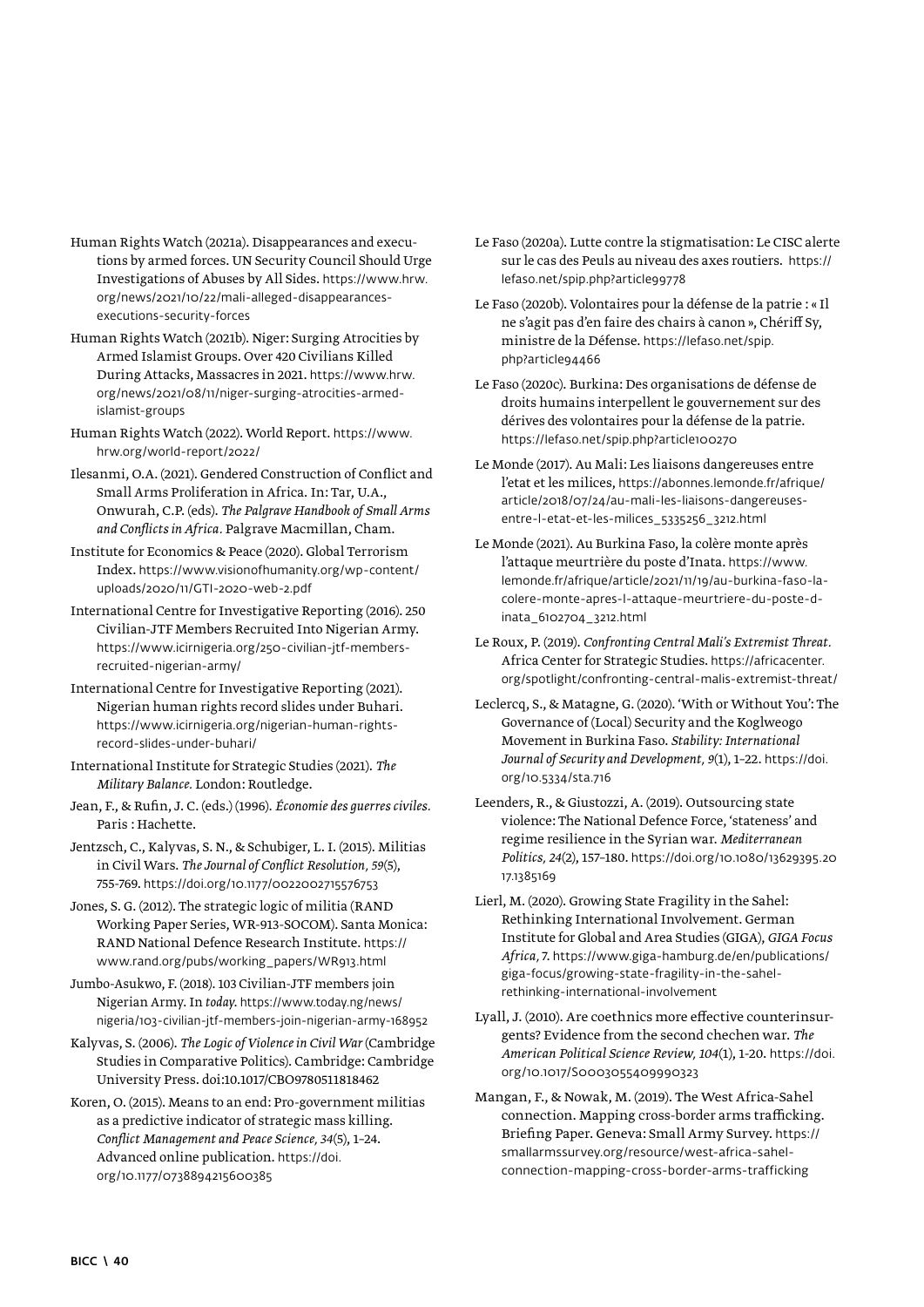- Meagher, K., & Mustapha, A. R. (2020). Introduction. Faith, society & Boko Haram. In: Mustapha, A., & Meagher, K. (Eds.). (2020). *Overcoming Boko Haram: Faith, Society and Islamic Radicalization in Northern Nigeria.* Boydell & Brewer. DOI: 10.1017/9781787446595
- Molenaar, F., Tossell, J. Schmauder, A. et al. (2019). The Status Quo Defied. The legitimacy of traditional authorities in areas of limited statehood in Mali, Niger and Libya. CRU Report. The Hague: Clingendael. [https://www.clingendael.org/pub/2019/legitimacy\\_](https://www.clingendael.org/pub/2019/legitimacy_traditional_authorities_mali_niger_libya/) traditional authorities mali niger libya/
- Nkou Mvondo, P. (2002). La Justice parallèle au Cameroun : la réponse des populations camerounaises à la crise de la justice de l'Etat, *Revue Droit et société,* 51-52, 369-381.
- Nowak, M. & Gsell, A. (2018). Handmade and Deadly: Craft Production of Small Arms in Nigeria. Briefing Paper. Geneva: Small Arms Survey. [https://www.](https://www.smallarmssurvey.org/sites/default/files/resources/SAS-BP-Nigeria-craft-weapons.pdf) [smallarmssurvey.org/sites/default/files/resources/](https://www.smallarmssurvey.org/sites/default/files/resources/SAS-BP-Nigeria-craft-weapons.pdf) [SAS-BP-Nigeria-craft-weapons.pdf](https://www.smallarmssurvey.org/sites/default/files/resources/SAS-BP-Nigeria-craft-weapons.pdf)
- Nsaibia, H. (2020). State atrocities in the Sahel: the impetus for counterinsurgency results in fueling government attacks on civilians. The Armed Conflict Location & Event Data Project (ACLED). [https://acleddata.](https://acleddata.com/2020/05/20/state-atrocities-in-the-sahel-the-impetus-for-counter-insurgency-results-is-fueling-government-attacks-on-civilians/) [com/2020/05/20/state-atrocities-in-the-sahel-the](https://acleddata.com/2020/05/20/state-atrocities-in-the-sahel-the-impetus-for-counter-insurgency-results-is-fueling-government-attacks-on-civilians/)[impetus-for-counter-insurgency-results-is-fueling](https://acleddata.com/2020/05/20/state-atrocities-in-the-sahel-the-impetus-for-counter-insurgency-results-is-fueling-government-attacks-on-civilians/)[government-attacks-on-civilians/](https://acleddata.com/2020/05/20/state-atrocities-in-the-sahel-the-impetus-for-counter-insurgency-results-is-fueling-government-attacks-on-civilians/)
- Ntede Edongo, J. P.& Elom, O. (2019). Vigilante Committees in the Fight against Boko Haram in Cameroon: A Historical and Anthropological Approach of the *Integration of Civilians in the Domain of Security, International Journal of Humanities Social Sciences and Education*  (IJHSSE), *6*(6), 49-57. [https://www.arcjournals.org/pdfs/](https://www.arcjournals.org/pdfs/ijhsse/v6-i6/7.pdf) [ijhsse/v6-i6/7.pdf](https://www.arcjournals.org/pdfs/ijhsse/v6-i6/7.pdf)
- Omeje, K. C. (2017). Military response to Boko Haram insurgency in Nigeria. Implications for peace, security and democracy in the Lake Chad Basin. In: Francis, D.J. (ed.). (2017). *African Peace Militaries: War, Peace and Democratic Governance* (1st ed.). London: Routledge. [https://](https://doi.org/10.4324/9781315545233) [doi.org/10.4324/9781315545233](https://doi.org/10.4324/9781315545233)
- Otto, S. (2018). The Grass Is Always Greener? Armed Group Side Switching in Civil Wars. *Journal of Conflict Resolution, 62*(7), 1459-1488. [https://doi.org/10.1177/](https://doi.org/10.1177/0022002717693047) [0022002717693047](https://doi.org/10.1177/0022002717693047)
- Peic, G. (2014). Civilian defense forces, state capacity, and government victory in counterinsurgency wars. *Studies in Conflict & Terrorism, 37*(2),162-184. [https://doi.org/10.108](https://doi.org/10.1080/1057610X.2014.862904) [0/1057610X.2014.862904](https://doi.org/10.1080/1057610X.2014.862904)

Pemboura, A. (2019). The Use of Vigilance Committees In Cameroon: From The Operational Effectiveness to Necessity of Thinking the Post-War. *International Journal of Humanities and Social Science, 6*(6), 26–34. [https://](https://doi.org/10.14445/23942703/ijhss-v6i6p104) [doi.org/10.14445/23942703/ijhss-v6i6p104](https://doi.org/10.14445/23942703/ijhss-v6i6p104)

Pérouse de Montclos, M. A. (2014). *Nigeria's Interminable Insurgency? Addressing the Boko Haram Crisis.* London: Chatham House. [https://www.chathamhouse.](https://www.chathamhouse.org/2014/09/nigerias-interminable-insurgency-addressing-boko-haram-crisis) [org/2014/09/nigerias-interminable-insurgency-addressing](https://www.chathamhouse.org/2014/09/nigerias-interminable-insurgency-addressing-boko-haram-crisis)[boko-haram-crisis](https://www.chathamhouse.org/2014/09/nigerias-interminable-insurgency-addressing-boko-haram-crisis)

- Pérouse de Montclos, M. A. (2021). Rethinking the response to jihadist groups across the Sahel. Research Paper, Africa Programme, London: Chatham House. [https://](https://www.chathamhouse.org/2021/03/rethinking-response-jihadist-groups-across-sahel) [www.chathamhouse.org/2021/03/rethinking-response](https://www.chathamhouse.org/2021/03/rethinking-response-jihadist-groups-across-sahel)[jihadist-groups-across-sahel](https://www.chathamhouse.org/2021/03/rethinking-response-jihadist-groups-across-sahel)
- PM News (2020). Army recruits 400 Civilian JTF members in war against Boko Haram. [https://pmnewsnigeria.](https://pmnewsnigeria.com/2020/11/12/army-recruits-400-civilian-jtf-members-in-war-against-boko-haram/) [com/2020/11/12/army-recruits-400-civilian-jtf-members](https://pmnewsnigeria.com/2020/11/12/army-recruits-400-civilian-jtf-members-in-war-against-boko-haram/)[in-war-against-boko-haram/](https://pmnewsnigeria.com/2020/11/12/army-recruits-400-civilian-jtf-members-in-war-against-boko-haram/)
- Podder, S. (2013). Non-State Armed Groups and Stability: Reconsidering Legitimacy and Inclusion, *Contemporary Security Policy, 34*(1), 16-39, [https://doi.org/10.1080/1352326](https://doi.org/10.1080/13523260.2013.771029) [0.2013.771029](https://doi.org/10.1080/13523260.2013.771029)
- Political Terror Scale (2020). PTS Data Table. [https://www.](https://www.politicalterrorscale.org/Data/Datatable.html) [politicalterrorscale.org/Data/Datatable.html](https://www.politicalterrorscale.org/Data/Datatable.html)
- Radio France Internationale (2015). Boko Haram: Yaoundé salue le travail des comités de vigilance. [https://www.](https://www.rfi.fr/fr/afrique/20151123-cameroun-boko-haram-nigeria-attentats-kamikazes-terrorisme) [rfi.fr/fr/afrique/20151123-cameroun-boko-haram-nigeria](https://www.rfi.fr/fr/afrique/20151123-cameroun-boko-haram-nigeria-attentats-kamikazes-terrorisme)[attentats-kamikazes-terrorisme](https://www.rfi.fr/fr/afrique/20151123-cameroun-boko-haram-nigeria-attentats-kamikazes-terrorisme)
- Radio France Internationale (2021). Attaque de Solhan: « L'utilisation des Volontaires pour la défense de la patrie expose les civils » [https://www.rfi.fr/fr/afrique/20210606](https://www.rfi.fr/fr/afrique/20210606-attaque-de-solhan-l-utilisation-des-volontaires-pour-la-d%C3%A9fense-de-la-patrie-expose-les-civils) [attaque-de-solhan-l-utilisation-des-volontaires-pour-la](https://www.rfi.fr/fr/afrique/20210606-attaque-de-solhan-l-utilisation-des-volontaires-pour-la-d%C3%A9fense-de-la-patrie-expose-les-civils)[d%C3%A9fense-de-la-patrie-expose-les-civils](https://www.rfi.fr/fr/afrique/20210606-attaque-de-solhan-l-utilisation-des-volontaires-pour-la-d%C3%A9fense-de-la-patrie-expose-les-civils)
- Raleigh C., & Kishi, R. (2018). Hired Guns: Using Pro-Government Militias for Political Competition. *Terrorism and Political Violence.* Advance online publication. [https://doi.](https://doi.org/10.1080/09546553.2017.1388793) [org/10.1080/09546553.2017.1388793](https://doi.org/10.1080/09546553.2017.1388793)
- Reuters (2021). Gunmen kill at least 25 in southwest Niger. [https://www.reuters.com/world/africa/gunmen-kill-least-](https://www.reuters.com/world/africa/gunmen-kill-least-25-southwest-niger-2021-11-17/)[25-southwest-niger-2021-11-17/](https://www.reuters.com/world/africa/gunmen-kill-least-25-southwest-niger-2021-11-17/)
- Samson, R., & Moumouni, A. (2016). *Les Nigériens approuvent l'efficacité de la réponse gouvernementale à l'extrémisme.* 99, 1–11. [https://afrobarometer.org/publications/ad99-les](https://afrobarometer.org/publications/ad99-les-nigeriens-approuvent-lefficacite-de-la-reponse-gouvernementale-lextremisme)[nigeriens-approuvent-lefficacite-de-la-reponse](https://afrobarometer.org/publications/ad99-les-nigeriens-approuvent-lefficacite-de-la-reponse-gouvernementale-lextremisme)[gouvernementale-lextremisme](https://afrobarometer.org/publications/ad99-les-nigeriens-approuvent-lefficacite-de-la-reponse-gouvernementale-lextremisme)
- Schmauder, A., & Willeme, A. (2021). *The Volunteers for the Defense of the Homeland.* The Hague: Clingendael Institute. [https://www.clingendael.org/publication/](https://www.clingendael.org/publication/volunteers-defense-homeland) [volunteers-defense-homeland](https://www.clingendael.org/publication/volunteers-defense-homeland)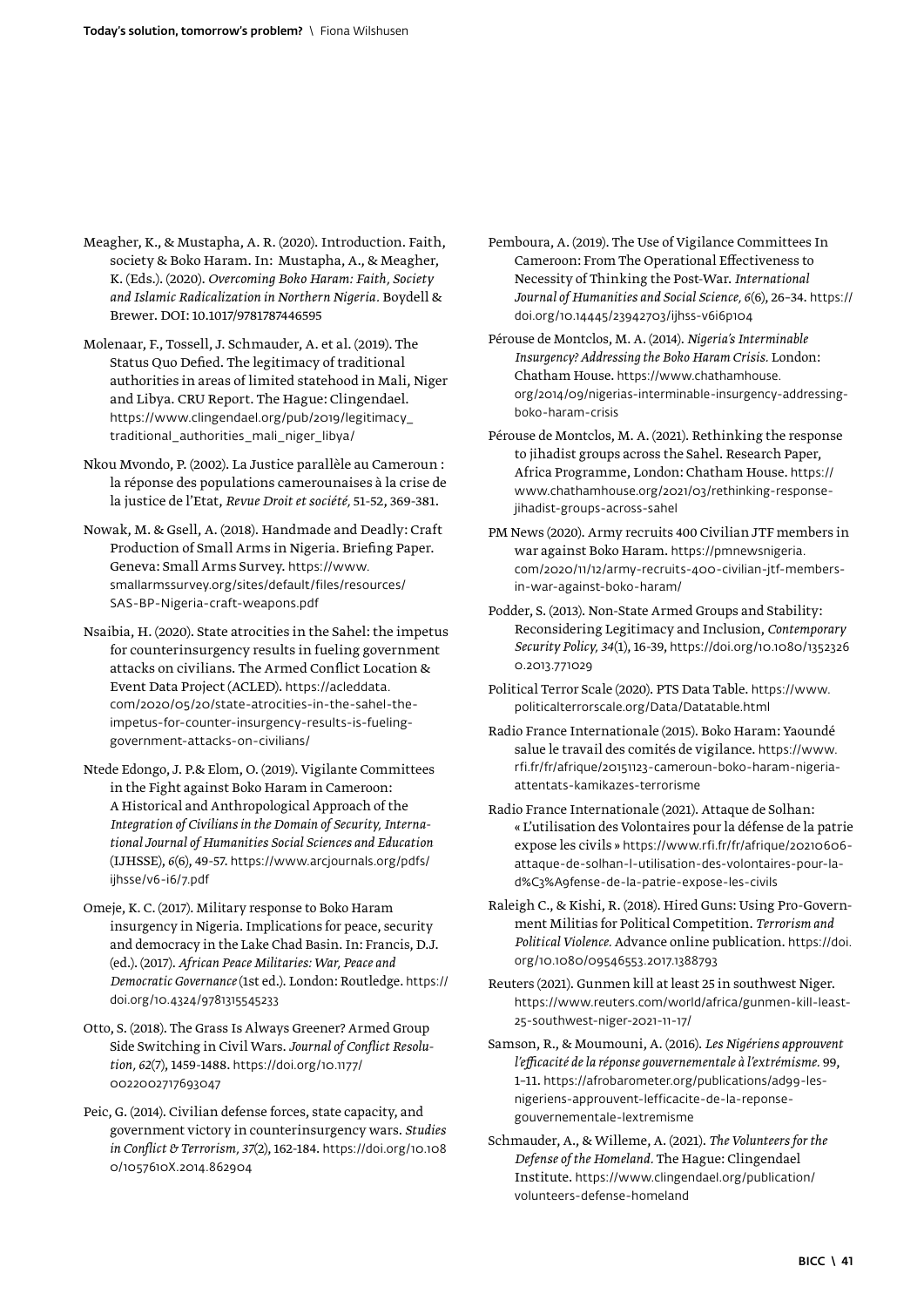- Schneckener, U. (2014). Das Dilemma der Milizen: Ukrainische Freiwilligenbataillone und das Gewaltmonopol. *Osteuropa, 64*(9), 135-146. [https://www.jstor.org/](https://www.jstor.org/stable/44937051) [stable/44937051](https://www.jstor.org/stable/44937051)
- Schneckener, U. (2015). Status-quo-orientierte Gewalt? Zur Charakterisierung von Milizen. *Sicherheit und Frieden, 33*(4)*,* 173-179. <http://dx.doi.org/10.5771/0175-274X-2015-4-1>
- Schon, J., & Magid, Y. (2020). How pro-government militia ethnic relationships influence violence against civilians. *Dynamics of Asymmetric Conflict,* Advance online publication. [https://doi.org/10.1080/17467586.202](https://doi.org/10.1080/17467586.2020.1821069) [0.1821069](https://doi.org/10.1080/17467586.2020.1821069)
- Sidwaya, B.S. (2019). Lutte contre le terrorisme: le président du Faso annonce le recrutement des volontaire pour la défense de la patrie (Discours PF). [https://www.sidwaya.](https://www.sidwaya.info/blog/2019/11/07/lutte-contre-le-terrorisme-le-president-du-faso-annonce-le-recrutement-des-volontaire-pour-la-defense-de-la-patrie-discours-pf/) [info/blog/2019/11/07/lutte-contre-le-terrorisme-le](https://www.sidwaya.info/blog/2019/11/07/lutte-contre-le-terrorisme-le-president-du-faso-annonce-le-recrutement-des-volontaire-pour-la-defense-de-la-patrie-discours-pf/)[president-du-faso-annonce-le-recrutement-des](https://www.sidwaya.info/blog/2019/11/07/lutte-contre-le-terrorisme-le-president-du-faso-annonce-le-recrutement-des-volontaire-pour-la-defense-de-la-patrie-discours-pf/)[volontaire-pour-la-defense-de-la-patrie-discours-pf/](https://www.sidwaya.info/blog/2019/11/07/lutte-contre-le-terrorisme-le-president-du-faso-annonce-le-recrutement-des-volontaire-pour-la-defense-de-la-patrie-discours-pf/)
- Sollazzo, R. & Nowak, M. (2020). Tri-border transit. Trafficking and smuggling in the Burkina Faso-Côte d'Ivoire-Mali region. Briefing Paper. Geneva: Small Arms Survey. [https://www.smallarmssurvey.org/sites/default/](https://www.smallarmssurvey.org/sites/default/files/resources/SAS-SANA-BP-Triborder-Transit.pdf) [files/resources/SAS-SANA-BP-Triborder-Transit.pdf](https://www.smallarmssurvey.org/sites/default/files/resources/SAS-SANA-BP-Triborder-Transit.pdf)
- Staniland, P. (2015). Militias, Ideology, and the State. *Journal of Conflict Resolution, 59*(5), 770-793. [https://doi.](https://doi.org/10.1177/0022002715576749) [org/10.1177/0022002715576749](https://doi.org/10.1177/0022002715576749)
- Stanton, J. A. (2015). Regulating Militias: Governments, Militias, and Civilian Targeting in Civil War. *Journal of Conflict Resolution, 59*(5), 899-923. [https://doi.org/10.1177/](https://doi.org/10.1177/0022002715576751) [0022002715576751](https://doi.org/10.1177/0022002715576751)
- Steinert, C. V., Steinert, J. I., & Carey, S. C. (2019). Spoilers of peace: Pro-government militias as risk factors for conflict recurrence. *Journal of Peace Research, 56*(2), 249–263. <https://doi.org/10.1177/0022343318800524>
- Tar, U. A., & Bala, B. (2018). Boko Haram Insurgency, Terrorism and the Challenges of Peacebuilding in the Lake Chad Basin. In *Peacebuilding in Contemporary Africa,*  142–165. <https://doi.org/10.4324/9781351031462-9>
- The Guardian (2021). Gunmen ambush and kill 69 in Niger's troubled borderlands. Attack on mayor's delegation adds to 530 already killed by jihadist groups in southwest Niger this year. [https://www.theguardian.com/](https://www.theguardian.com/world/2021/nov/04/gunmen-ambush-and-kill-69-in-nigers-troubled-borderlands) [world/2021/nov/04/gunmen-ambush-and-kill-69-in](https://www.theguardian.com/world/2021/nov/04/gunmen-ambush-and-kill-69-in-nigers-troubled-borderlands)[nigers-troubled-borderlands](https://www.theguardian.com/world/2021/nov/04/gunmen-ambush-and-kill-69-in-nigers-troubled-borderlands)
- Thurston, A. (2020). *Jihadists of North Africa and the Sahel: local politics and rebel groups.* Cambridge University Press. <https://doi.org/10.1017/9781108771160>
- Tisseron, A. (2021). Pandora's box. Burkina Faso, self-defense militias and VDP Law in fighting jihadism. *FES Peace and Security Series,* 41. [https://www.fes.de/reflection](https://www.fes.de/reflection-group-monopoly-on-the-use-of-force-20/fes-publications-on-peace-and-security?tx_digbib_digbibpublicationlist%5BpageIndex%5D=10&cHash=f80cd772bfaa587e2a05fda15f0a06a6)[group-monopoly-on-the-use-of-force-20/fes](https://www.fes.de/reflection-group-monopoly-on-the-use-of-force-20/fes-publications-on-peace-and-security?tx_digbib_digbibpublicationlist%5BpageIndex%5D=10&cHash=f80cd772bfaa587e2a05fda15f0a06a6)[publications-on-peace-and-security?tx\\_digbib\\_digbibpubli](https://www.fes.de/reflection-group-monopoly-on-the-use-of-force-20/fes-publications-on-peace-and-security?tx_digbib_digbibpublicationlist%5BpageIndex%5D=10&cHash=f80cd772bfaa587e2a05fda15f0a06a6) [cationlist%5BpageIndex%5D=10&cHash=f80cd772bfaa587](https://www.fes.de/reflection-group-monopoly-on-the-use-of-force-20/fes-publications-on-peace-and-security?tx_digbib_digbibpublicationlist%5BpageIndex%5D=10&cHash=f80cd772bfaa587e2a05fda15f0a06a6) [e2a05fda15f0a06a6](https://www.fes.de/reflection-group-monopoly-on-the-use-of-force-20/fes-publications-on-peace-and-security?tx_digbib_digbibpublicationlist%5BpageIndex%5D=10&cHash=f80cd772bfaa587e2a05fda15f0a06a6)
- Touo, H. (2020). Boko Haram Insurgency as a Threat to Peace building and Economic Emergence in Cameroon: Does the Popular Defense a Solution?, *American Research Journal of Humanities & Social Science, 3*(7), 48-58.
- Tull, D. (2015). Cameroon and Boko Haram. Time to Think beyond Terrorism and Security, Stiftung Wissenschaft und Politik, SWP Comments, [https://www.swp-berlin.](https://www.swp-berlin.org/publications/products/comments/2015C42_tll.pdf) [org/publications/products/comments/2015C42\\_tll.pdf](https://www.swp-berlin.org/publications/products/comments/2015C42_tll.pdf)
- Üngör, U. (2020). *Paramilitarism: Mass Violence in the Shadow of the State*. Oxford University Press.
- Venturi, B. & Toure, N.A. (2020). Out of the security deadlock: challenges and choices in the Sahel. Retrieved from [https://www.researchgate.net/publication/348576342\\_](https://www.researchgate.net/publication/348576342_Out_of_the_Security_Deadlock_Challenges_and_Choices_in_the_Sahel/link/6005b4aa92851c13fe1f1e7f/download) Out of the Security Deadlock Challenges and Choices in the Sahel/link/6005b4aa92851c13fe1f1e7f/ [download](https://www.researchgate.net/publication/348576342_Out_of_the_Security_Deadlock_Challenges_and_Choices_in_the_Sahel/link/6005b4aa92851c13fe1f1e7f/download)
- VOA Afrique (2017). Les "groupes d'auto-défense" face à Boko Haram au Cameroun. [https://www.voaafrique.com/a/](https://www.voaafrique.com/a/cameroun-les-groupes-d-auto-defense-face-a-boko-haram/3741311.html) [cameroun-les-groupes-d-auto-defense-face-a-boko](https://www.voaafrique.com/a/cameroun-les-groupes-d-auto-defense-face-a-boko-haram/3741311.html)[haram/3741311.html](https://www.voaafrique.com/a/cameroun-les-groupes-d-auto-defense-face-a-boko-haram/3741311.html)
- VOA Afrique (2019a). Au moins 210 morts lors du massacre du 1er janvier, selon un collectif. [https://www.voaafrique.](https://www.voaafrique.com/a/au-moins-210-morts-lors-du-massacre-du-1er-janvier-selon-un-collectif/4771648.html) [com/a/au-moins-210-morts-lors-du-massacre-du-1er](https://www.voaafrique.com/a/au-moins-210-morts-lors-du-massacre-du-1er-janvier-selon-un-collectif/4771648.html)[janvier-selon-un-collectif/4771648.html](https://www.voaafrique.com/a/au-moins-210-morts-lors-du-massacre-du-1er-janvier-selon-un-collectif/4771648.html)
- VOA Afrique (2019b). Au moins 62 personnes ont été tuées à Arbinda, dans le Sahel burkinabè. [https://www.](https://www.voaafrique.com/a/au-moins-62-personnes-ont-%C3%A9t%C3%A9-tu%C3%A9es-%C3%A0-arbinda-dans-le-sahel-burkinab%C3%A8/4861674.html) [voaafrique.com/a/au-moins-62-personnes-ont-](https://www.voaafrique.com/a/au-moins-62-personnes-ont-%C3%A9t%C3%A9-tu%C3%A9es-%C3%A0-arbinda-dans-le-sahel-burkinab%C3%A8/4861674.html) [%C3%A9t%C3%A9-tu%C3%A9es-%C3%A0-arbinda-dans](https://www.voaafrique.com/a/au-moins-62-personnes-ont-%C3%A9t%C3%A9-tu%C3%A9es-%C3%A0-arbinda-dans-le-sahel-burkinab%C3%A8/4861674.html)[le-sahel-burkinab%C3%A8/4861674.html](https://www.voaafrique.com/a/au-moins-62-personnes-ont-%C3%A9t%C3%A9-tu%C3%A9es-%C3%A0-arbinda-dans-le-sahel-burkinab%C3%A8/4861674.html)
- VOA Afrique (2021a). Deuil national au Faso après une attaque qui a fait 41 morts. [https://www.voaafrique.](https://www.voaafrique.com/a/deuil-national-au-faso-apr%C3%A8s-une-attaque-qui-a-fait-41-morts/6370157.html) [com/a/deuil-national-au-faso-apr%C3%A8s-une-attaque](https://www.voaafrique.com/a/deuil-national-au-faso-apr%C3%A8s-une-attaque-qui-a-fait-41-morts/6370157.html)[qui-a-fait-41-morts/6370157.html](https://www.voaafrique.com/a/deuil-national-au-faso-apr%C3%A8s-une-attaque-qui-a-fait-41-morts/6370157.html)
- VOA Afrique (2021b). Burkina Faso's National Reconciliation No Easy Path. [https://www.voanews.com/a/africa\\_](https://www.voanews.com/a/africa_burkina-fasos-national-reconciliation-no-easy-path/6201032.html) [burkina-fasos-national-reconciliation-no-easy](https://www.voanews.com/a/africa_burkina-fasos-national-reconciliation-no-easy-path/6201032.html)[path/6201032.html](https://www.voanews.com/a/africa_burkina-fasos-national-reconciliation-no-easy-path/6201032.html)